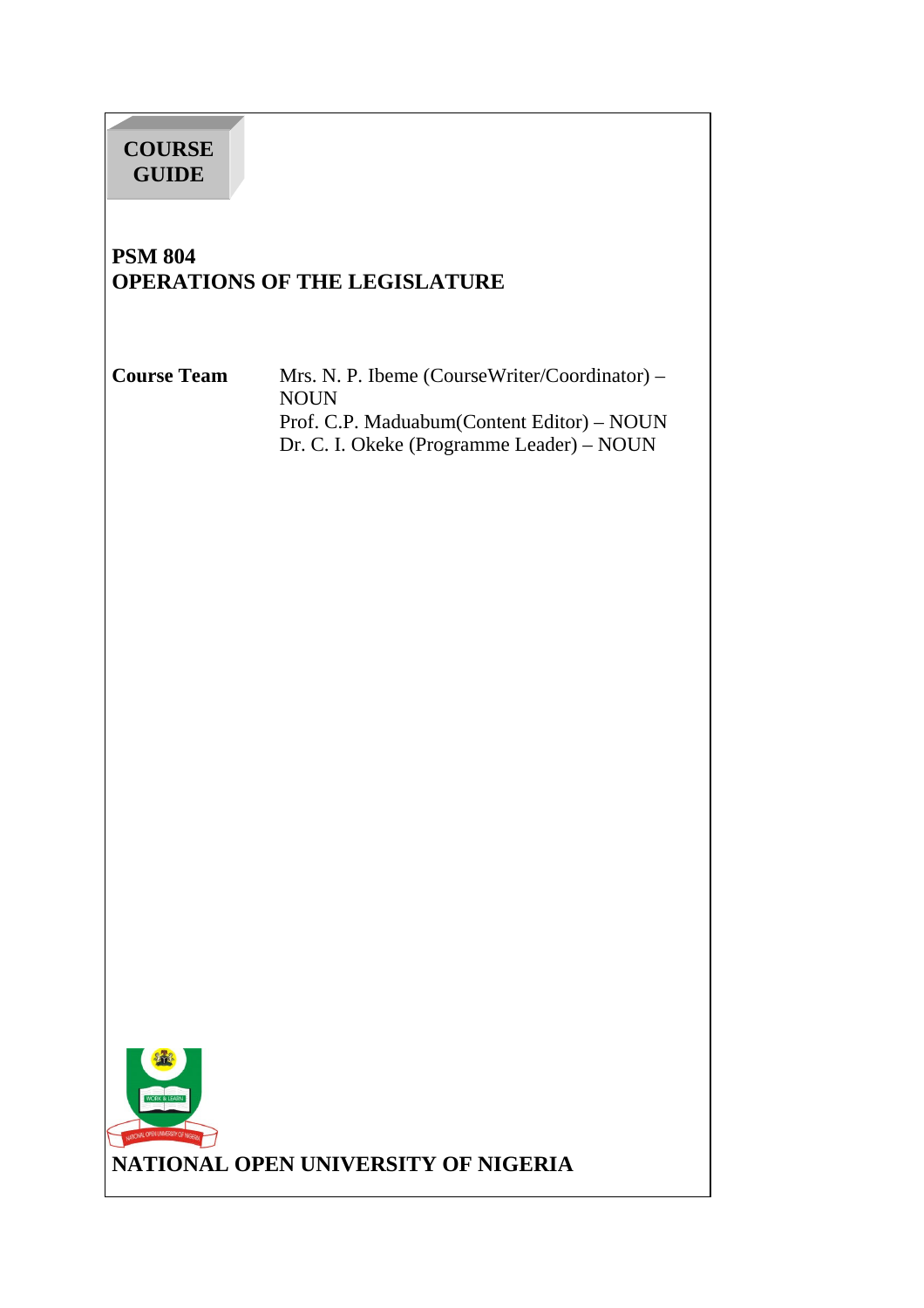National Open University of Nigeria **Headquarters** 14/16 Ahmadu Bello Way Victoria Island Lagos

Abuja Office 5, Dar es Salaam Street Off Aminu Kano Crescent Wuse II, Abuja

e-mail: centralinfo@noun.edu.ng URL: www.noun.edu.ng

Published by National Open University of Nigeria

Printed 2013

ISBN: 978-058-374-2

All Rights Reserved

Printed by: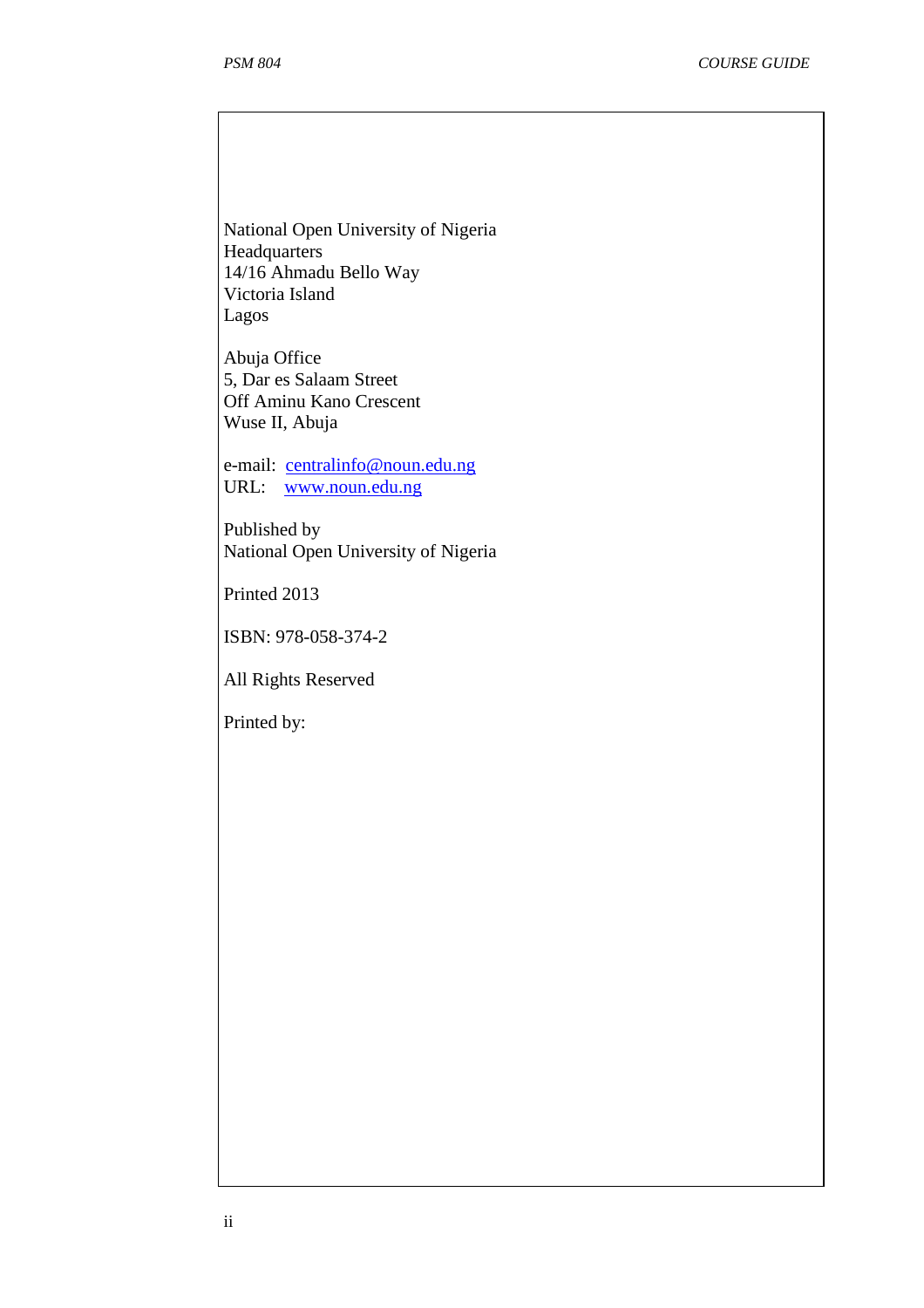# **CONTENTS PAGE**

|                                      | 1V  |
|--------------------------------------|-----|
|                                      | 1V  |
|                                      | iv  |
|                                      | 1V  |
|                                      | iv  |
|                                      | V   |
|                                      | V   |
|                                      | V1  |
|                                      | V1  |
|                                      | vi  |
|                                      | vi  |
|                                      | vi  |
| How to Get the Most from this Course | vi  |
|                                      | vii |
|                                      | V11 |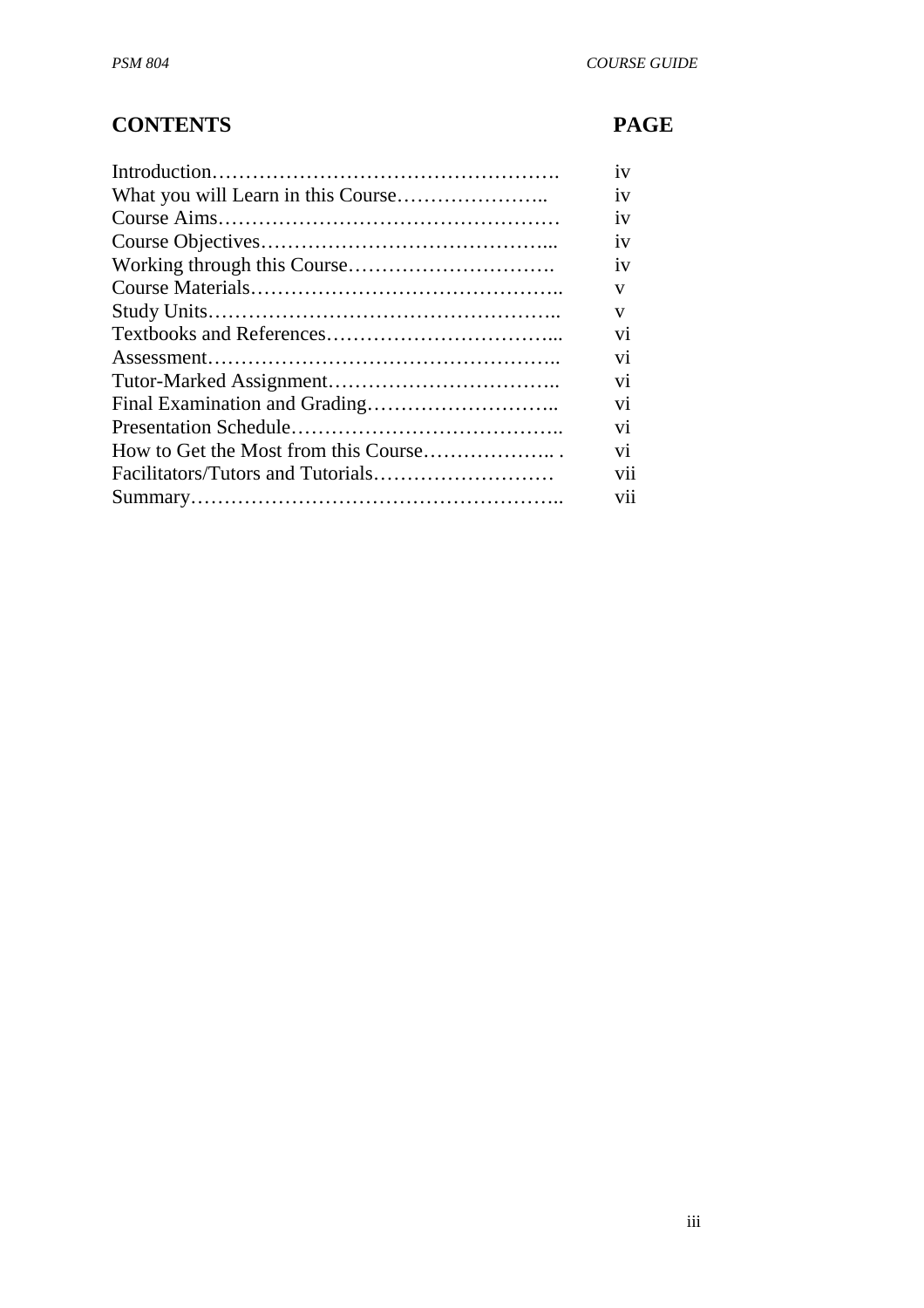#### **INTRODUCTION**

*PSM 804 Operations of the Legislature* is a one semester course, of two credit units. It is available to all M.Sc. degree students offering Public Sector Management. The course consists of 13 study units covering such issues as the constituents of the legislature, evolution of the parliamentary system, functions of the legislature, powers of the legislature, operational machinery, the legislative process, the role of the bureaucracy in the legislative process, legislative side in appropriation bills etc.

The course guide tells you in a nut shell, what the course is all about, how you can benefit optimally from the course material and also the relevant textbooks to consult.

#### **WHAT YOU WILL LEARN IN THIS COURSE**

This course has been designed to acquaint you with the general operations of the legislature in Nigeria and some other main democratic states in the world. It will help you to appreciate the specific functions of the second arm of the government and how that function contributes to the operations of democratic governance. It will give you an understanding of the relationship between the three tiers of government in Nigeria as well as the peculiarity of each sector. You will also be able to understand the mutual relationship in a dynamic Nigerian environment.

#### **COURSE AIM**

The aim of the study is to enable you understand the proceeding of the legislative arm of government in a democratic state as well as appreciate its contributions to accountable and representative governance.

#### **COURSE OBJECTIVES**

At the end of this course, you should be able to:

- describe the operations of the legislature
- explain the relationship between the three tiers of government in Nigeria.

#### **WORKING THROUGH THIS COURSE**

You are expected to patiently read through the whole units and consult the recommended texts and other related materials. Each unit contains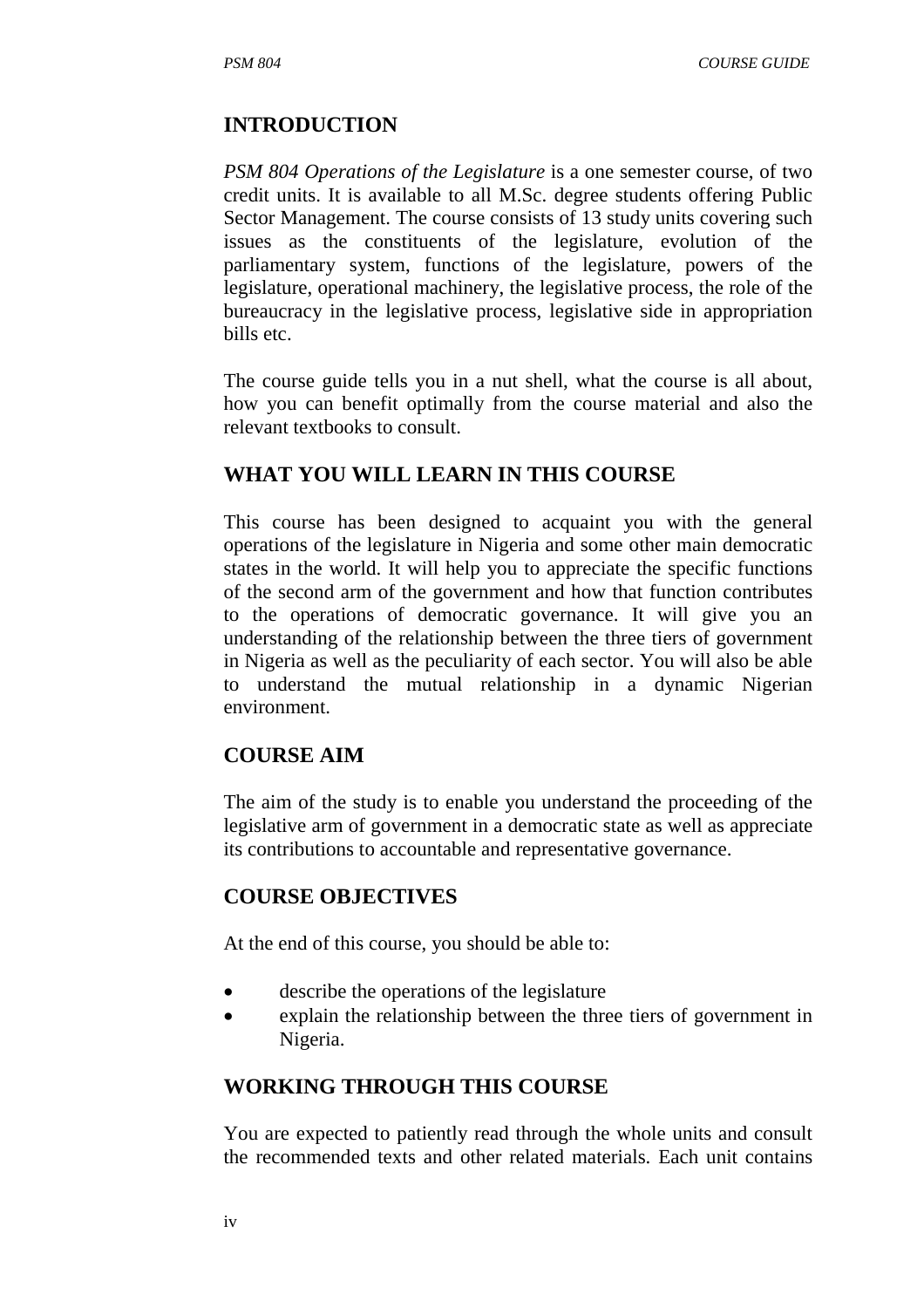self-assessment exercise and tutor-marked assignments. These are designed to help you have a good understanding of the course.

# **COURSE MATERIALS**

The major components of the course are listed below:

- Course guide
- Study units
- Textbooks
- Assignment File
- Presentation schedule

# **STUDY UNITS**

There are four (4) Modules with thirteen (13) study units in this course. These are listed below.

#### **Module 1**

| Unit 1 | Conceptual Issues                     |
|--------|---------------------------------------|
| Unit 2 | The Constituents of The Legislature   |
| Unit 3 | Evolution of the Parliamentary System |

## **Module 2**

| Unit 1 | Functions and Importance of the Legislature |
|--------|---------------------------------------------|
| Unit 2 | Powers of the Legislature                   |

## **Module 3**

| Unit 1   | <b>Operational Machinery of the American Government</b> |
|----------|---------------------------------------------------------|
| Unit 2   | The Legislative Process                                 |
| Unit $3$ | Role of Bureaucracy in the Legislative Process          |
| Unit 4   | Legislative Side in Appropriation Bills                 |

## **Module 4**

- Unit 1 The Constitutional Provision of the Legislature
- Unit 2 The Legislature as Representative of the People
- Unit 3 Committee System in the Legislature
- Unit 4 The Legislature In Nigeria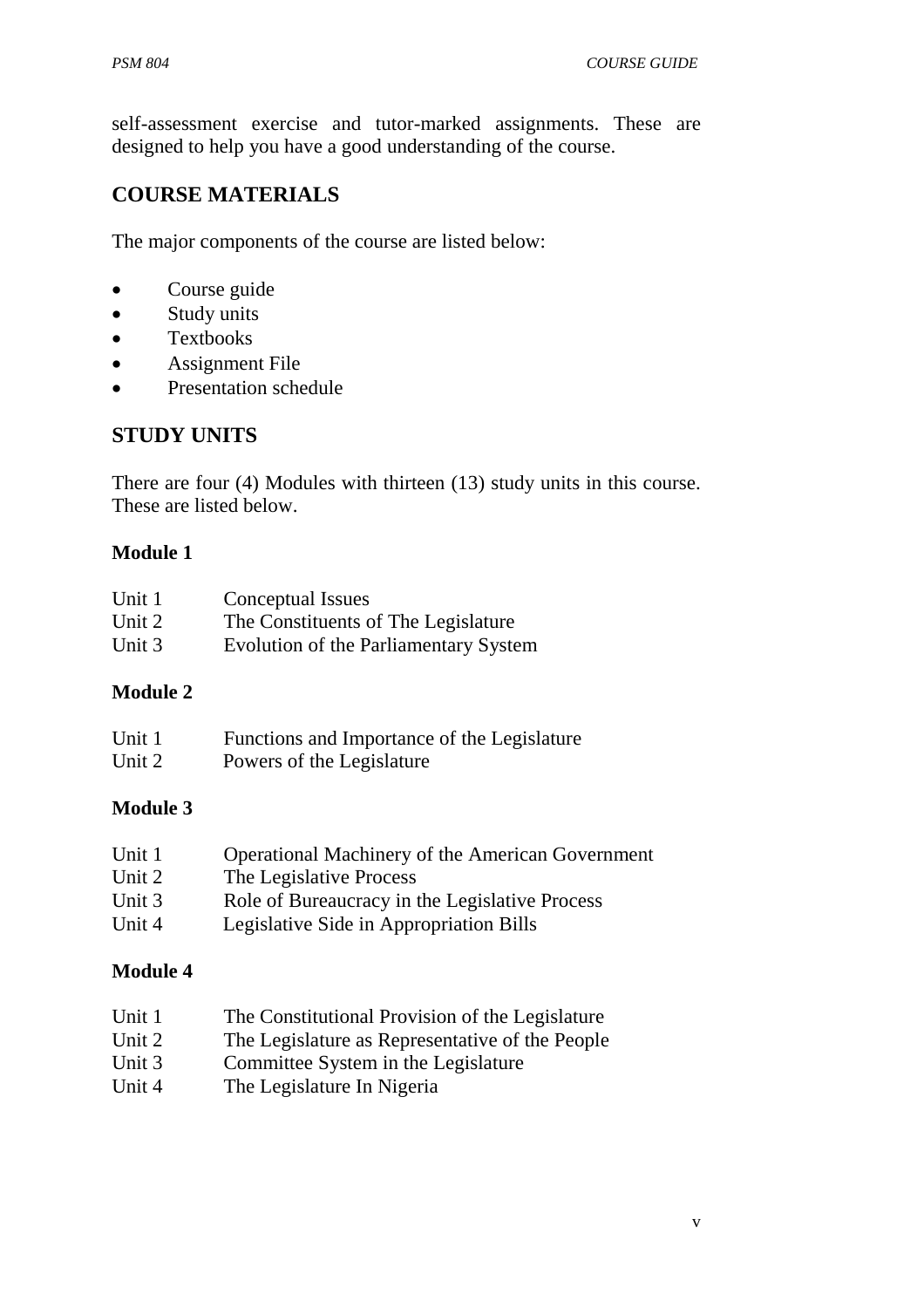#### **TEXTBOOKS AND REFERENCES**

There are some recommended books for further reading at the end of each unit. You are however, encouraged to read other related books on the subject matter.

#### **ASSESSMENT**

Your assessment in this course will be based on Tutor-Marked Assignments (TMAs) and written examination. The TMA carries 30% while the written examination carries the remaining 70%. The exercise at the end of each unit should be done as this will aid your understanding of the unit, in particular and the course in general.

#### **TUTOR-MARKED ASSIGNMENT**

There are thirteen study units in this course. Each unit should be completed as scheduled. A time table has been designed for you indicating the required weeks to complete the course. There are selfassessment exercises as you go through each section within a unit; and at the end of the unit is the tutor-marked assignment which is meant to help you evaluate your understanding of the material. Answer the questions and submit as indicated on the time table.

## **FINAL EXAMINATION AND GRADING**

At the end of this semester, you are expected to sit for an examination which will reflect what you have learnt in this course. As said earlier, the examination will carry a total of 70%, while the TMAs will carry the remaining 30%. You are advised to study very hard for your examination.

#### **PRESENTATION SCHEDULE**

The time table for the course is a guide that will help you organise your time better. Study it and plan appropriately.

#### **HOW TO GET THE MOST FROM THIS COURSE**

The Open and Distance Learning (ODL) system is not the same with the conventional system of learning**.** In the open and distance learning model, the course material is designed and written in such a way that it replaces the conventional lecturer/lecture room situation. Thus, a student can read the text and work though the course material at his/her own pace and at a time and place that is convenient for him/her.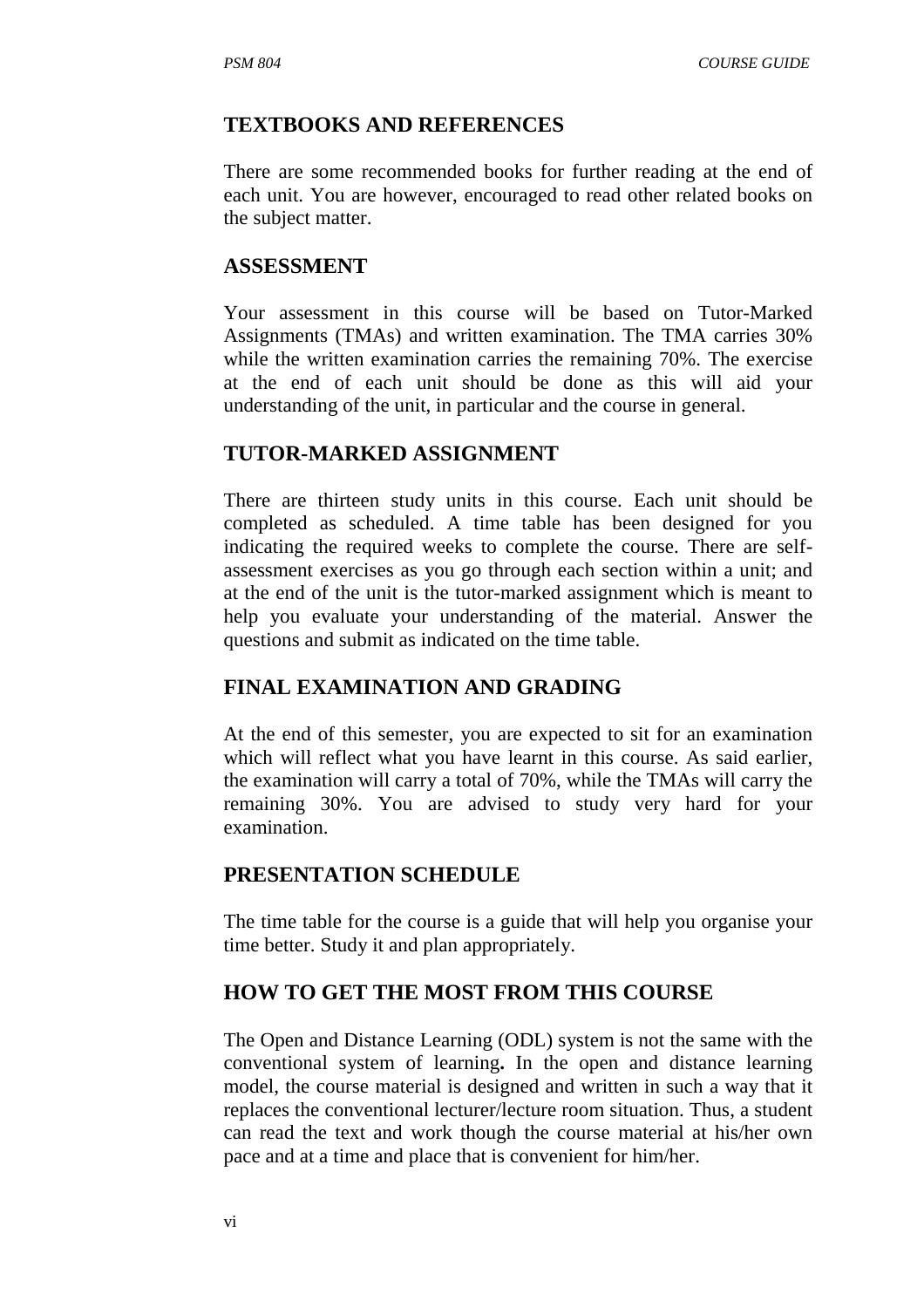# **FACILITATORS/TUTORS AND TUTORIALS**

There are certain hours of tutorials provided in support of this course. You will be notified of the dates, times and location of these tutorials, together with the names and telephone number(s) of your tutor, as soon as you are allocated a tutorial group.

Your tutor will mark and comment on your assignments, keep a close watch on your progress and on any difficulties you may encounter. You must mail your tutor-marked assignments to your tutor well before the due date (at least two working days are required). They will be marked by your tutor and returned to you as soon as possible. Do not hesitate to contact your tutor via telephone, e-mail, or through the discussion board if you need help.

You should try as much as possible to attend tutorials. This is the only opportunity to have face-to-face contact with your tutor and to ask questions which are answered instantly. You can raise any problem encountered in the course of your study. To gain the maximum benefit from tutorials, prepare a question list before attending to them. You will learn a lot from participating in discussions.

## **SUMMARY**

This is an interesting course designed to enable you understand legislative functions within a larger political system. It is linked with other institutions in various ways. It is within the legislature itself that the process of reconciling the demands of competing groups and choosing among alternatives may be influenced as much by outsiders as by legislators. We wish to reiterate that the knowledge from this course will equip you adequately to serve in a professional capacity in any governmental institution. We wish you the best.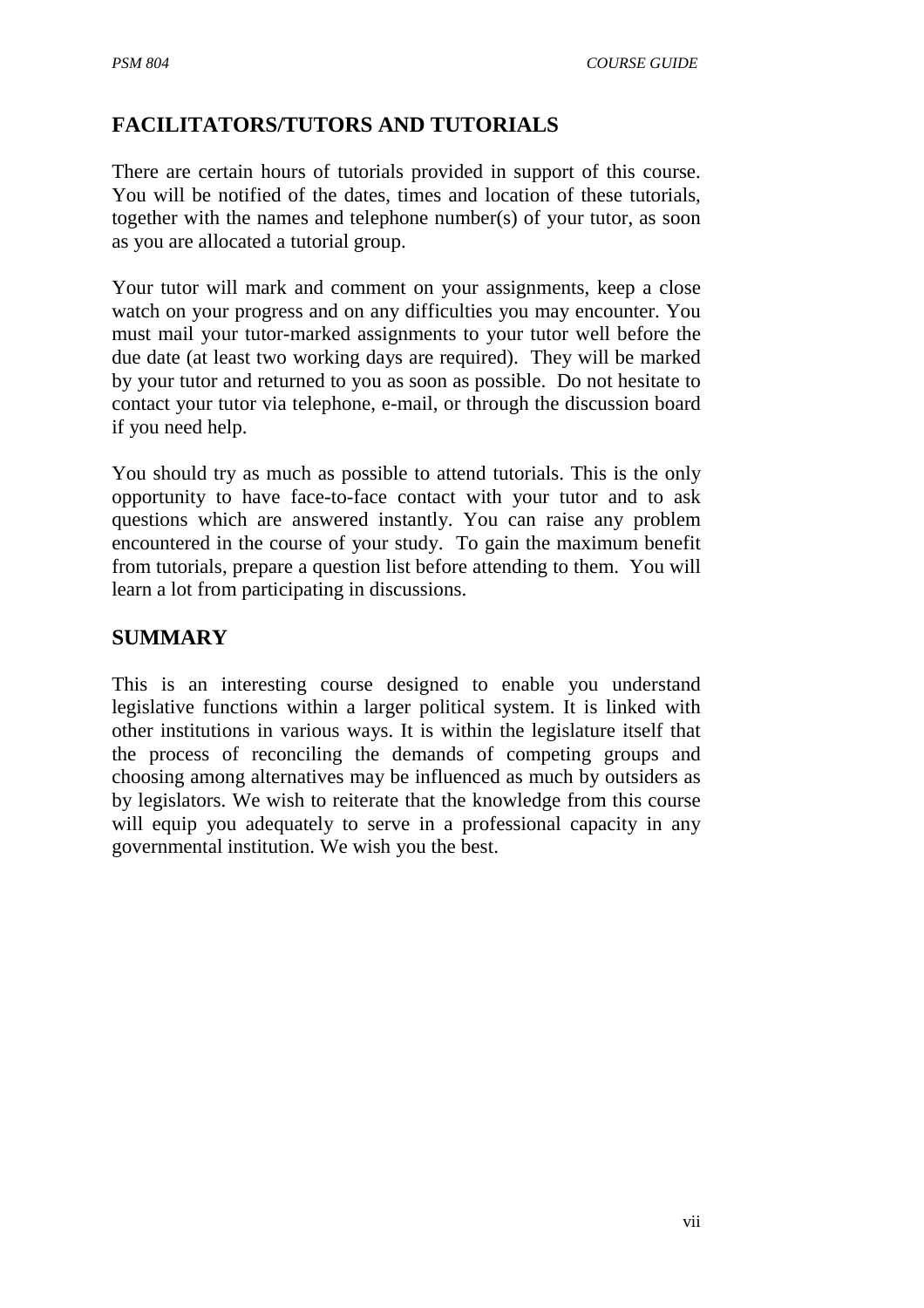# **MAIN COURSE**

| <b>CONTENTS</b>  |                                                                    | <b>PAGE</b> |
|------------------|--------------------------------------------------------------------|-------------|
| <b>Module 1</b>  |                                                                    | 1           |
| Unit 1           |                                                                    | 1           |
| Unit 2           | The Constituents of the Legislature                                | 5           |
| Unit 3           | Evolution of the Parliamentary System                              | 8           |
| <b>Module 2</b>  |                                                                    | 12          |
| Unit 1           | Functions and Importance of the                                    |             |
|                  |                                                                    | 12          |
| Unit 2<br>Unit 3 | Powers of the Legislature<br>Operational Machinery of the American | 17          |
|                  |                                                                    | 21          |
| <b>Module 3</b>  |                                                                    | 25          |
| Unit 1           | The Legislative Process                                            | 25          |
| Unit 2           | Role of Bureaucracy in the Legislative                             | 29          |
| Unit 3           | Legislative Side in Appropriation Bills                            | 32          |
| <b>Module 4</b>  |                                                                    | 37          |
| Unit 1           | The Constitutional Provision of the                                |             |
|                  |                                                                    | 37          |
| Unit 2           | The Legislature as Representative of the                           |             |
|                  |                                                                    | 41          |
|                  | Committee System in the Legislature                                | 44          |
| Unit 3           | The Legislature In Nigeria                                         | 49          |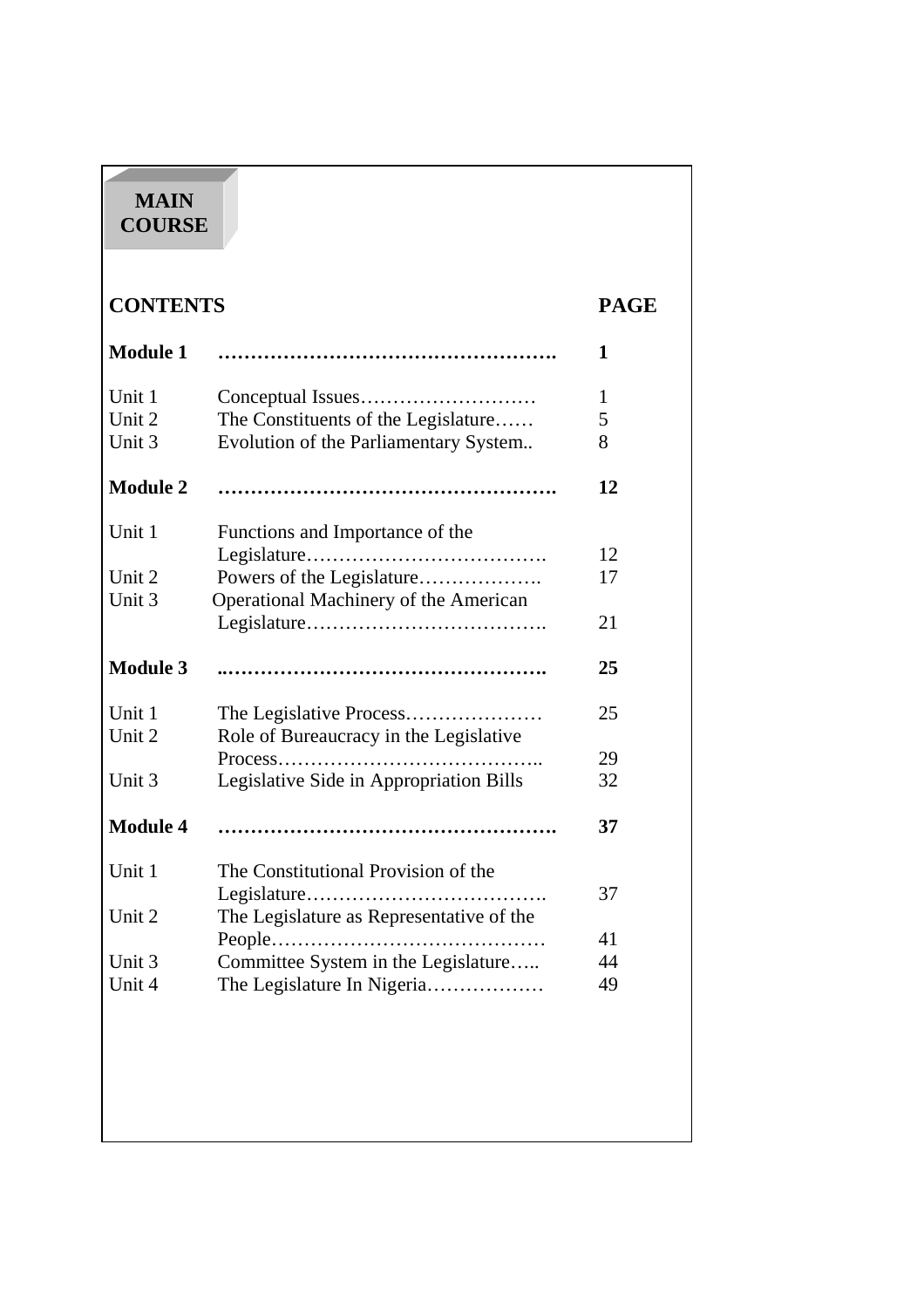# **MODULE 1**

| Unit 1 | Conceptual Issues |
|--------|-------------------|
|--------|-------------------|

- Unit 2 Constituents of the Legislature
- Unit 3 Evolution of the Parliamentary System

# **UNIT 1 CONCEPTUAL ISSUES**

# **CONTENTS**

- 1.0 Introduction
- 2.0 Objectives
- 3.0 Main Content
	- 3.1 Meaning of Legislature
	- 3.2 The British Legislature
	- 3.3 The American Legislature
	- 3.4 The Nigerian Legislature
- 4.0 Conclusion
- 5.0 Summary
- 6.0 Tutor-Marked Assignment
- 7.0 References/Further Reading

# **1.0 INTRODUCTION**

In this unit, you will be introduced to what the legislative arm of the government is all about. In your day to day activities, you may have encountered many terminologies without actually understanding their meanings. The aim of this unit, therefore, is to identify and explain the various and relevant concepts that will inform discussions in this study. This is aimed at enhancing a clearer understanding of the various issues raised in this course material.

# **2.0 OBJECTIVE**

At the end of this unit, you should be able to:

• explain the term legislature.

# **3.0 MAIN CONTENT**

# **3.1 Meaning of Legislature**

This refers to the second arm of government, whose membership is usually chosen through elections. It is that part of the government put in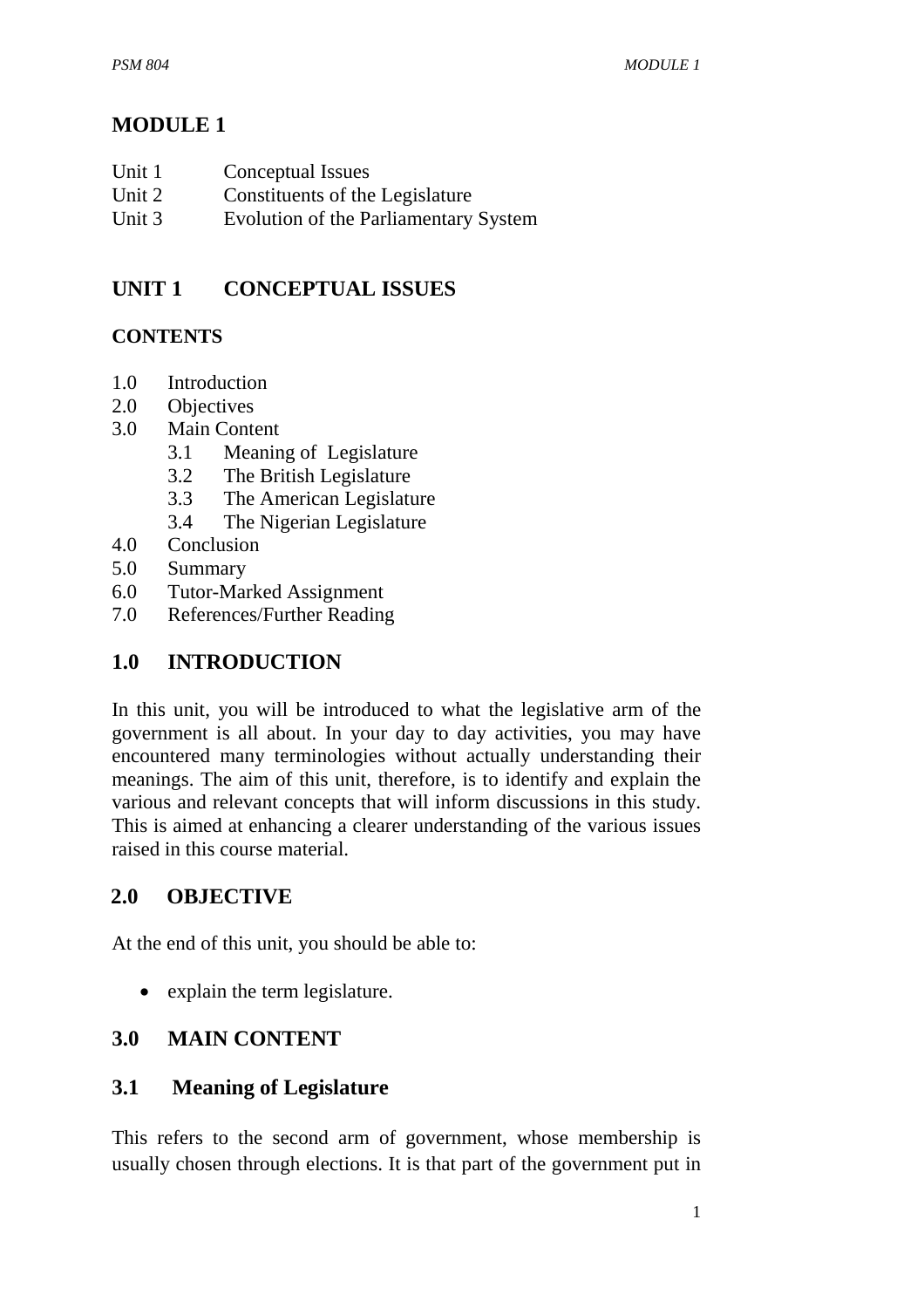place to perform legislative functions. The legislature is given different nomenclatures in different countries. In Nigeria, for instance, it is known as the National Assembly, in Britain, it is called the Parliament; while in the United States of America it is referred to as Congress.

The composition of the legislature varies from country to country. Some have unicameral system- which means a single house of legislature; while some have a bicameral legislature (two houses). They have fixed tenure and are charged with the responsibility of making laws as well as changing, and repealing existing ones. The Legislature in Nigeria and USA comprises the Senate and the House of Representatives; but in Britain, one house is called the House of Commons, while the other is called the House of Lords.

The House of Representatives is called the Lower House, while the Senate is called the Upper House. The United States of America, Britain and Nigeria all have what is termed bicameral legislature. The case of United States of America and Nigeria is similar in that they both have the Senate and the House of Representatives, while Britain differ with one house named the House of Commons and the other the House of Lords.

Nigeria has 36 states and each of these states has its own legislature which is called House of Assembly. Here, the legislature is unicameral as opposed to what obtains in the Federal legislature which is bicameral in nature. The state legislatures are elected by the people of the state themselves.

## **3.2 The British Legislature**

The British legislature, technically, consists of the Crown, the House of Lords, and the House of Commons- referred to as the Parliament. The House of Commons is the main legislative chamber- with an elected membership of 646 persons, and the maximum life of a Parliament is five years. The House of Lords known as *peers* is made up of the following arms.

- The lords spiritual (senior bishops of the Church of England)
- Lords temporal (lay peers that include law lords (senior judges), who may be either life peers or hereditary peers.

Here, members are not directly elected; they may retain their seats for life, with the exception of lords spiritual, who must resign from the House of Lords when they retire from their church positions. Life peers are appointed by the monarch. The House of Lords is the upper lawmaking chamber of the British legislature.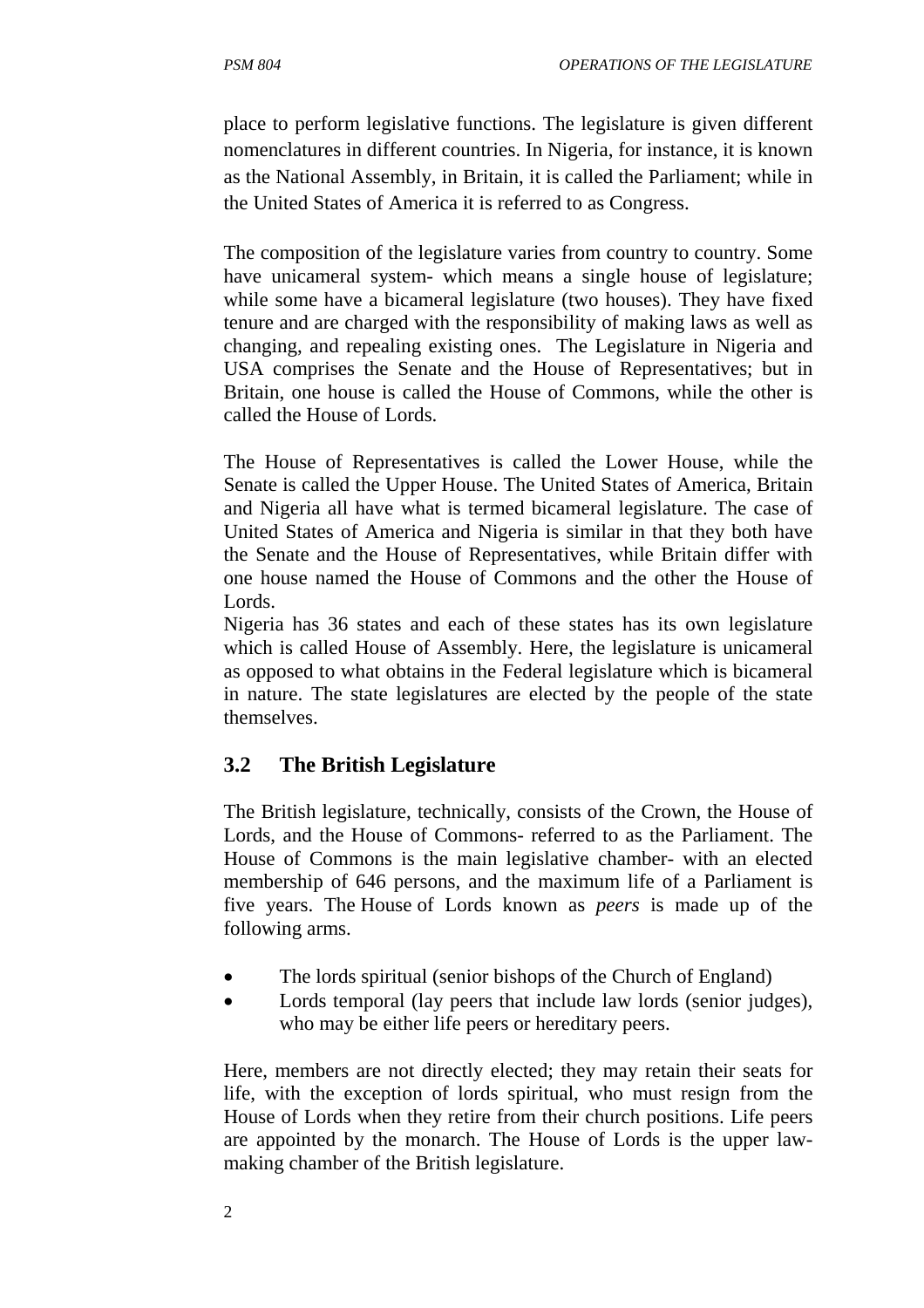## **3.3 The American Legislature**

The legislature in the United States of America is referred to as the Congress; and it is composed of two chambers with equal powers. The Senate has 100 members-two senators representing each of the 50 states; who must be, at least, 30 years old and are elected for six years. Also, eligible member must have being a citizen for nine years, and a resident of the state from which he or she is elected.

The House of Representatives is made up of 435 members divided among the states- in proportion to each state's population. Every state is represented by at least one seat, and representatives are elected for two years; to be eligible, a member must be 25 years old. Also, he/she must have being a citizen for, at least, seven years; and must be a resident of the state to be elected from.

The Upper House of the United State's bicameral legislature is called the Senate. The lower house is called the House of Representative -and together with the Upper House, they form what is called the Congress. Their powers are established in Article One of the U.S. Constitution. Each American state is represented by two senators- population notwithstanding. The Senate has more powers than the House of Representatives; some of their powers include- trial of federal officials impeached by the House, appointment of cabinet secretaries, federal judges, other federal executive officials, military officers, regulatory officials, ambassadors, and other federal uniformed officers.

## **3.4 The Nigerian Legislature**

In Nigeria, the legislature is part of the machinery of governance- across the federal, state, and local government levels. They are known as 'lawmakers'.

Laws made at the federal level go by the tag- *Acts*; while legislations made by local governments are termed *By-laws*. Officers in the judicial and executive governments are sometimes statutorily empowered to make laws generally termed *Regulations*.

Law-makers may be identified almost in every arm, level and facet of governance in Nigeria; it is the members of the formally established legislative platforms, especially at the federal and state levels of government that are officially recognised as legislators. At present, Nigeria operates a bi-cameral legislature at the federal level consisting of the Senate and the House of Representatives while a unicameral legislature (House of Assembly) operates at the State level.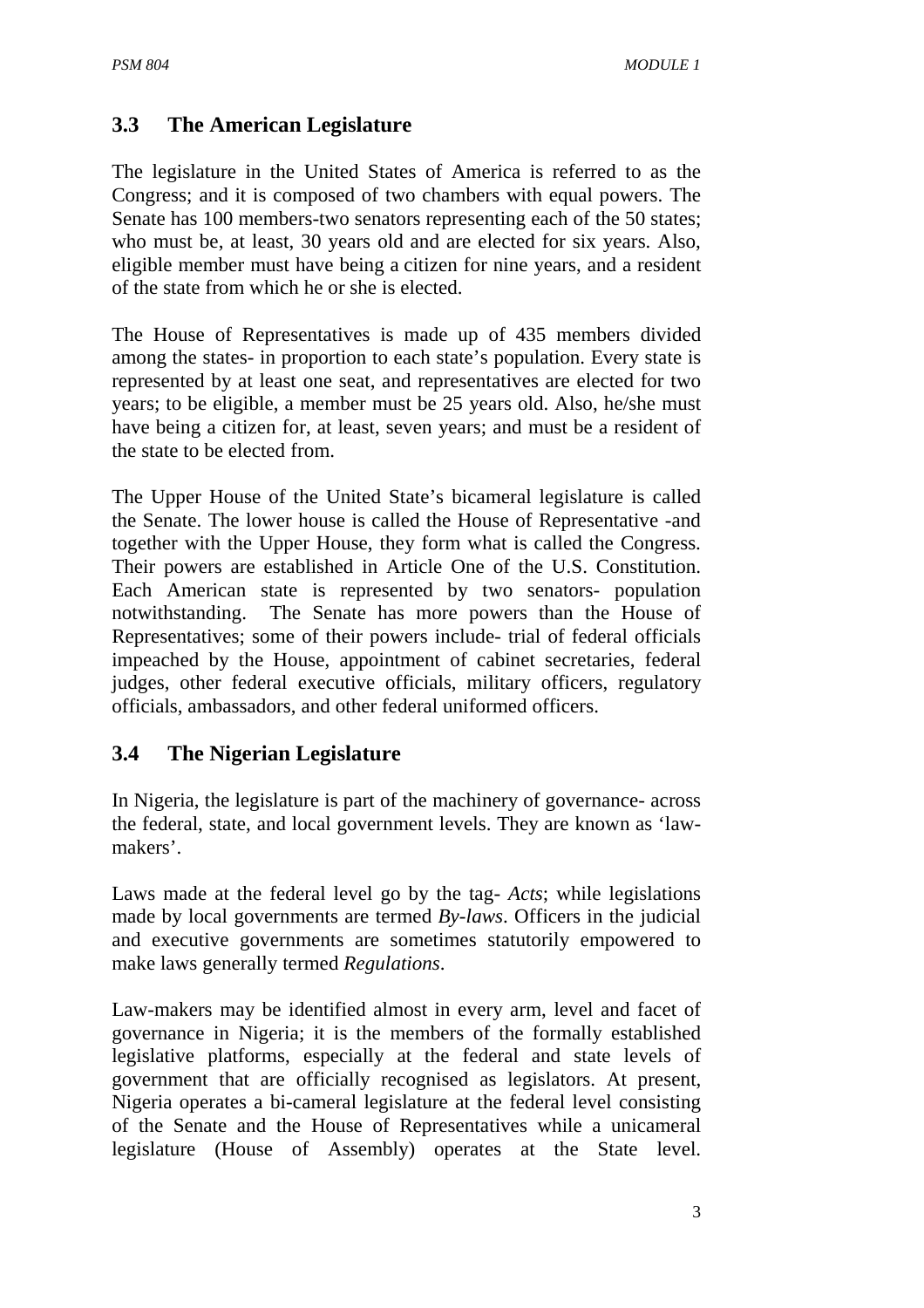## **4.0 CONCLUSION**

In this unit, you learnt that legislature is that arm of government that performs legislative duties. It consists of the elected representatives of the people. Their primary function is to make laws for peace, order and good governance of the federation or any part thereof. Their functions are usually spelt out in the constitution of the country. We shall examine the constituents of the legislature in the next unit.

#### **5.0 SUMMARY**

In this unit, you learnt what the legislature is all about. We examined unicameral and bicameral legislature. You were also exposed to the workings of the British legislature, the American legislature and the Nigerian legislature. It is hoped that this introductory aspect of legislature will aid your understanding as we go further in the course.

#### **6.0 TUTOR-MARKED ASSIGNMENT**

Write short note on the following:

- i. Congress
- ii. House of Commons/ House of Lords
- iii. Parliament
- iv. Bicameral legislature
- v. Unicameral Legislature
- vi. Senate.

#### **7.0 REFERENCES/FURTHER READING**

- Ademolaken, L. (1988). *Politics and Administration in Nigeria*.Ikeja: Perfect Printers Limited.
- Arowolaju, B.& Omolayo, S.(1987). *Elements of Government: An Introductory College Text on Political Science*. Lagos: Friends Foundations Publishers Limited.
- Maduabum, C.P. (2008). *The Mechanics of Public Administration in Nigeria*. Lagos: Concept Publications Limited.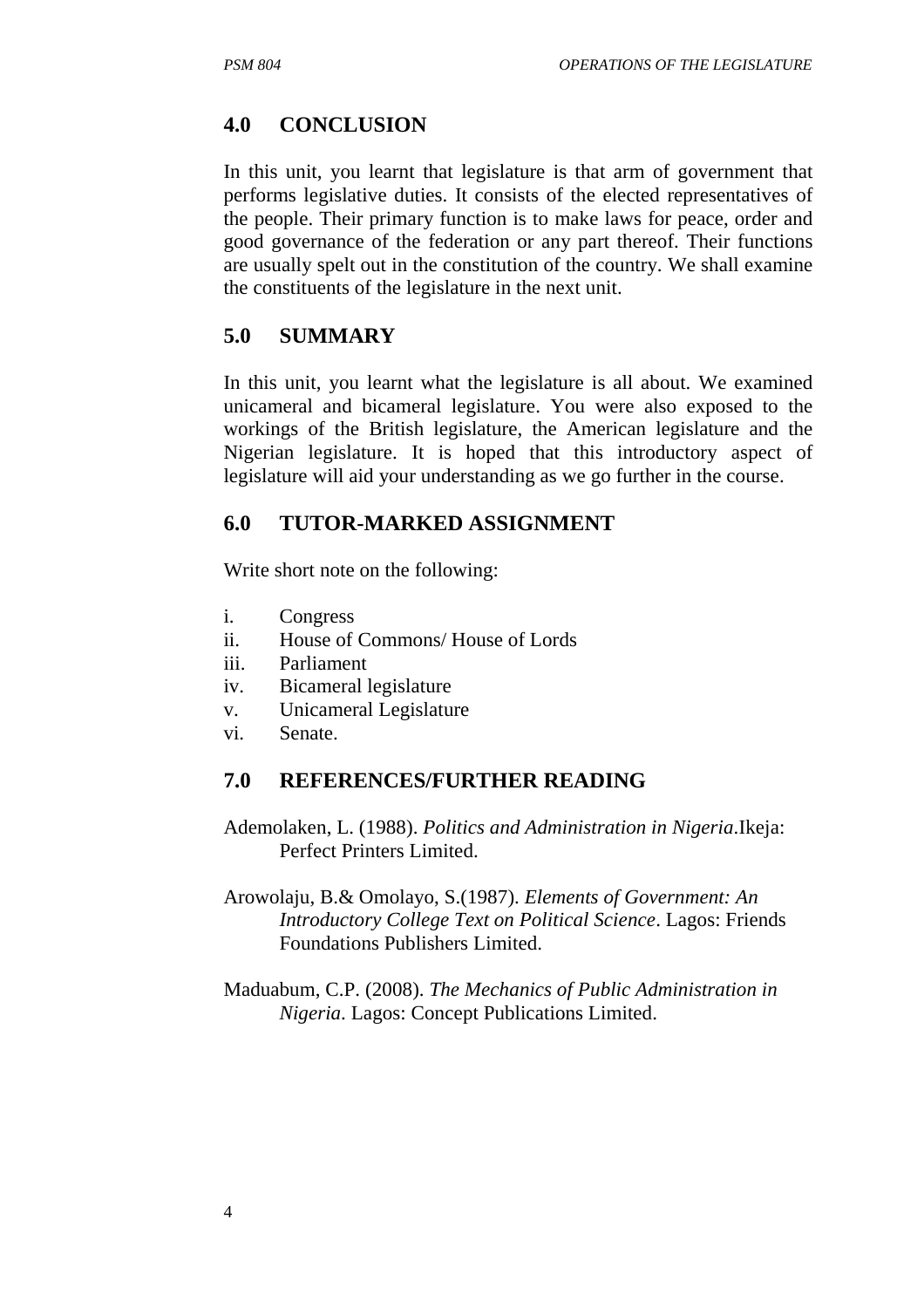# **UNIT 2 THE CONSTITUENTS OF THE LEGISLATURE**

#### **CONTENTS**

- 1.0 Introduction
- 2.0 Objectives
- 3.0 Main content
	- 3.1 Constituent of the legislature
- 4.0 Conclusion
- 5.0 Summary
- 6.0 Tutor-Marked Assignment
- 7.0 References/Further Reading

# **1.0 INTRODUCTION**

In the previous unit you learnt about the conceptual clarification of the legislature. In this unit, you will learn about the constituents of the legislature. The legislature is not an island on its own. It is linked with other institutions; and its activities often reflect the inter-relationships of these other institutions. As we go further, you will notice that the legislature functions within a larger political system. You will also observe that it is a link between the executive and the electorate.

## **2.0 OBJECTIVES**

**At** the end of this unit, you should be able to:

- highlight the real constituents of the legislature
- describe what happens within this constituents.

## **3.0 MAIN CONTENT**

## **3.1 The Constituents of the Legislature**

**The legislature is** that arm of government which is mostly concerned with law-making. It is instrumental in the establishment and maintenance of the legal order. The legislature receives and settles conflicts, sets priorities and makes legitimate policies. It equally adopts existing rules for the society. The legislature is quite vibrant in the affairs of any country. Legislatures in modern states are quite different in status, powers and the functions they perform in their various constituencies. These variations depend on a number of factors such as:

i. politico-cultural circumstances in which the constitution has developed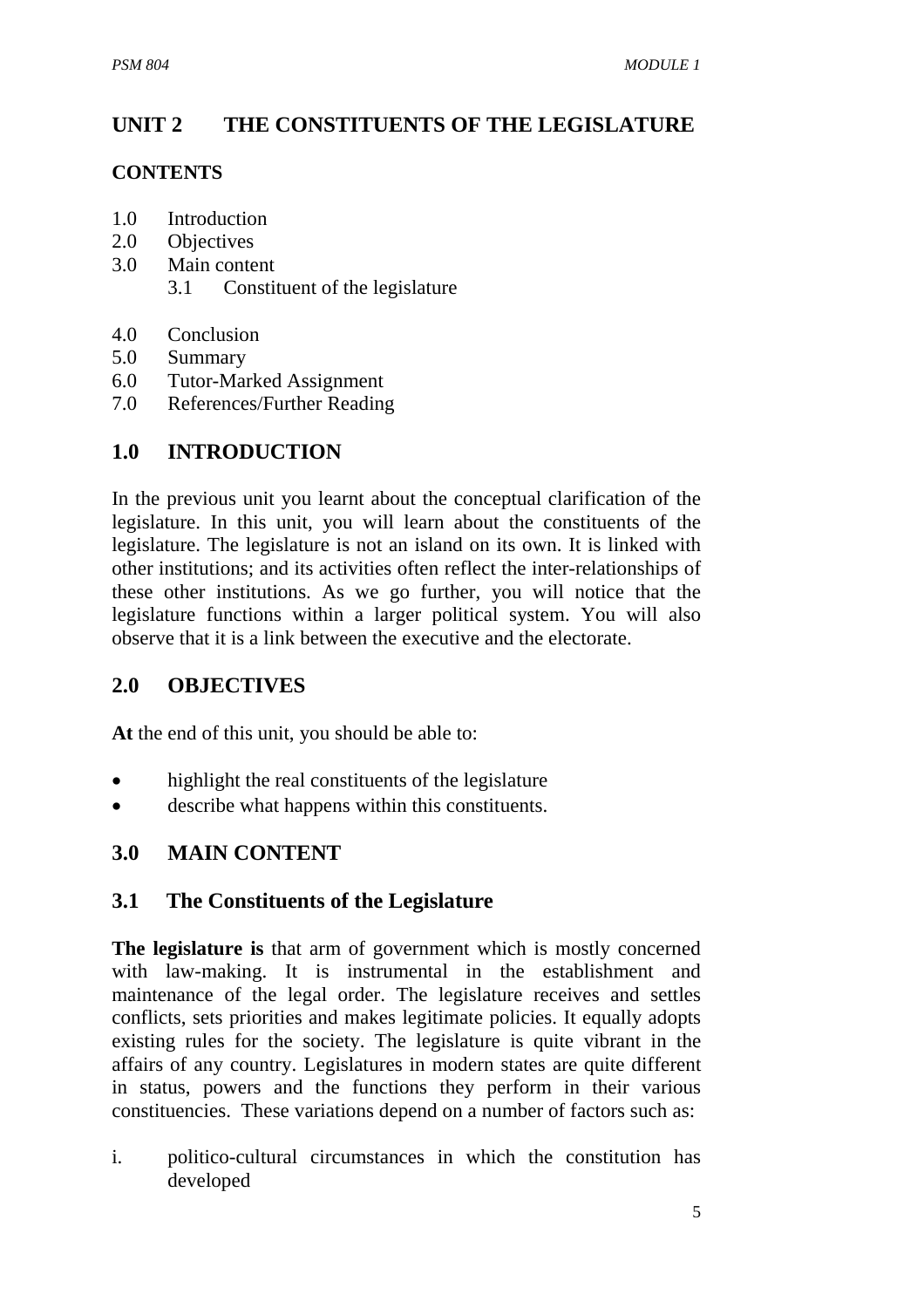- ii. the constitutional structure (whether unitary or federal, rigid or flexible)
- iii. the party system; and
- iv. the system of representation.

The legislature is a vital arm of government which has been put in place to move the society forward. The executive, political parties, the laws of the land, the morals and customs, as well as the general public are all complementing or competing with the legislature. The legislature may work in harmony with the executive officials or choose to work against them- for whatever reason.

The legislature is not an island. It functions within a larger political system. It interacts with executive officials who help shape its agenda. Interest groups make claim upon it and the judiciary can examine or pronounce its constitutionality. Oftentimes, the legislature finds itself in critical situation where it is sandwiched between the executive and the electorates. It feels the yearnings of the people, shapes them into political agenda, transforms them into policies and thereafter passes them to the executive for implementation. It has to be noted, though, that the executive does not always have to wait for the legislative mandate as not all issues require legislative license. If this is the case the executive may proceed to act- irrespective of the conception of the legislature.

The executive may also veto the statute where concepts and perceptions differ. In some instances, the legislature may counter this by mustering the stipulated majority to thwart the action of the executive and proceed to enact the statute. The legislature and the executive may disagree or co-operate- as the case may be; but whether they co-operate or disagree with each other depends on the circumstances. They are free to disagree or dispute as neither has absolute control over the other. However, in extreme cases, the legislature may use the instrumentality of the law to make the executive comply with administrative acts.

## **4.0 CONCLUSION**

In this unit, you have been exposed to the constituents of the legislature. The part it plays between the executives and the electorate was brought to the fore. The roles of the legislature in shaping the political agenda and formulation of policies before sending same to the executives for implementation and administration has been made known to you as well. It has been stressed to you that the legislature is the highest law making institution in a democratic setting; but that notwithstanding, it has to apply decorum and dignity in carrying out its affairs so as to move the country forward and avoid unnecessary bottlenecks.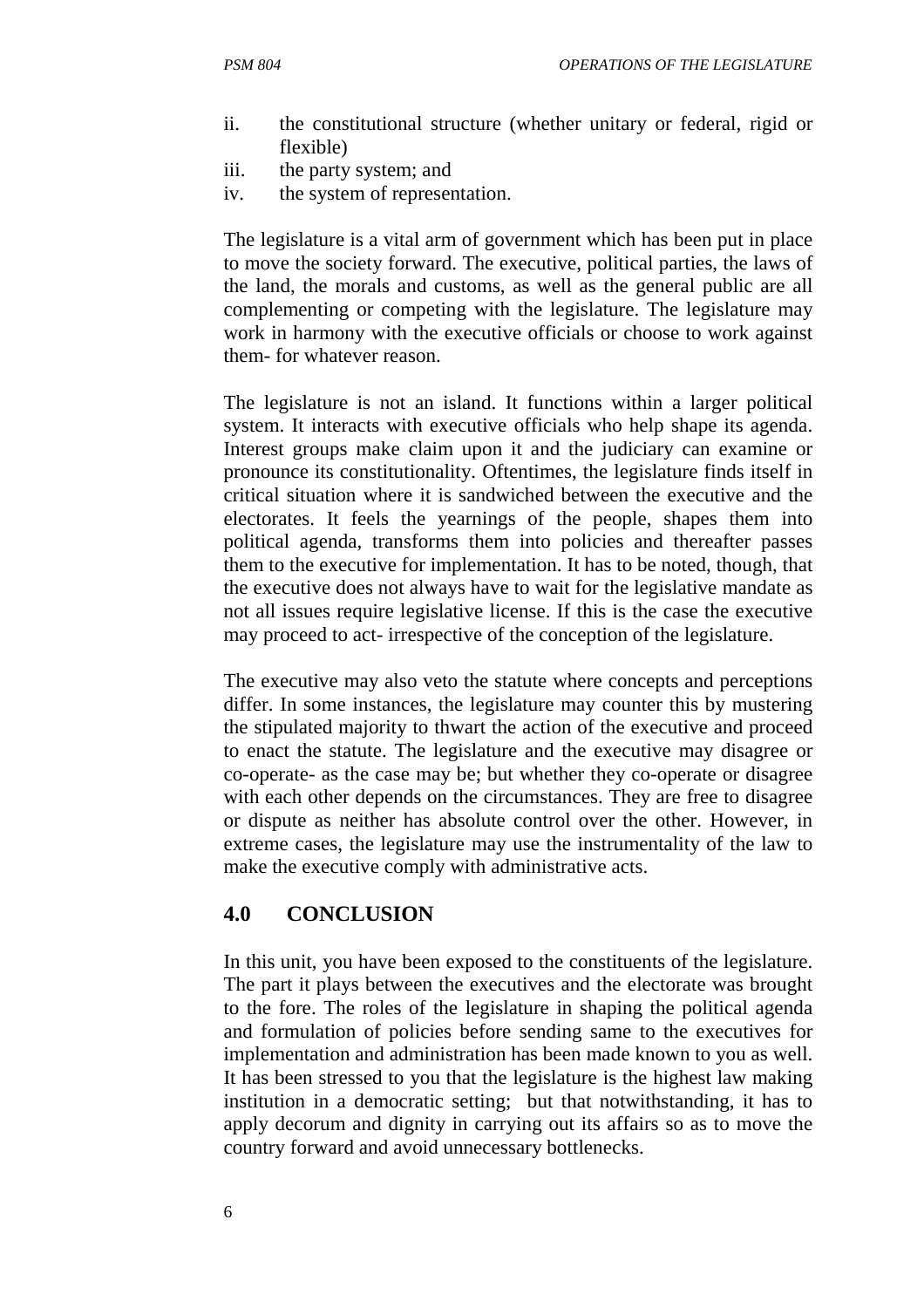# **5.0 SUMMARY**

In this unit, you learnt the constituents of the legislature and the vital roles they play. It should be noted that within this constituency, there is the possibility that reconciling the demands of the competing groups and choosing among alternatives may be influenced- as much, by the interest groups as by the legislators themselves.

## **6.0 TUTOR-MARKED ASSIGNMENT**

The legislature acts as a conduit between the executive and the electorate. Explain.

# **7.0 REFERENCES/FURTHER READING**

- Acton, L. (1999). *Essentials of Government for Schools*. Ikeja: Tonad Publishers Limited.
- Arowolaju, B. & Omolayo, S. (1987). *Elements of Government: An Introductory College Text on Political Science*. Lagos: Friends Foundations Publishers Limited.
- Burns, J.M. et al. (1984). *Government by People*. Eaglewood Cliffs. New Jersey: Prentice-Hall Inc.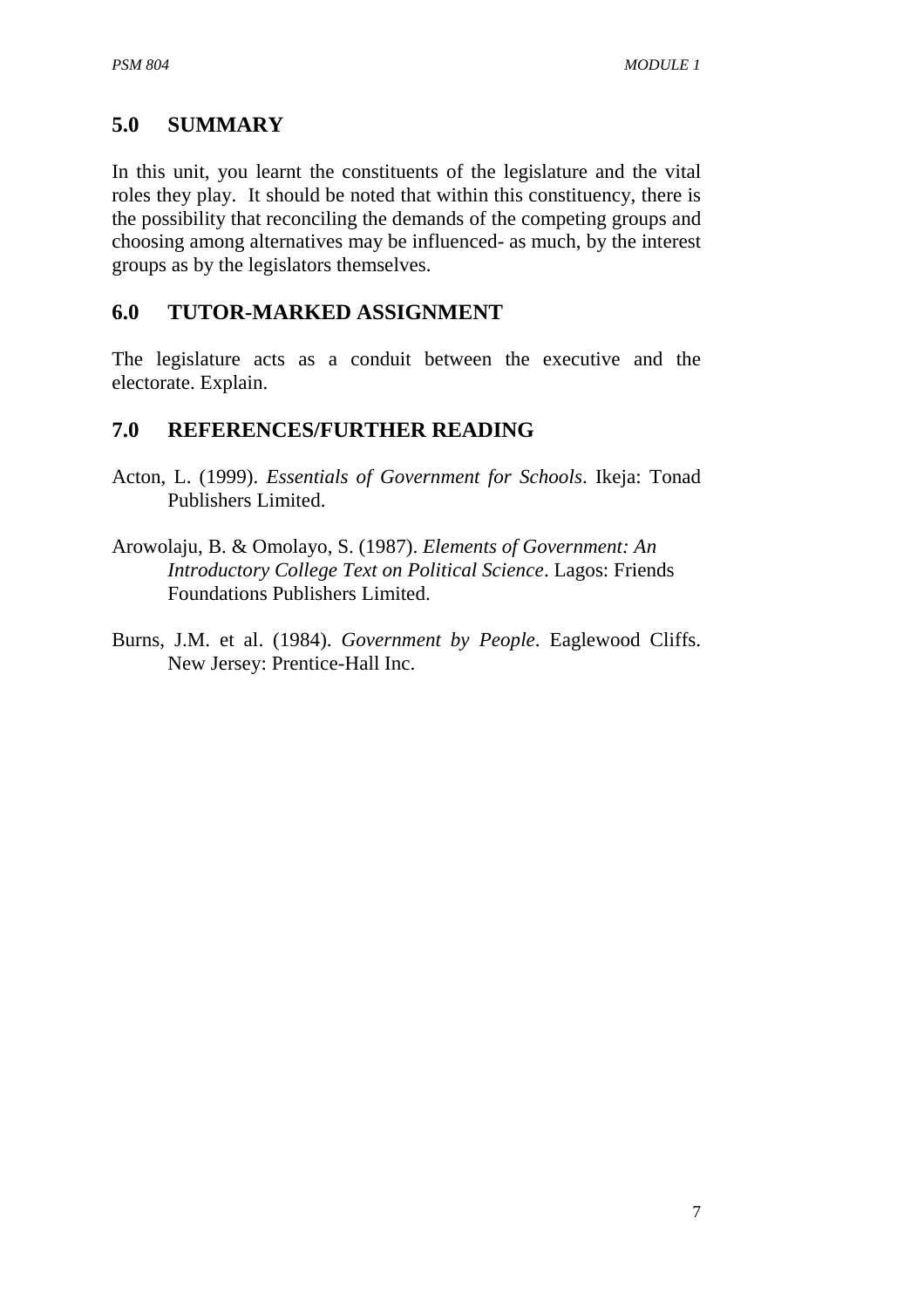# **UNIT 3 EVOLUTION OF THE PARLIAMENTARY SYSTEM**

#### **CONTENTS**

- 1.0 Introduction
- 2.0 Objectives
- 3.0 Main Content
	- 3.1 Evolution of the Parliamentary System
	- 3.2 The Development of British Parliament
	- 3.3 The Development of the American Congress
- 4.0 Conclusion
- 5.0 Summary
- 6.0 Tutor-Marked Assignment
- 7.0 References/Further Reading

# **1.0 INTRODUCTION**

Parliament refers to a democratic government's legislature. The word is derived from the French word *parlement*. *Parler*, in French, means 'to speak,' while *parlement* is a 'discussion'. Parliament in the modern usage means the body of people who would meet to discuss the affairs of the state. The parliament of England was the legislature of the Kingdom of England. It was reputed that William of Normandy brought feudal system to England in 1066 which he used to seek the advice of the council of tenant-in-chief and ecclesiastics before making laws.

In 1215, the tenants secured *'Magna Carta'* (this connotes the official documents which bore the political and legal rights of the English people, and which formed the basis for the modern English law) from King John which established that the king might not levy or collect taxes (except the feudal taxes which they were accustomed to) unless he got the consent of his loyal council. This gradually developed into what is known today as parliament. As you go through this unit, you will get to know how the parliamentary system evolved as well as the elements that influenced the development of the parliament. You will also learn about the British parliament, as well as the American Congress.

## **2.0 OBJECTIVES**

At the end of this unit, you should be able to:

- describe the evolution of the parliamentary system of government, the elements that influenced its development.
- compare and contrast the British parliamentary system and the American Congress.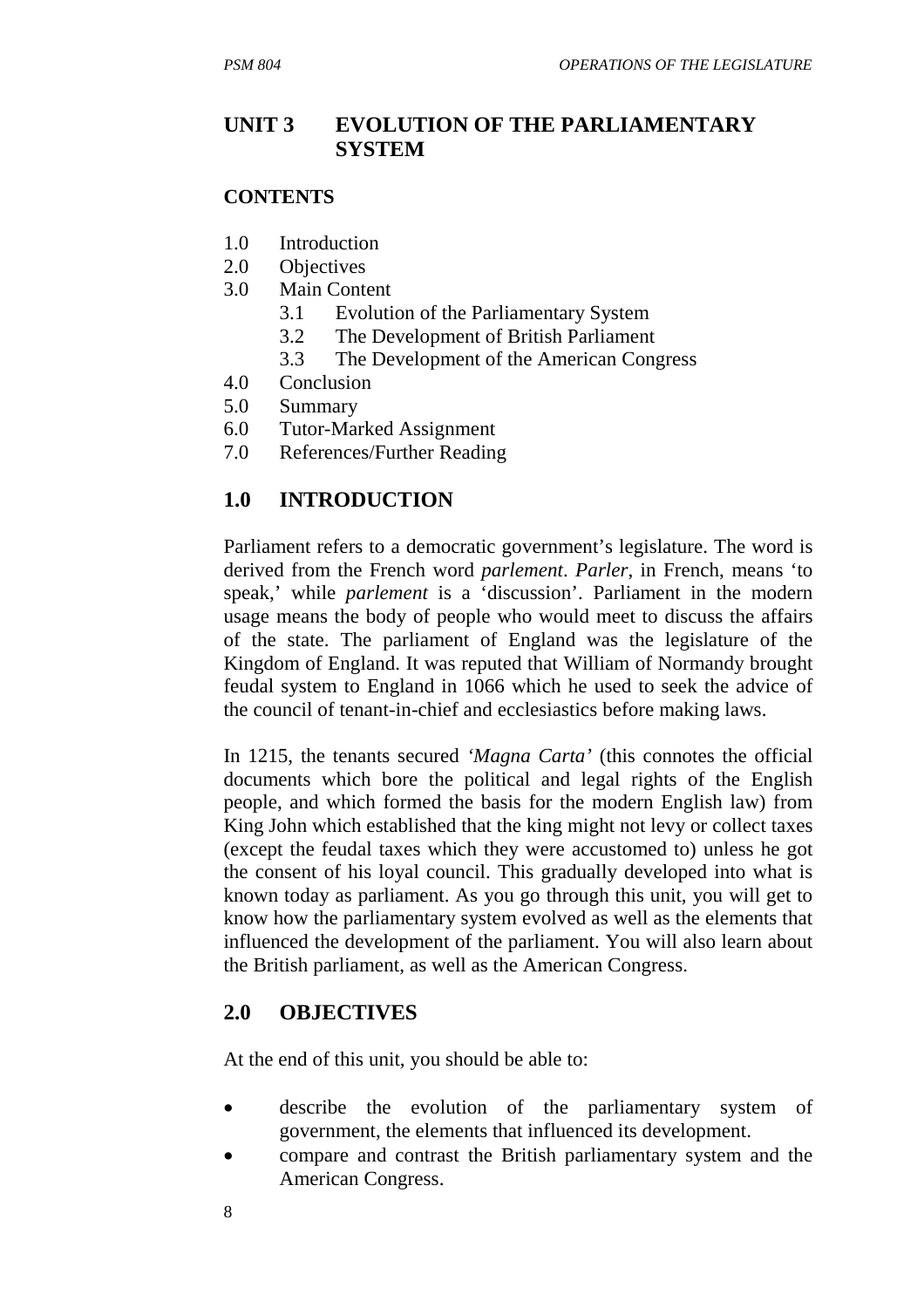#### **3.0 MAIN CONTENT**

#### **3.1 Evolution of the Parliamentary System**

The word "parliament" comes from the French word "*parler*", which means "to talk" or "to discuss". The term "parliament" first occurred in 1236 in England. It connotes the king's closest advisors who are called the "council". English parliamentary procedure developed not to facilitate talk, but to facilitate decision-making. Although the British model of parliament, known as the Westminster model, is held up as the "mother of all parliaments", it is unique in that it developed, over time, from tradition, as opposed to being democratically enacted by way of a constitution.

The legislatures are called parliaments and they operate under a parliamentary system of government. In this set up, the executive is constitutionally answerable to the parliament. The institutional structure of parliament is such that both the legislative and the executive arms of government are closely integrated, independent and responsible to the electorate. A country may have both titular and effective heads but it is the effective head of government that is answerable and responsible to the electorate during his term of office.

In Britain, the parliamentary government is dual in structure- the dignified and the effective parts. The Queen and other royal institutions represent the titular or the dignified parts; while the Prime Minister and his cabinet as well as the parliament (the Prime Minister is the leader of the majority party in the lower house of parliament) constitute the effective part of the government. The Prime Minister (PM) holds his or her office as long as the "confidence of the house" is maintained. If members of the lower house lose faith in the leader for whatever reason, they can call a vote of no confidence and force the *PM* to resign.

This can be particularly dangerous to a government when the distribution of seats is relatively even; in which case a new election is often called shortly thereafter. However, in case of general discontent with the head of government, his replacement can be made very smoothly without all the complications that it represents in the case of a presidential system. The courts and the judiciary are free from political control, but not totally from parliament. Parliaments, usually, consist of chambers or *houses*, and are usually either bicameral or unicameral although more complex models exist. Now, the development of the parliamentary system can be traced to the following.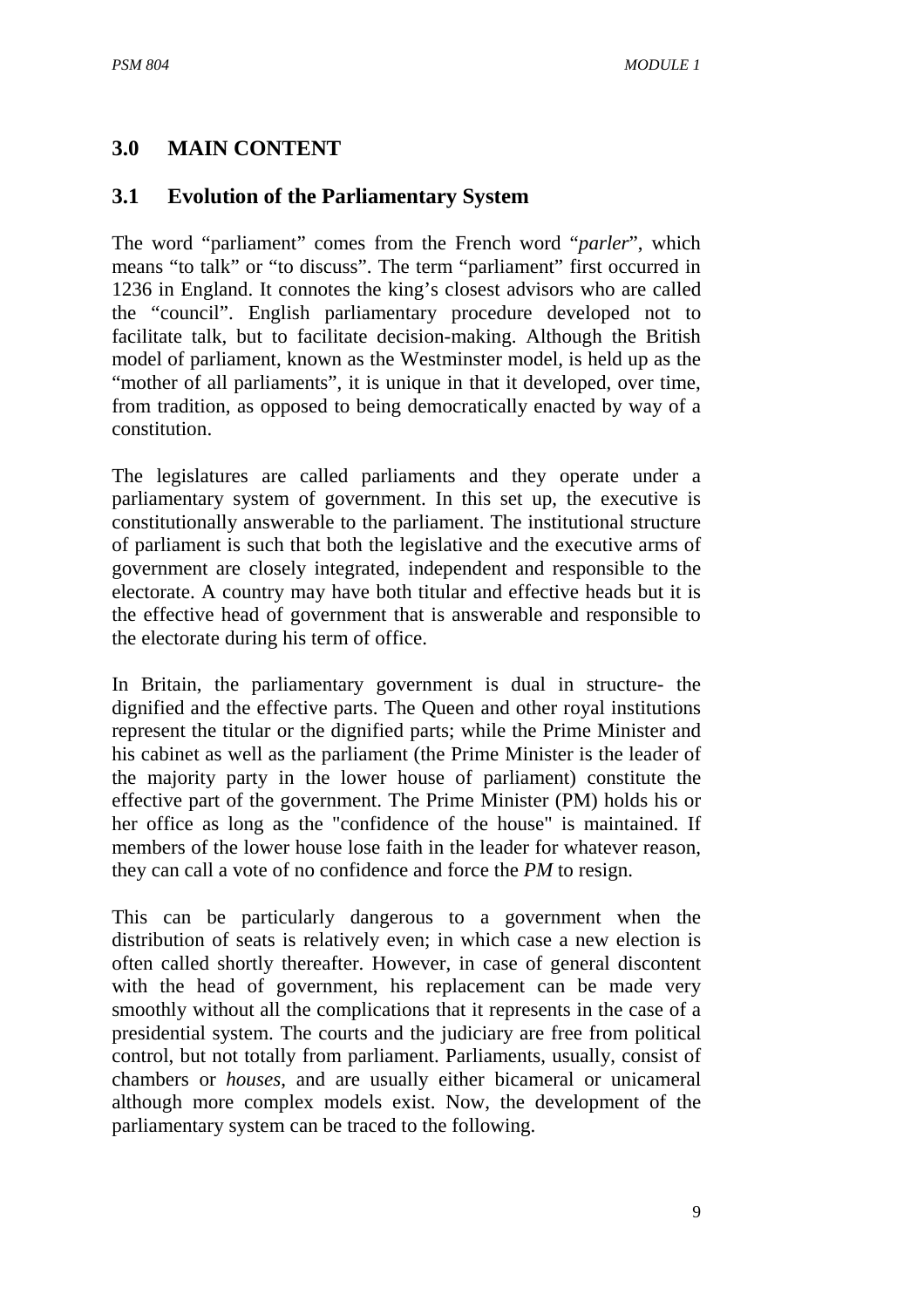- The need for taxes to have the consent of the taxed (the Magna Carta, 1215).
- The custom of summoning to the royal council, not just barons but elected representatives of towns and counties.
- The convenience of dealing with petitions at enlarged meetings of the king's council.
- It was a device to reflect the idea that the king should consult with his subjects.

# **3.2 The Development of British Parliament**

Parliament was not an institution, at first, but an event. In 1215, the tenants-in-chief secured Magna Carta from King John, which established that the king might not levy or collect any taxes (except the feudal taxes to which they were hitherto accustomed), save with the consent of his royal council which gradually developed into a parliament. During the quarrel between King Henry III and his barons, the Oxford Parliament (1258) forced Henry to accept rule by a baronial committee. The barons' leader, Simon de Montfort, summoned representatives of towns to Parliament for the first time in 1265.

The so-called Model Parliament of Edward I (1295) contained all the elements of a mature Parliament - bishops and abbots, peers, two knights from each shire, and two representatives from each town. In 1341, the Commons met separately from the nobility and clergy for the first time, creating an Upper Chamber and a Lower Chamber, with the knights and burgesses sitting in the latter. This Upper Chamber became known as the House of Lords from 1544 onward, and the Lower Chamber became known as the House of Commons, collectively known as the Houses of Parliament.The Act of Union 1707 merged the English Parliament with the Parliament of Scotland to form the Parliament of Great Britain. When the Parliament of Ireland was abolished in 1801, its former members were merged into what is now called the Parliament of the United Kingdom.

# **3.3 The Development of the American Congress**

During the 17th century and most of the 18th century, representative assemblies in Great Britain's American colonies wielded broad powers of taxing, spending, and public policy. Assemblies operating under written charters governed local governments, companies, and even churches. The Congress that emerged from these colonial legislatures was the sole organ of government under the nation's first charter- the Articles of Confederation, which governed the country from 1781 to 1788.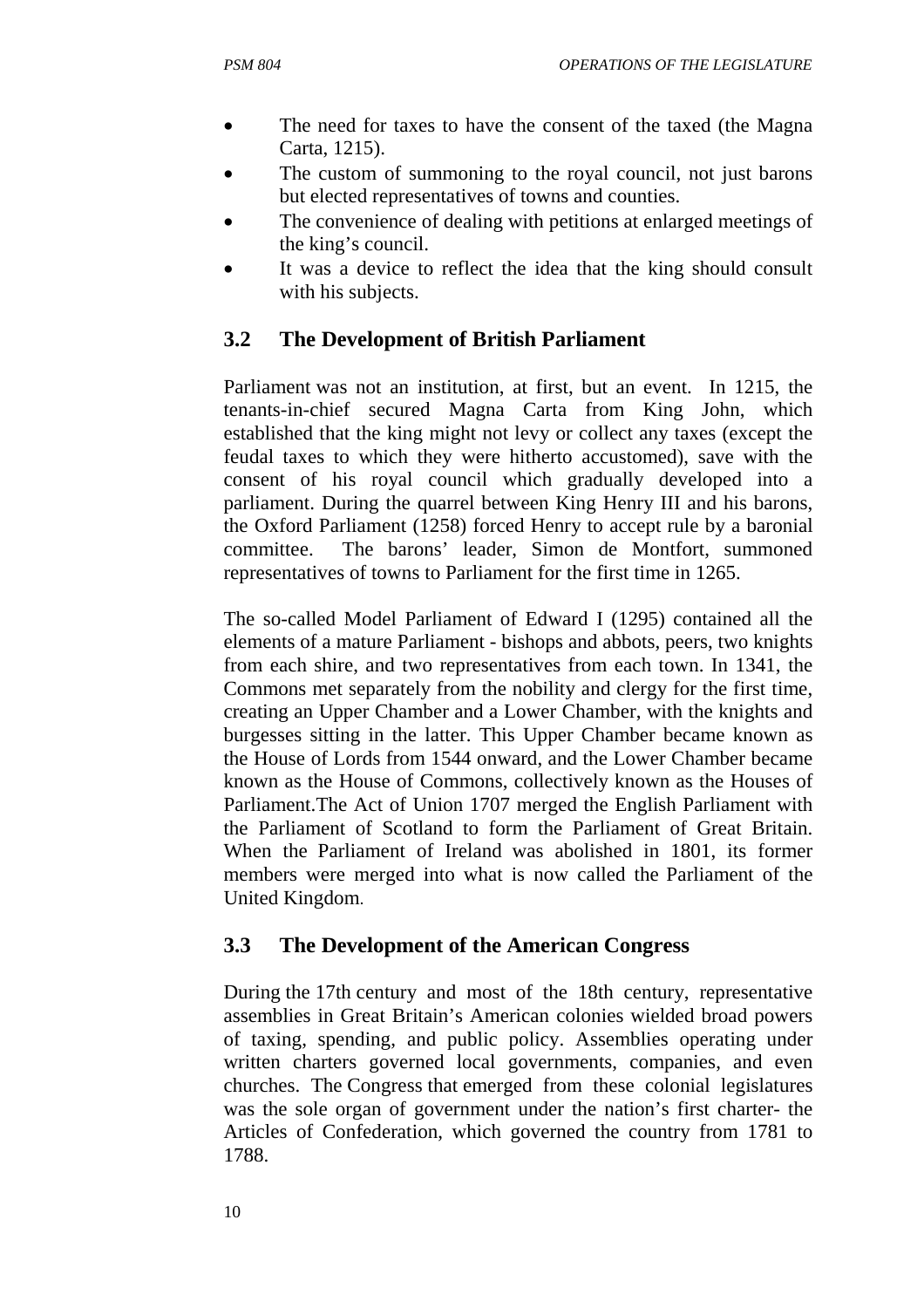In the early 20th century, a constitutional amendment pressed by the House of Representatives and many state legislatures resulted in the 17th Amendment, ratified in 1913 which specified that senators be elected directly through a popular vote, modifying the founding fathers' elitist design of the Senate which gave senators who were then chosen by the legislature six-year term of office.

# **4.0 CONCLUSION**

In this unit, you learnt that the parliamentary system of government acts as checks and balances, the essence of which is to curb the excesses of any of the functionaries of government. There is the integration and the fusion of the executive and the legislature in the parliamentary system. There is also an issue of a 'vote of no confidence' which can lead to the resignation of the head of government or dissolution of parliament.

# **5.0 SUMMARY**

In this unit, you learnt about the parliamentary system of government and the elements that influenced the development of parliamentary system. The unit also examined the British parliament and the American Congress. In the next unit, we will treat the functions and importance of the legislature.

# **6.0 TUTOR-MARKED ASSIGNMENT**

- i. Write short note on the British parliament.
- ii. What are the factors that influenced the development of the British parliament?

# **7.0 REFERENCES/FURTHER READING**

- **A**lmond, G. & Powell, G.B. (Jr.) (1966). *Comparative Politics: A Developmental Approach*.Buston: Little Brown and Company.
- Collins, J. (2008). "British Parliament".Microsoft® Encarta® 2009 [DVD]. Redmond, WA: Microsoft Corporation.
- Ward, W.E.F. (1972). *Government in West Africa*. (4<sup>th</sup> Revised Edition). London: George Allen and Unwin Limited.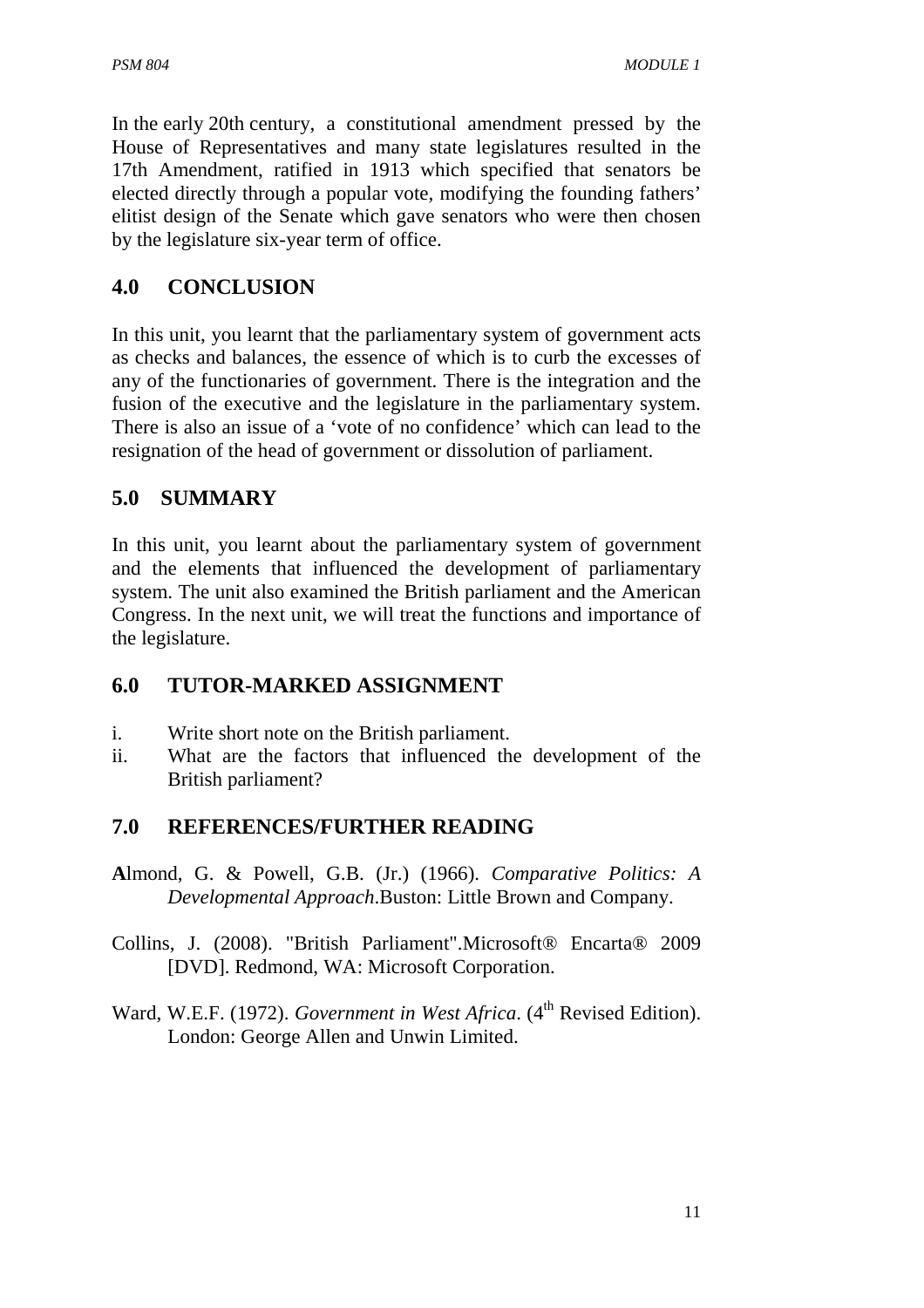# **MODULE 2**

| Unit 1 | Functions and Importance of the Legislature |
|--------|---------------------------------------------|
| Unit 2 | Powers of the Legislature                   |
| Unit 3 | Evolution of the Parliamentary System       |

# **UNIT 1 FUNCTIONS AND IMPORTANCE OF THE LEGISLATURE**

## **CONTENTS**

- 1.0 Introduction
- 2.0 Objectives
- 3.0 Main Content
	- 3.1 Legislative Functions
	- 3.2 Oversight Functions
	- 3.3 Elective Functions
	- 3.4 Investigative Functions
	- 3.5 Judicial Functions
	- 3.6 Other Functions
- 4.0 Conclusion
- 5.0 Summary
- 6.0 Tutor-Marked Assignment
- 7.0 References/Further Reading

# **1.0 INTRODUCTION**

The primary function of a legislature is enactment of laws which is a fundamental means of legitimising rules in a political setting. The legislature in accordance with laid down rules and procedures debates and passes bills into laws. The bills may emanate from the government, public or from the members themselves. The legislature may hold bicameral sessions. In this case, bills may originate from either of the two houses- except money bills which should originate from the lower house (House of Representative or House of Commons as they are called in Nigeria and Britain, respectively).

Government bills are passed easily in the Cabinet system because members of the Cabinet are also members of the legislature and majority of the members belong to the ruling party. They rarely vote against the government except in extreme cases which may warrant a 'vote of no confidence'. In this instance, the Prime Minister may advise the Queen to dissolve the parliament or the government resigns. The Presidential system is quite different from the parliamentary system. Here, the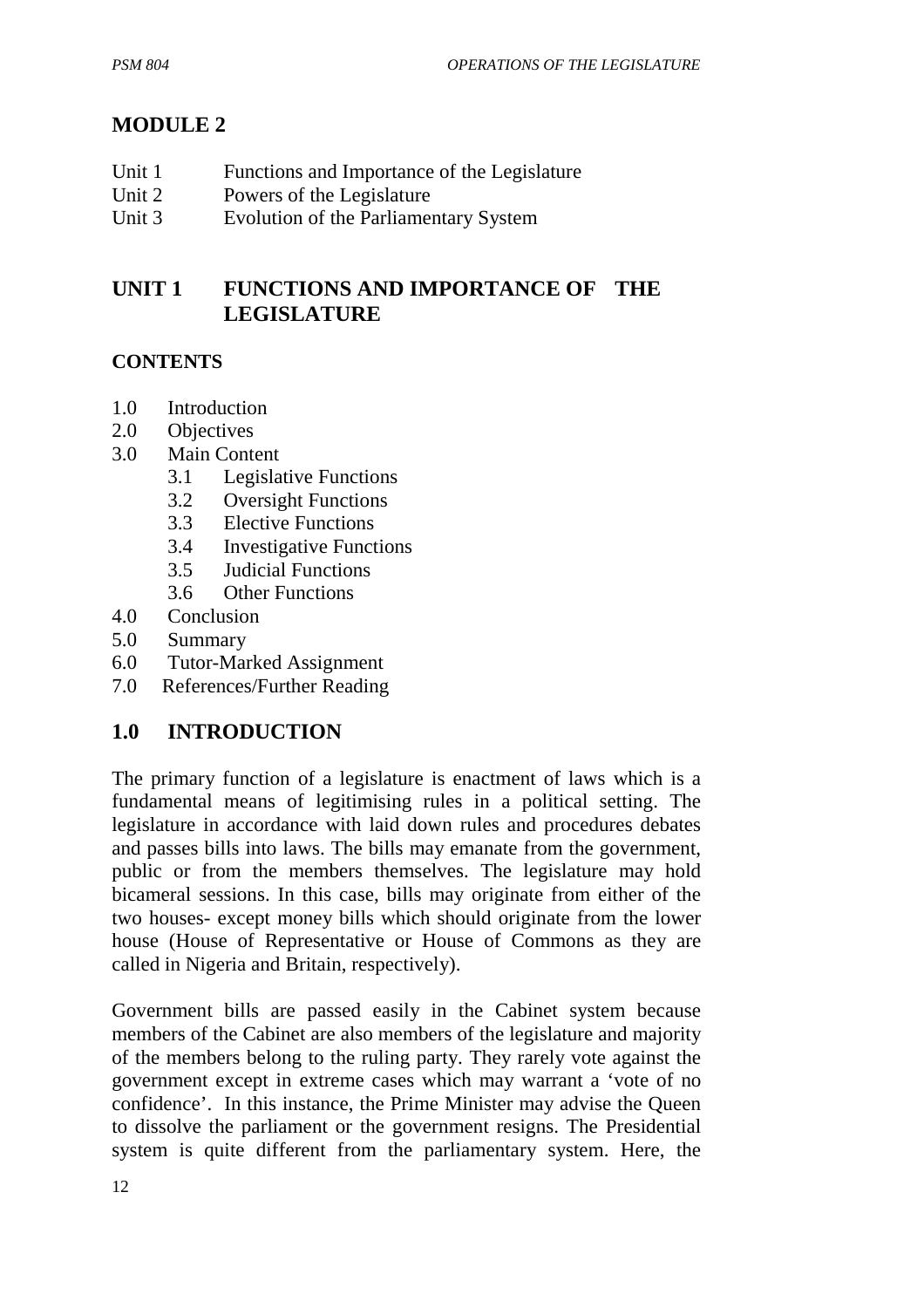members of the legislature are expected to vote according to their conscience without any fear of party discipline. Members of the ruling party may vote against government bills and members of the opposition party may equally vote for the government bills. The executive usually depends on the importance of the bill, his lobbying capacity the popularity of the head of government, promise made, and so on, to get its bills passed.

# **2.0 OBJECTIVES**

At the end of this unit, you should be able to:

- state the legislative functions of the legislature
- explain the oversight functions of the legislature
- describe the elective, investigative and judicial functions of the legislature.

# **3.1 Legislative Functions**

#### **Here, let us consider some important ones**

- The legislature represents citizens, constituencies and groups.
- The legislature writes, debates, and pass bills (proposed laws), which are then passed on to the president for approval.
- The legislature proposes new constitutional amendments through a two-thirds vote of both chambers, which then must be ratified by three-fourths of the states.
- No statute may become law or be altered or repealed, nor may taxes be levied, without the consent of the legislature.
- The legislature educates the public through debates on national issues and policies.
- The legislature is a veritable training ground for future leaders.

# **3.1 Oversight Functions**

#### **Here, the legislature:**

- supervises the executive and judicial branches of government
- controls the activities of other branches of government through legislative investigation committees.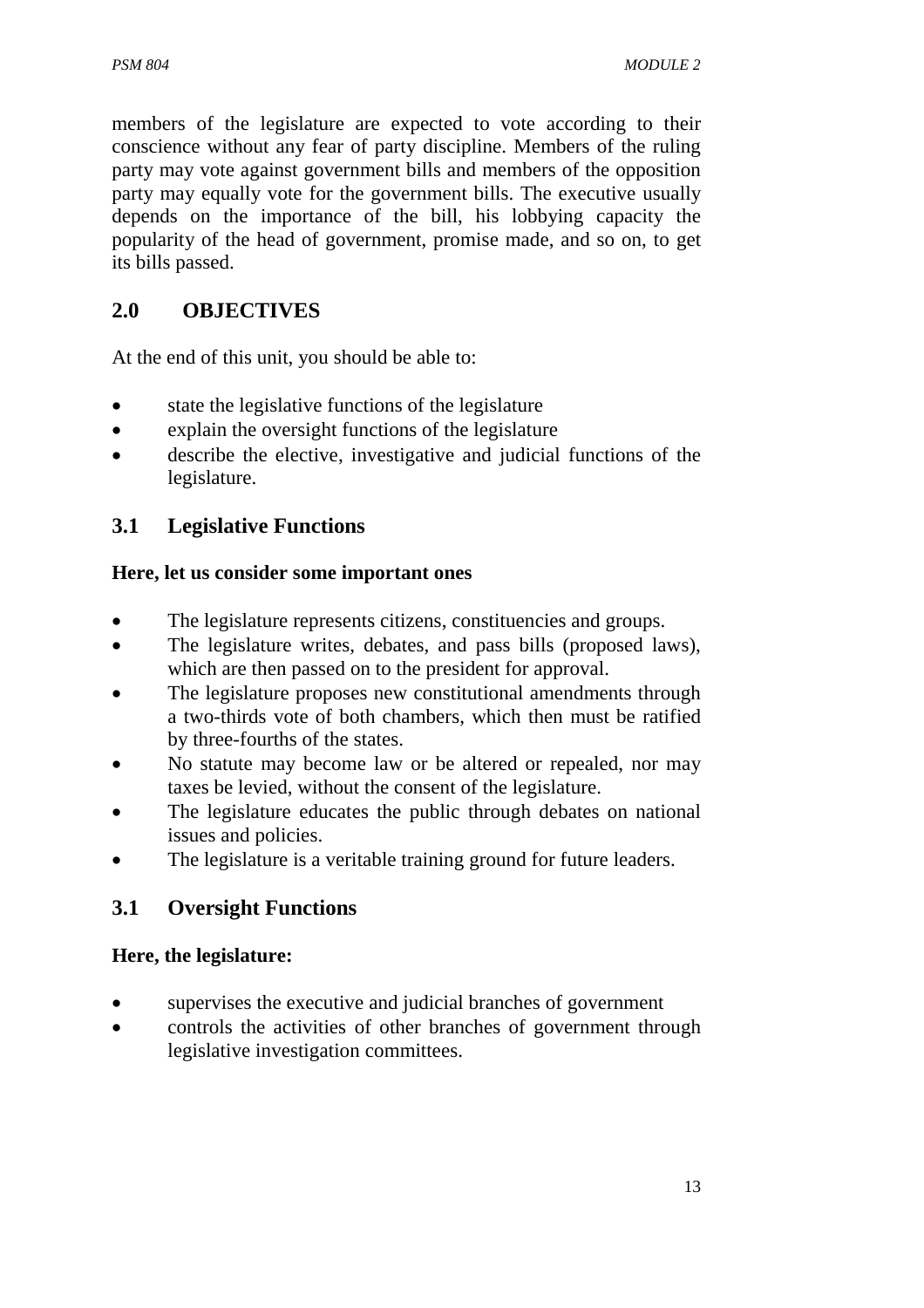## **3.2 Elective Functions**

#### **In this case, the legislature:**

- selects public office holders or ratifies their appointment
- elects the country's chief executive (Prime Minister) from the ranks of the majority party in the parliament in the United Kingdom and other Westminster-styled systems, legislatures.

## **3.3 Investigative Functions**

These include the following**:** 

- Activities of the executives are constantly scrutinised by the legislature, and any President or Governor could be removed by the legislature, if found guilty of any act of gross misconduct or any act which contravenes the constitution.
- The legislature controls public funds and expenditure.
- It investigates pressing national issues

# **3.5 Judicial Functions**

Let us take a look at the following.

- The House of Lords is the highest court of appeal in Britain's judicial system.
- The legislature approves or rejects the nomination of judges.
- They enact laws guiding the operation of the courts.
- It approves budgets, including the salaries of judges.
- They contest election results.
- They bring impeachment actions against public officials and tries all cases of impeachment.
- They can expel their own members.

# **3.6 Other Functions**

These include the following:

- The legislature takes equal responsibility with the president in framing and shaping foreign policy.
- The legislature helps set the national political agenda.
- The United States' Senate, for instance, acts as an advisory panel to the president in revising legislation drafted in the House.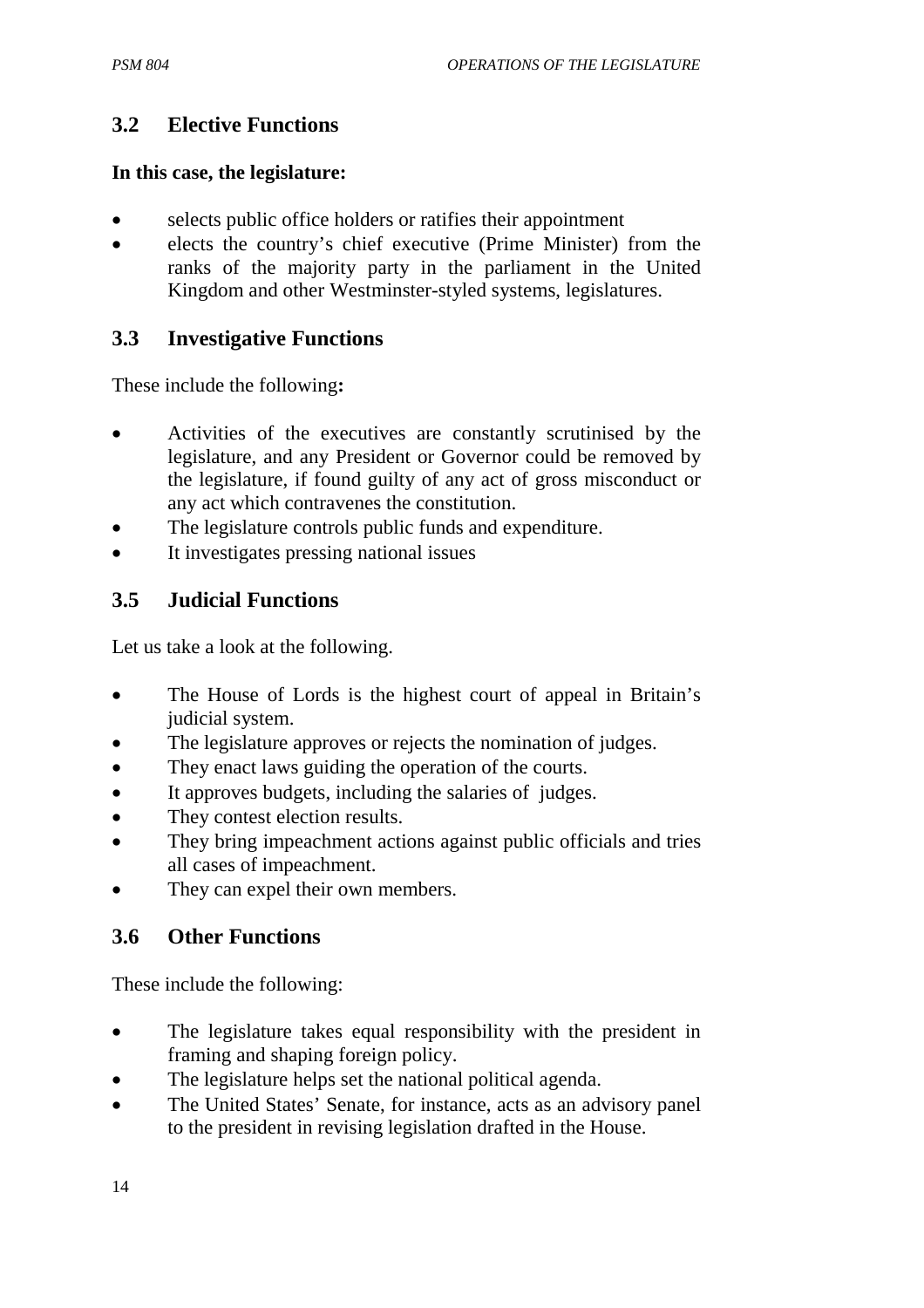- Congress also meets in joint session to count electoral votes for presidential elections.
- Senate committees and sub-committees hold hearings, conduct research, and supervise the executive branch.
- the daily tasks of members of Congress, again for instance in America, include:
	- a. meeting with constituents to discuss issues and assisting with problems
	- b. attending committee meetings
	- c. meeting with government officials and lobbyists
	- d. studying and discussing legislation
	- e. managing the congressional office and staff
	- f. working with party leaders to build support for bills
	- g. overseeing how agencies are carrying out laws
	- h. appearing publicly outside the state or district to address issues.

#### **4.0 CONCLUSION**

**The** legislature is a very strong arm of government. It brings out the beauty of democracy. It is indeed the binding force of the three arms of government in a democratic setting. It can be regarded as the pivot around which the democratic system of government revolves. Legislature is people-oriented and check-mates the activities of the executive and other arms of government. It concerns itself with laws which is the instrument of governance and ensures that these laws are people friendly and developmental in nature.

#### **5.0 SUMMARY**

In this unit, you were taken through the functions and importance of the legislature. The very important duties and functions performed by the legislatures have been made known to you. Their powers over other executive officials in other to check their excesses have been brought to the fore. Their functions bring out the very beauty of democratic government, without which it ceases to be a democracy. In the next unit, you will learn about the powers of the legislature.

#### **6.0 TUTOR-MARKED ASSIGNMENT**

- i. Briefly describe the functions of the legislature in relation to the executive and the electorate.
- ii. The judicial function of the legislature should best be handled by the judiciary. Discuss.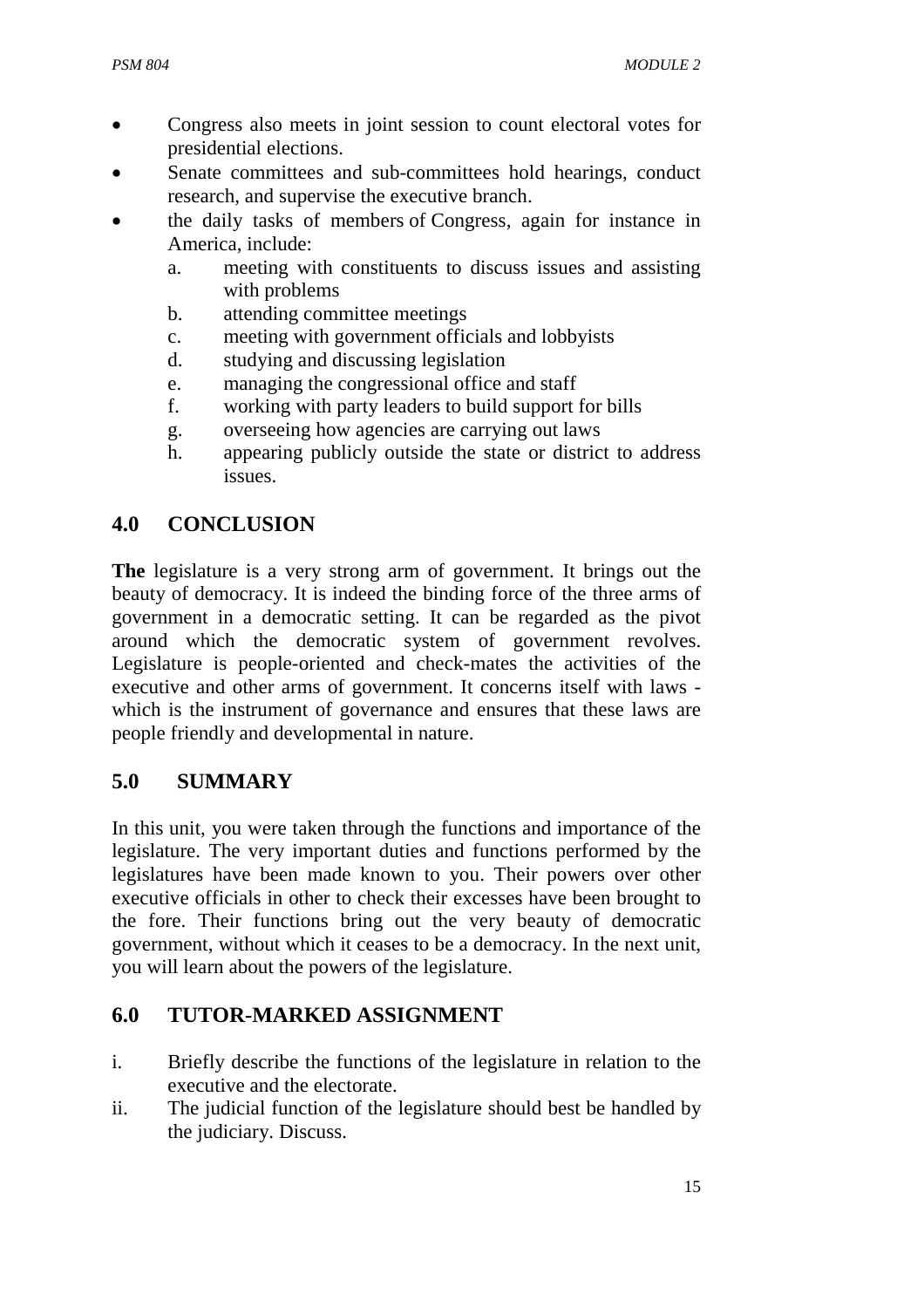#### **7.0 REFERENCES/FURTHER READING**

Federal Republic of Nigeria. (1999). Constitution of the Federal Republic of Nigeria. Abuja: Government Press.

Maduabum, C.P. (2008). *The Mechanics of Public Administration in Nigeria*. Lagos: Concept Publications Limited.

Philips, O.H. & Jackson, P. (1978). *Constitutional and Administrative*   $Law.$  ( $6<sup>th</sup>$  ed.). London: Sweet and Maxwell.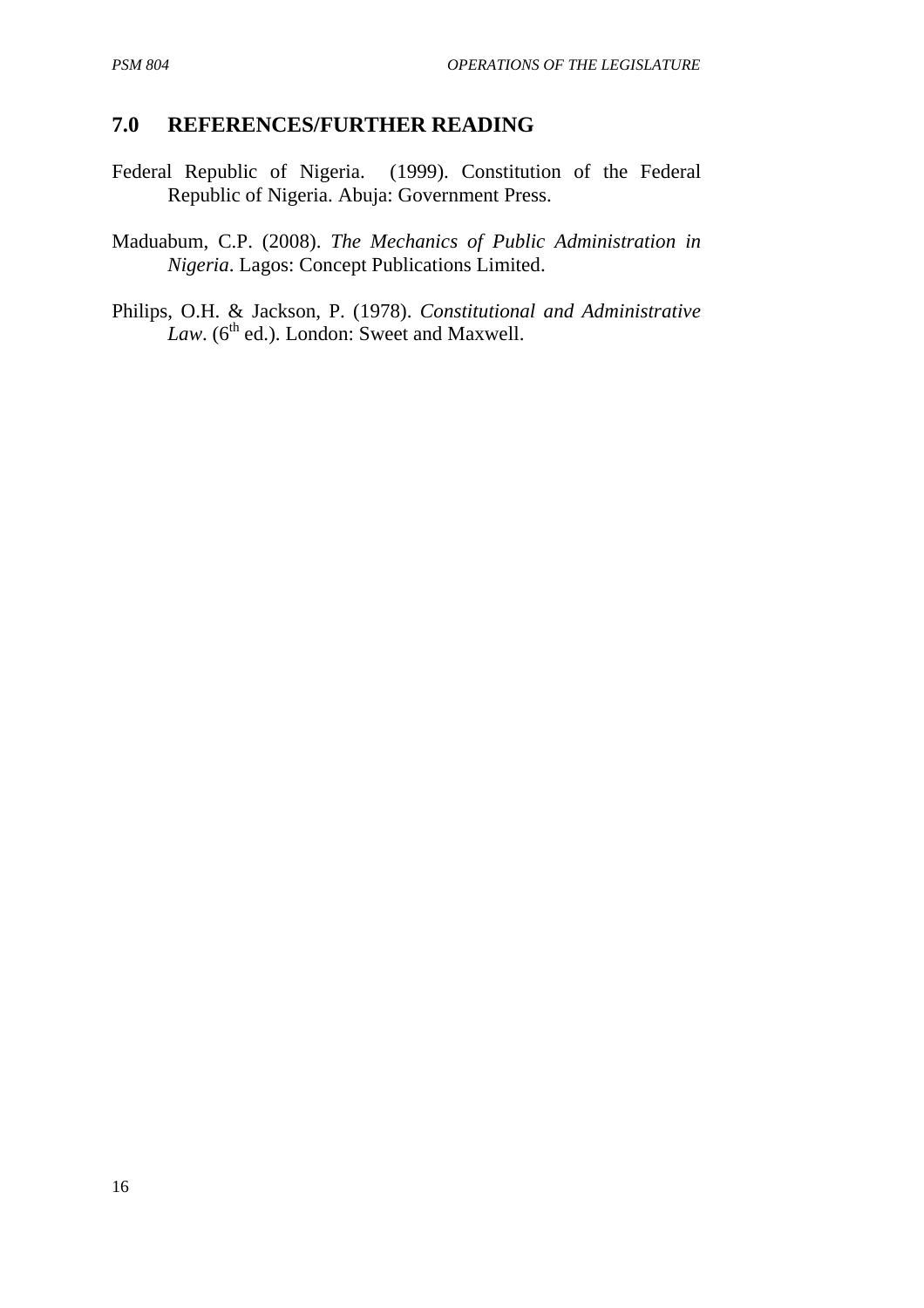# **UNIT 2 POWERS OF THE LEGISLATURE**

#### **CONTENTS**

- 1.0 Introduction
- 2.0 Objectives
- 3.0 Main Content
	- 3.1 Powers of the Legislature over the Prime Minister and the Cabinet
		- 3.1.1 Power to Approve Treaties
		- 3.1.2 Legislative Powers
		- 3.1.3 Control of Government Spending
		- 3.1.4 Investigation and Oversight Functions
	- 3.2 Other Powers
	- 3.3 Limitations of the Powers of the Legislature
- 4.0 Conclusion
- 5.0 Summary
- 6.0 Tutor-Marked Assignment
- 7.0 References/Further Reading

## **1.0 INTRODUCTION**

**A** legislature is a deliberative assembly vested with the power to pass, repeal and amend laws. The laws so created by them are known as statutory laws or legislation. Legislatures are known by different names in different countries, namely- parliament, congress, senate etc. It is advocated that for the maintenance of political and civil liberty, government should be divided into three distinct branches, namely- the executive, the legislature and the judiciary. Each of these arms is expected to confine itself to the exercise of its own functions and not meddle with the functions of the other branches or arms.

As we mentioned earlier, the law-making powers of the government are vested on the legislatures who are elected solely for that purpose by the people. In this unit, we are going to see how the legislature exercise the powers vested on them by the electorate. It should be noted, however, that each arm of government acts as check on the other, and that no single group of people controls the total machinery of the state.

## **2.0 OBJECTIVES**

**A**t the end of this unit, you should be able to:

• describe the powers of the legislature in the parliamentary and the presidential system of government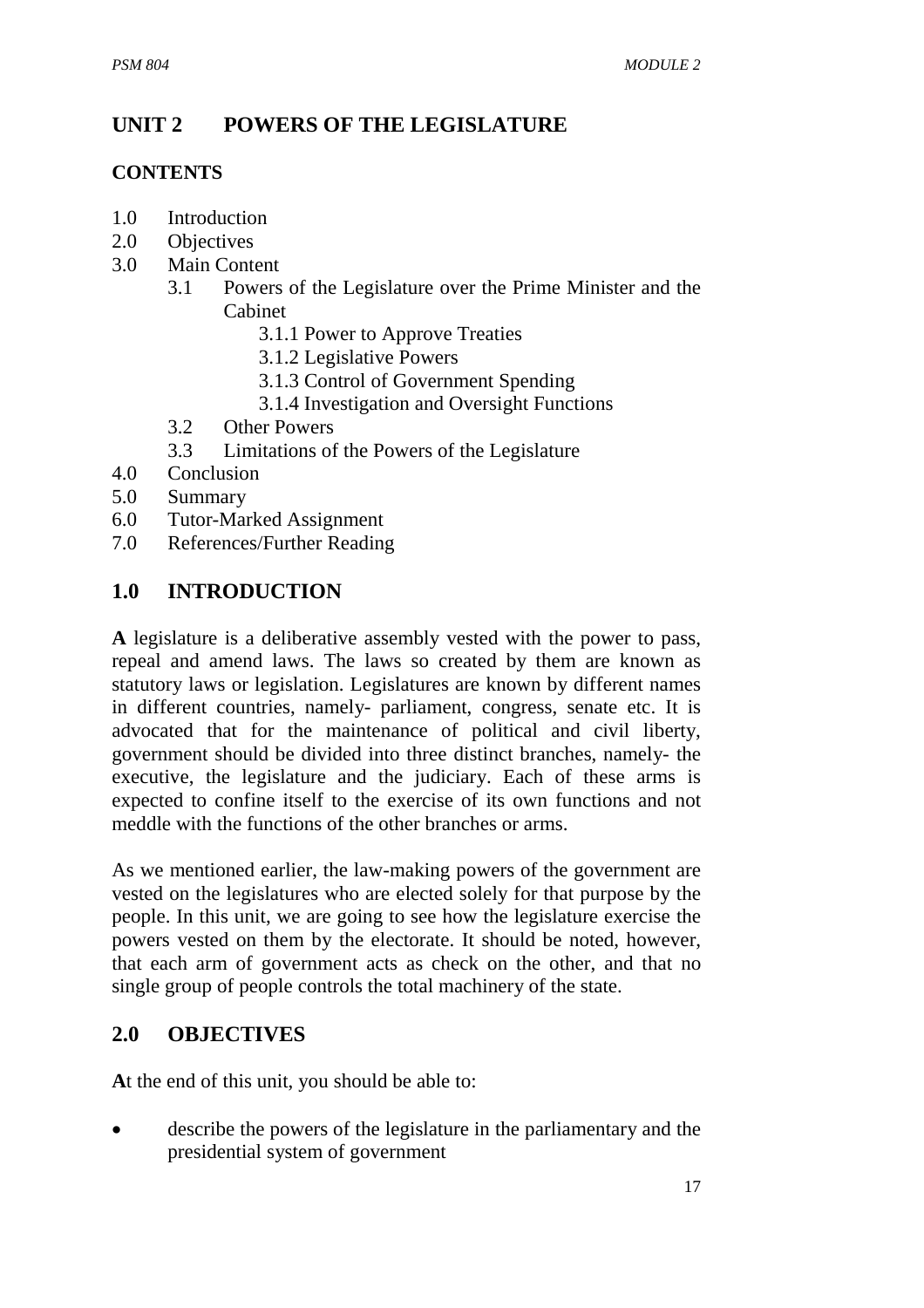explain the limitations of the powers of the legislature.

## **3.0 MAIN CONTENT**

## **3.1 Powers of the Legislature over the Prime Minister and the Cabinet**

In the Westminster system, the prime minister holds power at the will of the parliamentary majority party or coalition. Parliament can decide to issue a vote of no confidence, which removes the prime minister and cabinet from office. The American congress can impeach the president and other federal officials for treason, bribery, and other serious offences.

## **3.1.1 Power to Approve Treaties**

The Senate exercises the powers to approve treaties between the United States and other countries.

#### **3.1.2 Legislative Powers**

The Legislature has all legislative powers in the national and state governments. It has the power to adopt the budget and other money bills.

## **3.1.3 Control of Government Spending**

The legislature controls taxing and spending policies of the government. In Britain, all tax laws and all laws authorising government spending begin in the Lower House—the chamber that most closely represents the people.

## **3.1.4 Investigation and Oversight Functions**

The legislature has authority to investigate and oversee the executive branch and its agencies. It has the power to summon senior officials to answer questions from members. It also has the power to order audits of agencies of government. It equally has power to hold hearings on matters of general public concern and to air grievances of citizens.

#### **3.2 Other Powers**

Article I, Section 8, of the United States Constitution, for instance, lists a wide range of congressional powers, including printing money, maintaining a military, and regulating interstate and foreign commerce.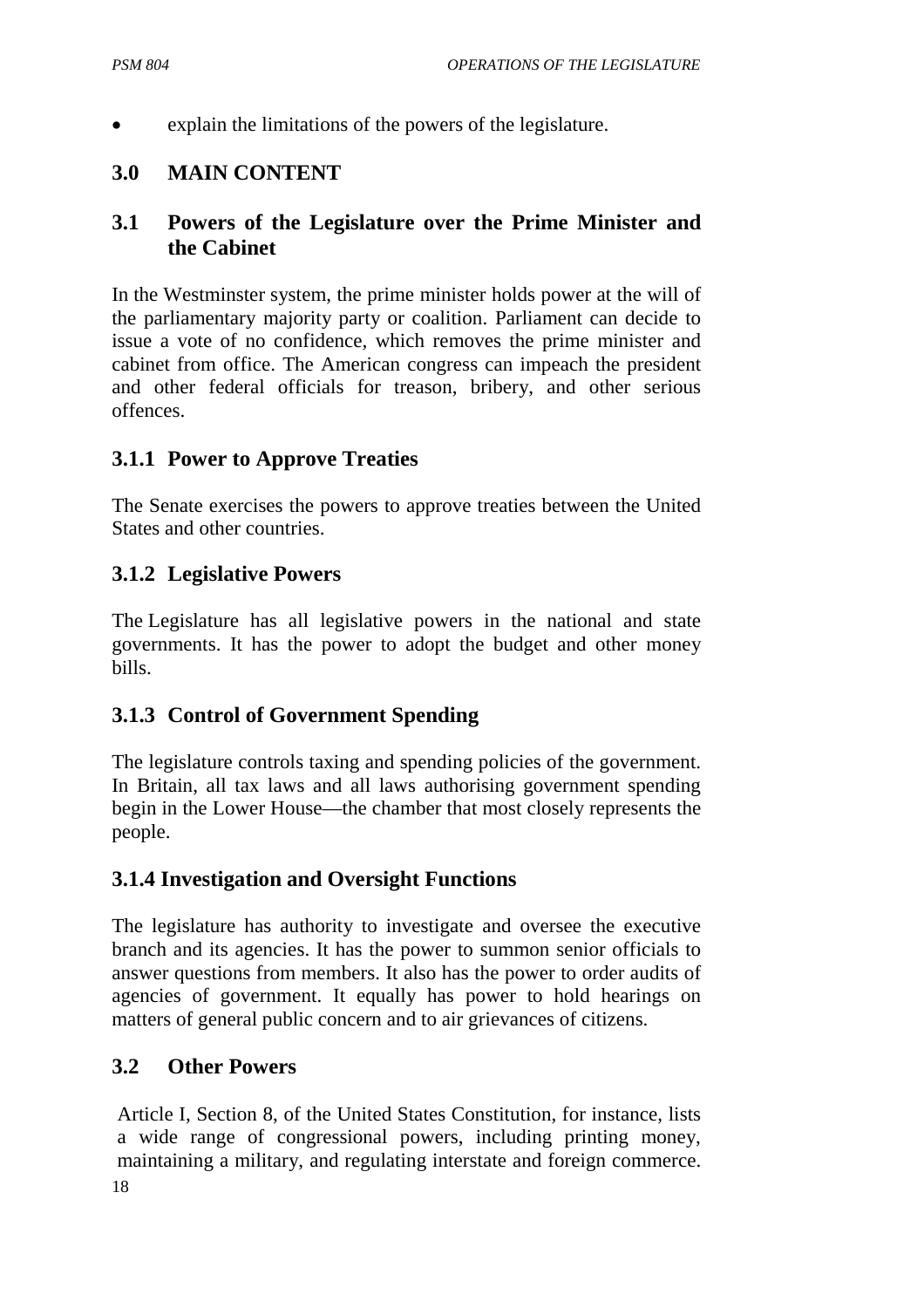The Senate must confirm the President's appointment of ambassadors, federal judges, diplomats, cabinet members, and many other government officials. Congress has the authority to declare war and provide funding for soldiers and weapons, but the president serves as the commander-in-chief of the armed forces.

# **3.3 Limitations of the Powers of the Legislature**

The Constitution and the Bill of Rights bar Congress from passing some types of laws such as creating a national religion or interfering in lawful religious practices. Infringement on certain basic freedoms such as freedom of the press, speech and association is also prohibited.

The Congress cannot impose "cruel and unusual" penalties on lawbreakers. The judicial branch, sometimes, interprets laws in ways not intended by Congress. The courts also shape laws by deciding whether they conform to the Constitution. The president has power to veto legislation, which Congress can override only by a two-thirds vote of both chambers. The House of Lords can delay financial bills for only 30 days and all other bills for not more than one year.

# **4.0 CONCLUSION**

You must have seen how the law-making powers of the government are vested in the legislature- elected by the people, solely, for that purpose. The unit has also examined how the legislature exercise these powers vested in them by the electorate. You also learnt that each arm of the government- the legislature, the executive and the judiciary- act as check on the other, and that no single arm of government controls the total machinery of the state. There lies the beauty of true democracy.

# **5.0 SUMMARY**

In this unit, you learnt about the powers of the legislature in the parliamentary and the presidential system of government. The powers the legislature has over the Prime Minister and the Cabinet in the parliamentary system and the President or executive in the presidential system of government has been made clear to you. The unit also examined all the various powers exercised by the legislature in a political setting. Limitations of the powers of the legislatures have been examined as well.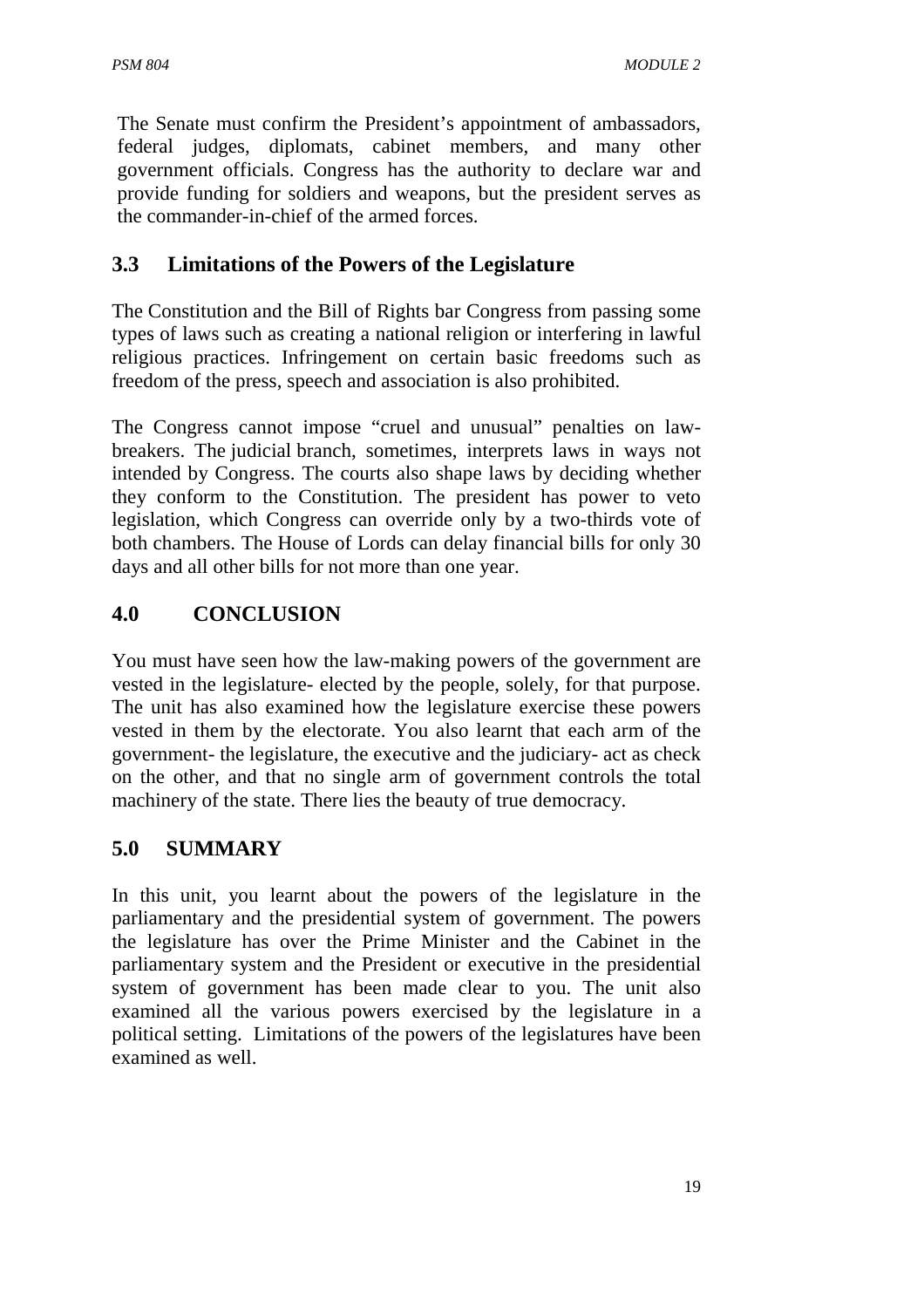#### **6.0 TUTOR-MARKED ASSIGNMENT**

- i. Explain, in detail, how the legislature curtails the excesses of the executive.
- ii. Enumerate and discuss the limitations of the powers of the legislatures.

#### **7.0 REFERENCES/FURTHER READING**

- Collins, J. (2008). "British Parliament."Microsoft® Encarta® 2009 [DVD]. Redmond, WA: Microsoft Corporation.
- Davidson, R. H. (2008). "United States Senate." Microsoft® Encarta® 2009 [DVD]. Redmond, WA: Microsoft Corporation.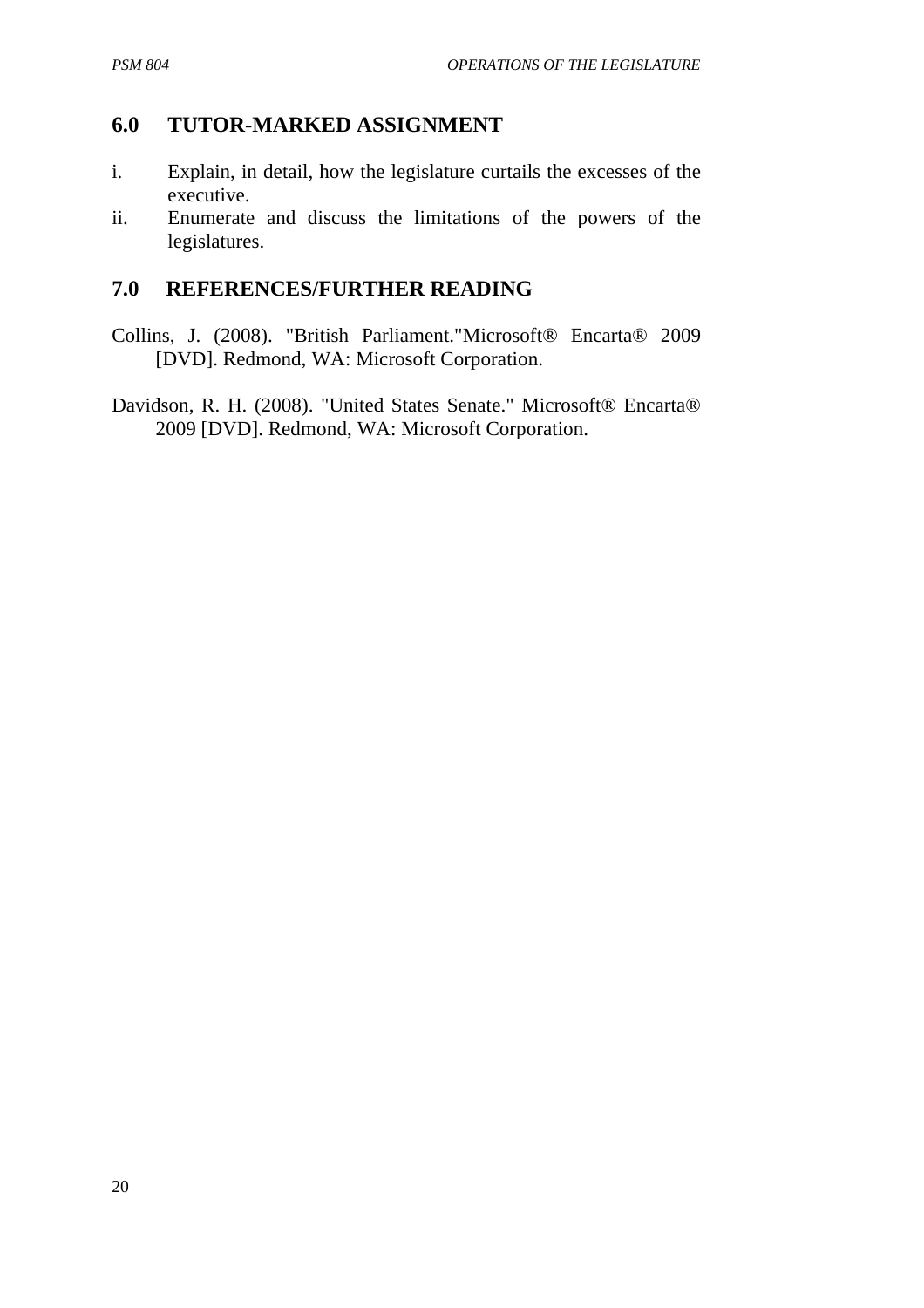# **UNIT 3 EVOLUTION OF THE PARLIAMENTARY SYSTEM**

#### **CONTENTS**

- 1.0 Introduction
- 2.0 Objectives
- 3.0 Main Content
	- 3.1 Evolution of the Parliamentary System
	- 3.2 The Development of British Parliament
	- 3.3 The Development of the American Congress
- 4.0 Conclusion
- 5.0 Summary
- 6.0 Tutor-Marked Assignment
- 7.0 References/Further Reading

## **1.0 INTRODUCTION**

Parliament refers to a democratic government's legislature. The word is derived from the French word *parlement*. *Parler* ,in French, means 'to speak', while *parlement* is a 'discussion'. Parliament in the modern usage means the body of people who would meet to discuss the affairs of the state. The parliament of England was the legislature of the Kingdom of England. It was reputed that William of Normandy brought feudal system to England in 1066 which he used to seek the advice of the council of tenant-in-chief and ecclesiastics before making laws.

In 1215, the tenants secured *'Magna Carta'* (this connotes the official documents which bore the political and legal rights of the English people, and which formed the basis for the modern English law) from King John which established that the king might not levy or collect taxes (except the feudal taxes which they were accustomed to) unless he got the consent of his loyal council. This gradually developed into what is known today as parliament. As you go through this unit, you will get to know how the parliamentary system evolved as well as the elements that influenced the development of the parliament. You will also learn about the British parliament, as well as the American Congress.

## **2.0 OBJECTIVES**

At the end of this unit, you should be able to:

describe the evolution of the parliamentary system of government, the elements that influenced its development.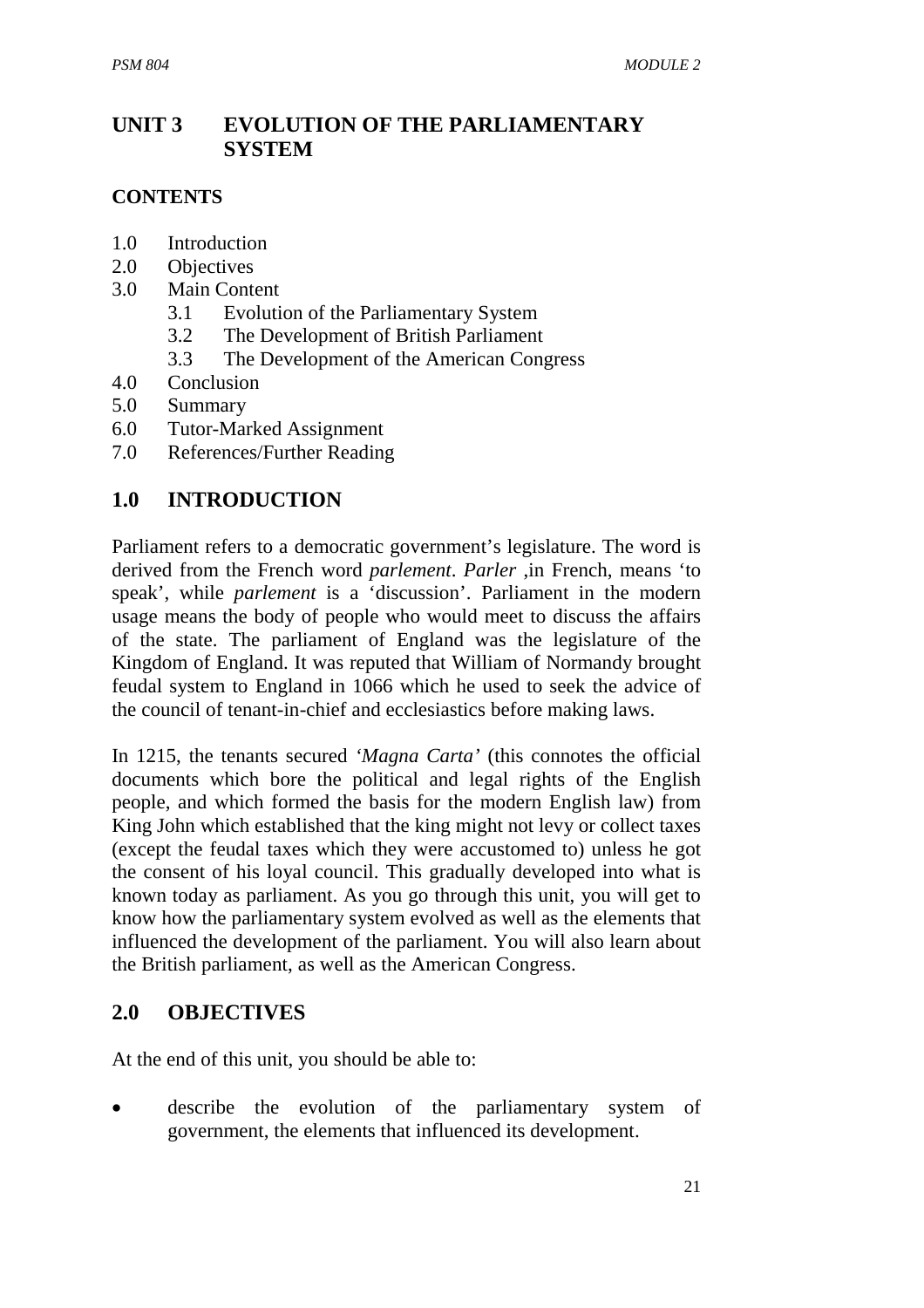• compare and contrast the British parliamentary system and the American Congress.

# **3.0 MAIN CONTENT**

#### **3.1 Evolution of the Parliamentary System**

The word "parliament" comes from the French word "*parler*", which means "to talk" or "to discuss". The term "parliament" first occurred in 1236 in England. It connotes the king's closest advisors who are called the "council". English parliamentary procedure developed not to facilitate talk, but to facilitate decision-making. Although the British model of parliament, known as the Westminster model, is held up as the "mother of all parliaments", it is unique in that it developed, over time, from tradition, as opposed to being democratically enacted by way of a constitution.

The legislatures are called parliaments and they operate under a parliamentary system of government. In this set up, the executive is constitutionally answerable to the parliament. The institutional structure of parliament is such that both the legislative and the executive arms of government are closely integrated, independent and responsible to the electorate. A country may have both titular and effective heads but it is the effective head of government that is answerable and responsible to the electorate during his term of office.

In Britain, the parliamentary government is dual in structure- the dignified and the effective parts. The Queen and other royal institutions represent the titular or the dignified parts; while the Prime Minister and his cabinet as well as the parliament (the Prime Minister is the leader of the majority party in the lower house of parliament) constitute the effective part of the government. The Prime Minister (PM) holds his or her office as long as the "confidence of the house" is maintained. If members of the lower house lose faith in the leader for whatever reason, they can call a vote of no confidence and force the *PM* to resign.

This can be particularly dangerous to a government when the distribution of seats is relatively even; in which case a new election is often called shortly thereafter. However, in case of general discontent with the head of government, his replacement can be made very smoothly without all the complications that it represents in the case of a presidential system. The courts and the judiciary are free from political control, but not totally from parliament. Parliaments, usually, consist of chambers or *houses*, and are usually either bicameral or unicameral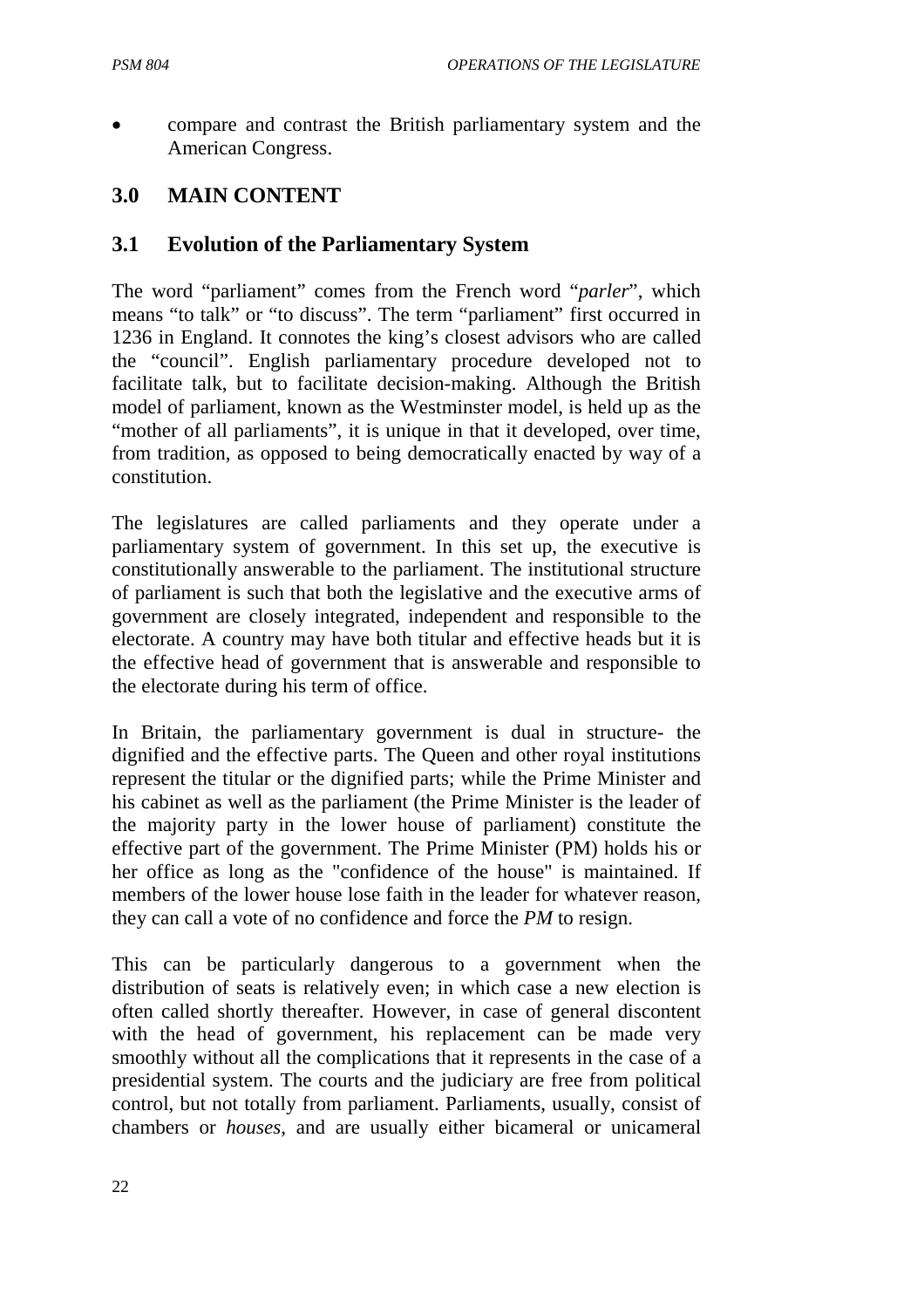although more complex models exist. Now, the development of the parliamentary system can be traced to the following.

- The need for taxes to have the consent of the taxed (the Magna Carta, 1215).
- The custom of summoning to the royal council, not just barons but elected representatives of towns and counties.
- The convenience of dealing with petitions at enlarged meetings of the king's council.
- It was a device to reflect the idea that the king should consult with his subjects.

# **3.2 The Development of British Parliament**

Parliament was not an institution, at first, but an event. In 1215, the tenants-in-chief secured Magna Carta from King John, which established that the king might not levy or collect any taxes (except the feudal taxes to which they were hitherto accustomed), save with the consent of his royal council which gradually developed into a parliament. During the quarrel between King Henry III and his barons, the Oxford Parliament (1258) forced Henry to accept rule by a baronial committee. The barons' leader, Simon de Montfort, summoned representatives of towns to Parliament for the first time in 1265.

The so-called Model Parliament of Edward I (1295) contained all the elements of a mature Parliament - bishops and abbots, peers, two knights from each shire, and two representatives from each town. In 1341, the Commons met separately from the nobility and clergy for the first time, creating an Upper Chamber and a Lower Chamber, with the knights and burgesses sitting in the latter. This Upper Chamber became known as the House of Lords from 1544 onward, and the Lower Chamber became known as the House of Commons, collectively known as the Houses of Parliament.The Act of Union 1707 merged the English Parliament with the Parliament of Scotland to form the Parliament of Great Britain. When the Parliament of Ireland was abolished in 1801, its former members were merged into what is now called the Parliament of the United Kingdom.

# **3.3 The Development of the American Congress**

During the 17th century and most of the 18th century, representative assemblies in Great Britain's American colonies wielded broad powers of taxing, spending, and public policy. Assemblies operating under written charters governed local governments, companies, and even churches. The Congress that emerged from these colonial legislatures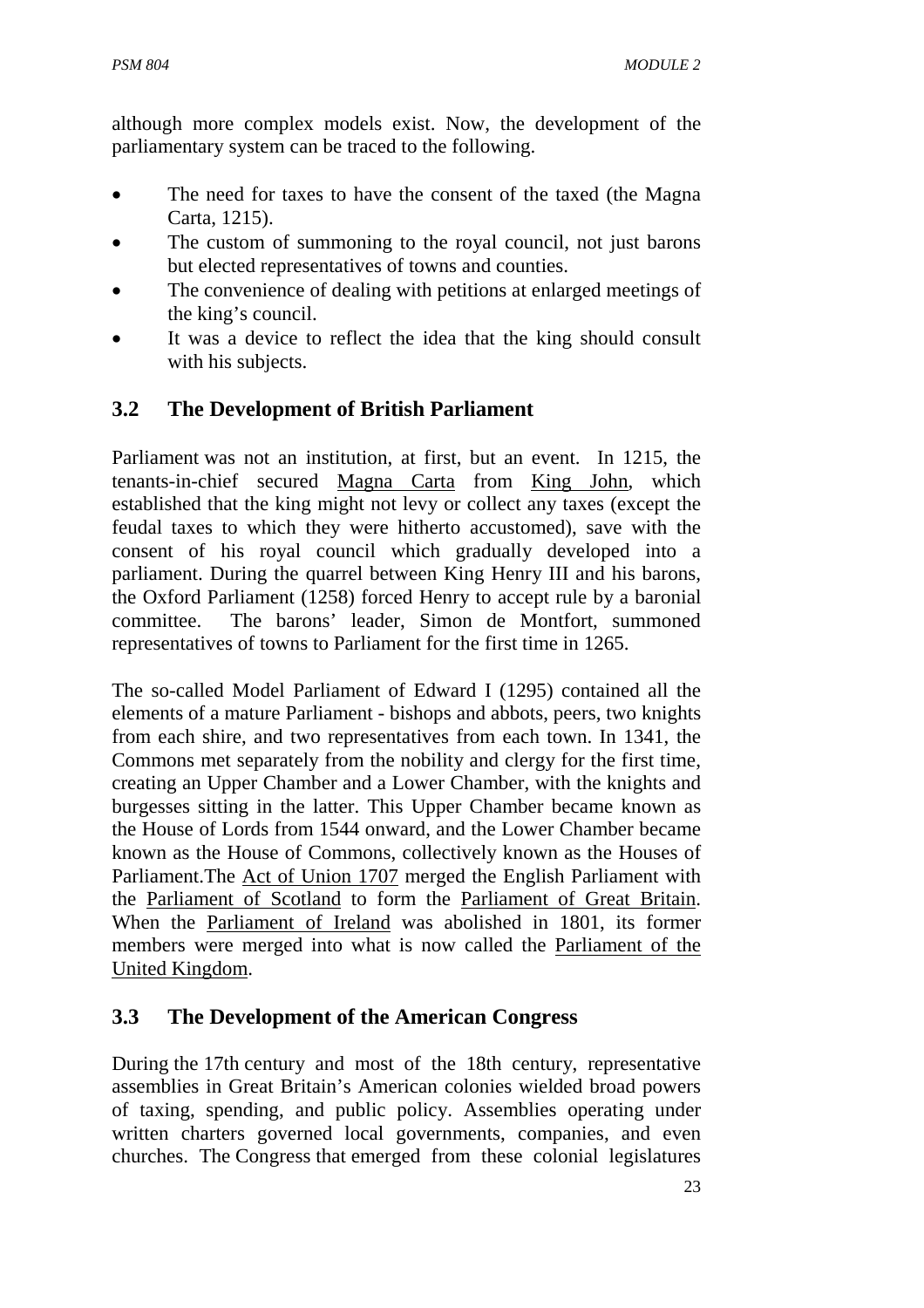was the sole organ of government under the nation's first charter- the Articles of Confederation, which governed the country from 1781 to 1788.

In the early 20th century, a constitutional amendment pressed by the House of Representatives and many state legislatures resulted in the 17th Amendment, ratified in 1913 which specified that senators be elected directly through a popular vote, modifying the founding fathers' elitist design of the Senate which gave senators who were then chosen by the legislature six-year term of office.

# **4.0 CONCLUSION**

In this unit, you learnt that the parliamentary system of government acts as checks and balances, the essence of which is to curb the excesses of any of the functionaries of government. There is the integration and the fusion of the executive and the legislature in the parliamentary system. There is also an issue of a 'vote of no confidence' which can lead to the resignation of the head of government or dissolution of parliament.

# **5.0 SUMMARY**

In this unit, you learnt about the parliamentary system of government and the elements that influenced the development of parliamentary system. The unit also examined the British parliament and the American Congress. In the next unit, we will treat the functions and importance of the legislature.

## **6.0 TUTOR-MARKED ASSIGNMENT**

- i. Write short note on the British parliament.
- ii. What are the factors that influenced the development of the British parliament?

## **7.0 REFERENCES/FURTHER READING**

- **A**lmond, G. & Powell, G.B. (Jr.). (1966). *Comparative Politics: A Developmental Approach*.Buston: Little Brown and Company.
- Collins, J. (2008). "British Parliament".Microsoft® Encarta® 2009 [DVD]. Redmond, WA: Microsoft Corporation..
- Ward, W.E.F. (1972). *Government in West Africa*. (4<sup>th</sup> Revised Edition). London: George Allen and Unwin Limited.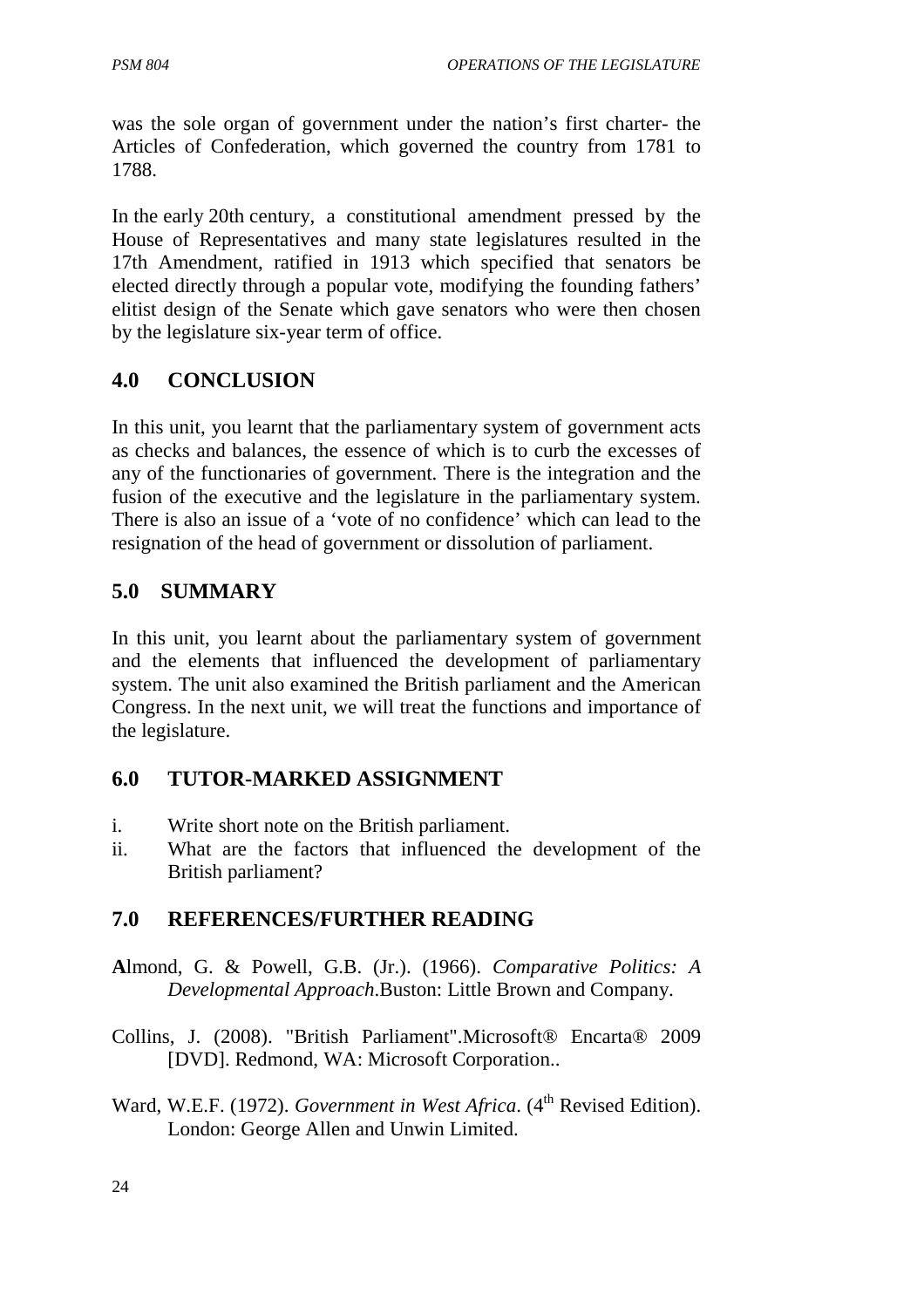# **MODULE 3**

| Unit 1 | <b>Operational Machinery of the American Government</b> |
|--------|---------------------------------------------------------|
|--------|---------------------------------------------------------|

- Unit 2 Role of Bureaucracy in the Legislative Process
- Unit 3 Legislative Side in Appropriation Bills

# **UNIT 1 OPERATIONAL MACHINERY OF THE AMERICAN GOVERNMENT**

#### **CONTENTS**

- 1.0 Introduction
- 2.0 Objectives
- 3.0 Main Content
	- 3.1 Structure of the Congress in the U.S.
	- 3.2 The Sergeant-at-Arms
	- 3.3 The Clerk of the House
- 4.0 Conclusion
- 5.0 Summary
- 6.0 Tutor-Marked Assignment
- 7.0 References/Further Reading

# **1.0 INTRODUCTION**

Congress is the legislative branch of the government of the United States of America. The legislature is the branch that makes laws. Congress has two chambers, the House of Representatives and the Senate. The House has 435 representatives, one from each of 435 districts in the United States. The Senate has one hundred senators, two from each of America's fifty states. Among the things the representatives and senators do daily is the making of law. Others include meeting with lobbyists, people working for businesses or interest groups that want Congress to pass certain laws. They also work on the national budget- America's plan for raising money through taxes and spending it on governmental programs.

Members of congress do casework, helping voters from their districts or states with governmental problems. They also spend time campaigning for re-election. Congress equally operates miscellaneous offices, such as the Library of Congress that performs services for the government. As you study further in this unit, you will understand how the American Congress is structured, as well as the functions of key officials in the Congress.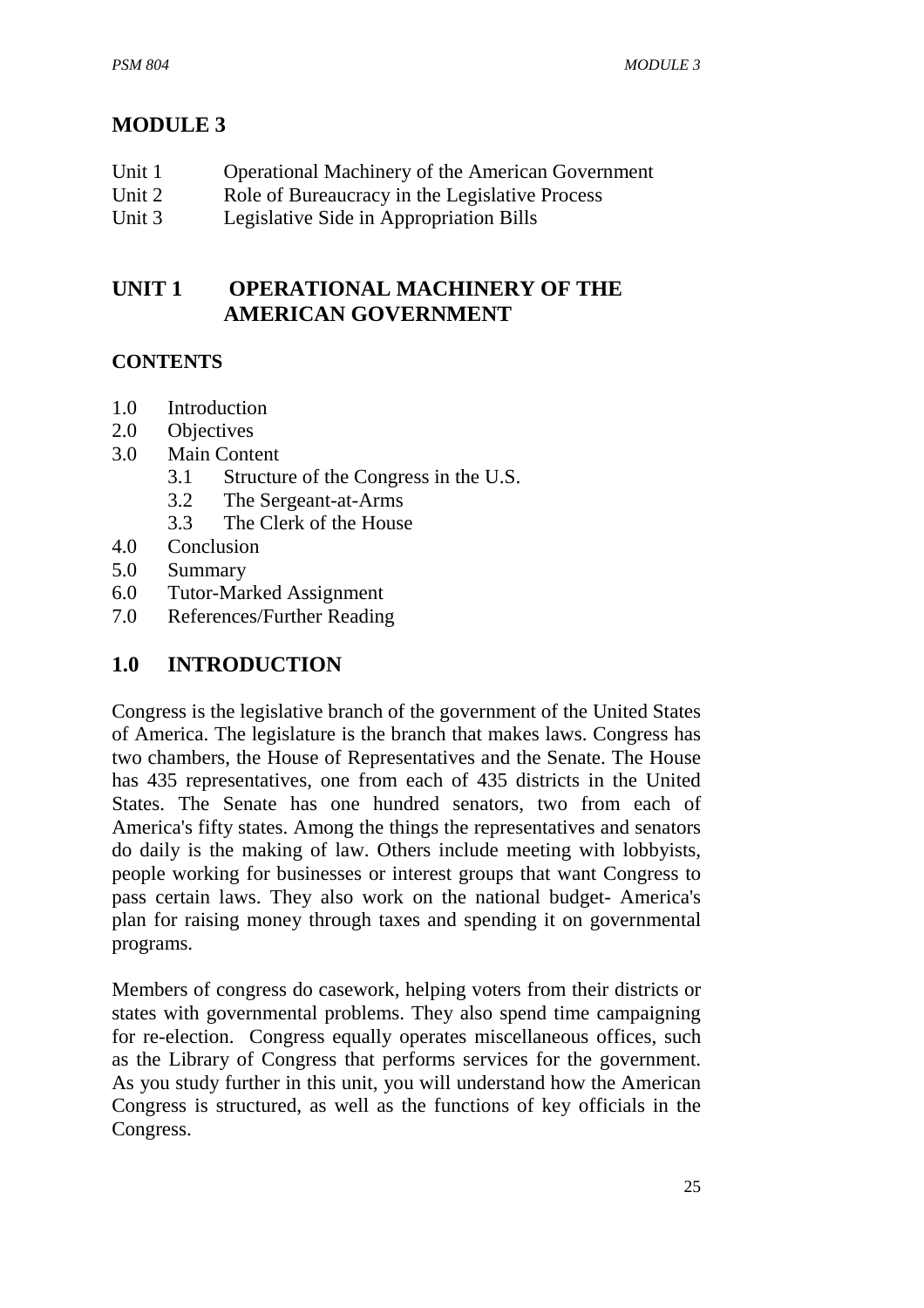## **2.0 OBJECTIVE**

At the end of this unit, you should be able to:

• discuss the structure and the internal operations of the U.S. Congress.

#### **3.0 MAIN CONTENT**

#### **3.1 Structure of the Congress in the U.S.**

Under the constitution, the vice-president of the United States is officially the president of the Senate; but in practice, the vice-president comes to the chamber only for important ceremonies and to cast tiebreaking votes. The Senate's majority party appoints its most senior member to assume the vice president's leadership duties, taking the title *President pro tem (temporary president). The Senate is organised into 16* permanent committees, which in turn have other sub-committees.

The average *U.S.* Senator sits on three to four committees and about six sub-committees thereby working on a wide range of issues. The majority party is expected to nominate the Speaker, who is then confirmed by a vote of the entire house, which almost always follows party lines. The house' majority and minority parties each choose floor leaders and whips to organise party members. The Speaker of the house leads the House of Representatives, scheduling debates, assigning bills to house committees, and appointing members to special committees.



26 *Figure.1.1 Structure of U.S. Congress.*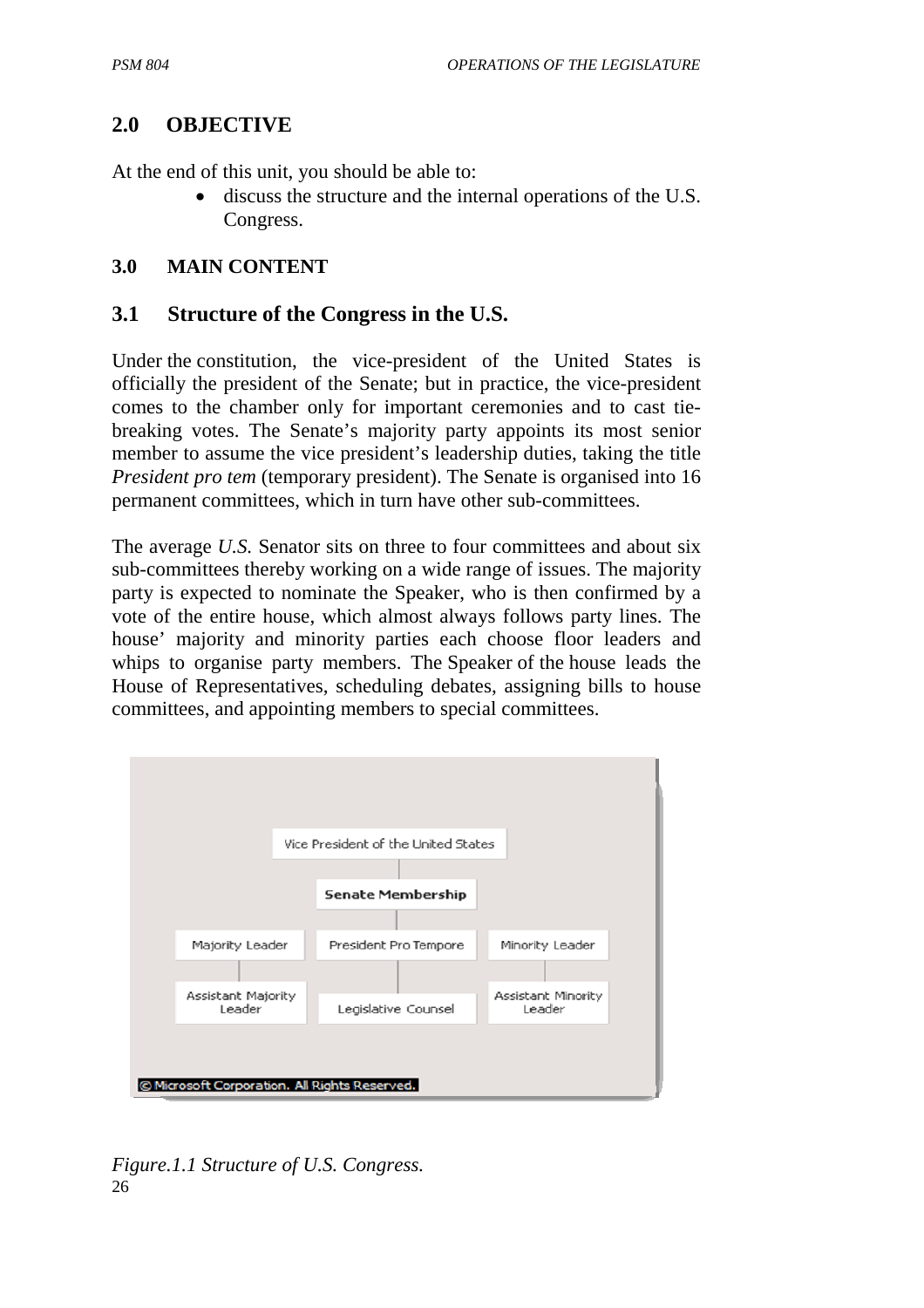## **3.2 The Sergeant-at- Arms**

The Sergeant–at-Arms, is not a representative, but is elected to the position by the membership of the House, to ensure that the chamber works smoothly. He/she is expected to maintain order in the house under the supervision of the Speaker, and is nominally responsible for summoning members onto the floor when a quorum is necessary. He arranges for joint sessions of congress, visits from foreign dignitaries, and other ceremonial events. He carries the mace that symbolises the power of the office.



*Figure 1. 2: Operational Machinery of the US Congress* 

# **3.3 The Clerk of the House**

The Clerk of the House is elected by the house membership to manage the day-to-day legislative activity of the chamber. He records the results of floor votes and documents the approval of bills. He supervises research for members and certifies that members have been elected according to the provisions of the constitution. He oversees enforcement of laws regulating house ethics and elections.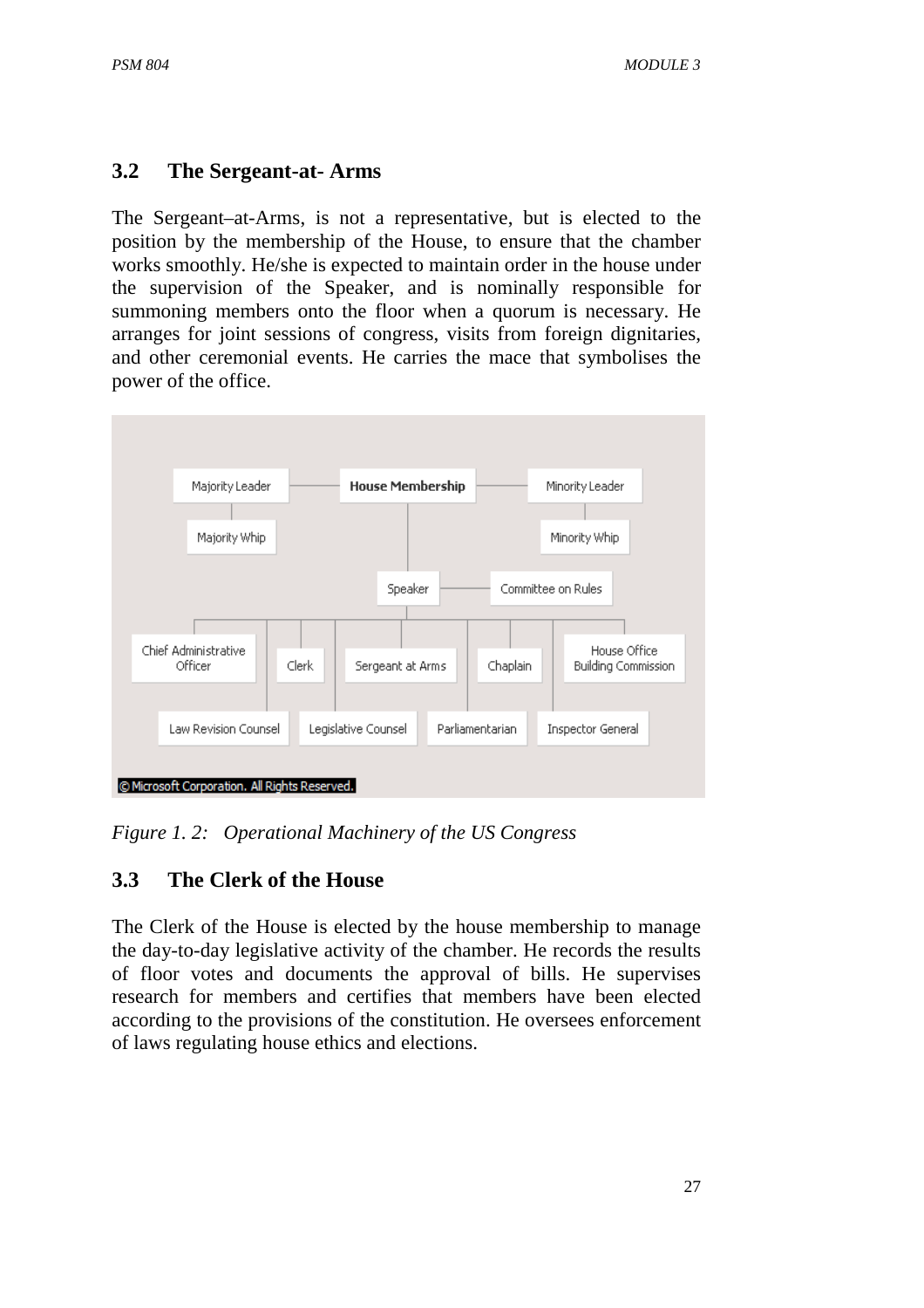# **4.0 CONCLUSION**

In this unit, you learnt that the Congress is the legislative branch of the government of the United States of America. This branch makes the laws that the government uses to govern the people. It has two chambers, the House of Representatives and the Senate. The House has 435 representatives, one from each of 435 districts in the United States, while the Senate has one hundred senators, two from each of America's fifty states. In this way, the states and the districts are fully represented in the affairs of the country.

#### **5.0 SUMMARY**

In this unit, the structure of the Congress in the United States has been critically examined. The functions of some officials such as the Sergeant at Arms and the Clerk of the House have been made known to you too. You will study about the legislative Process in the next unit.

#### **6.0 TUTOR-MARKED ASSIGNMENT**

- i. Examine the impact of the Congress on the American government.
- ii. Compare and contrast the American Congress with the British Parliament.

#### **7.0 REFERENCES/FURTHER READING**

- Beard, Charles, A. (1949). *American Government and Politics.(* 10th Ed.). New York: Macmillan Co.
- Burnham, J. (2003). *Congress and the American Tradition.* New Brunswick, NJ: Transaction Publishers.
- Congressional Quarterly Inc. (1971). *Guide to the Congress of the United States.* Washington, DC: Congressional Quarterly Service.
- Collins, Jacquelin. (2008). "British Parliament."Microsoft® Encarta® 2009 [DVD]. Redmond, WA: Microsoft Corporation.
- Green, Mark. (1979). *Who Runs Congress?* (3rd Ed.). New York: The Viking Press.
- Janda, K., Jeffrey, M., Berry, & Jerry, Goldman. (1997). *The Challenge of Democracy.* (5th Ed.). Boston: Houghton Mifflin Company.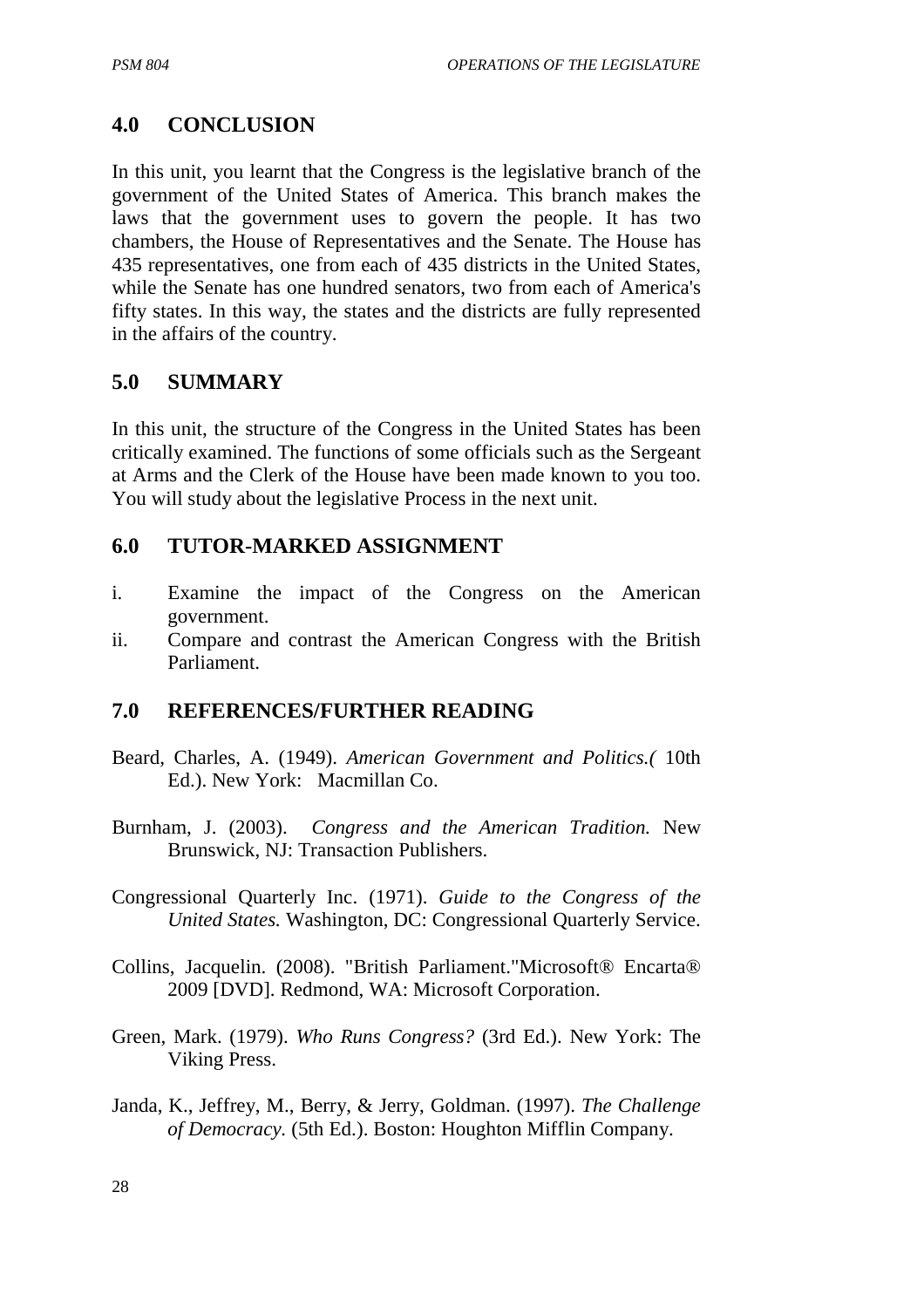# **UNIT 2 THE ROLE OF BUREAUCRACY IN THE LEGISLATIVE PROCESS**

## **CONTENTS**

- 1.0 Introduction
- 2.0 Objectives
- 3.0 Main Content
	- 3.1 The Role of Bureaucracy in the Legislative Process
- 4.0 Conclusion
- 5.0 Summary
- 6.0 Tutor-Marked Assignment
- 7.0 References/Further Reading

#### **1.0 INTRODUCTION**

Bureaucracies are associated with large institutions where people with specialised knowledge are organised into clearly defined hierarchical structures or offices. Each of these structures have specific mission. In this unit, we examine the role of bureaucracy in the legislative dispensation. It is pertinent to know that Bureaucracy provides the personnel that support the activities of the legislature as well as the administrative back-up for legislative functions.

#### **2.0 OBJECTIVES**

At the end of this unit, you should be able to:

• explain the roles and importance of bureaucracy in legislative proceedings.

#### **3.0 MAIN CONTENT**

#### **3.1 The Role of Bureaucracy in the Legislative Process**

Bureaucracies are regarded as formal rules and procedures to guide behavior in an organisation. There are clear chains of command in which each person has only one boss or supervisor. Appointment and advancement are based on merit rather than on inheritance, power or election. In a pure bureaucratic organisation, people are often frustrated as they seem to be treated as numbers instead of individuals. Individuals are seen as simply one case among many others without any sensitivity to the distinctiveness of their particular situation.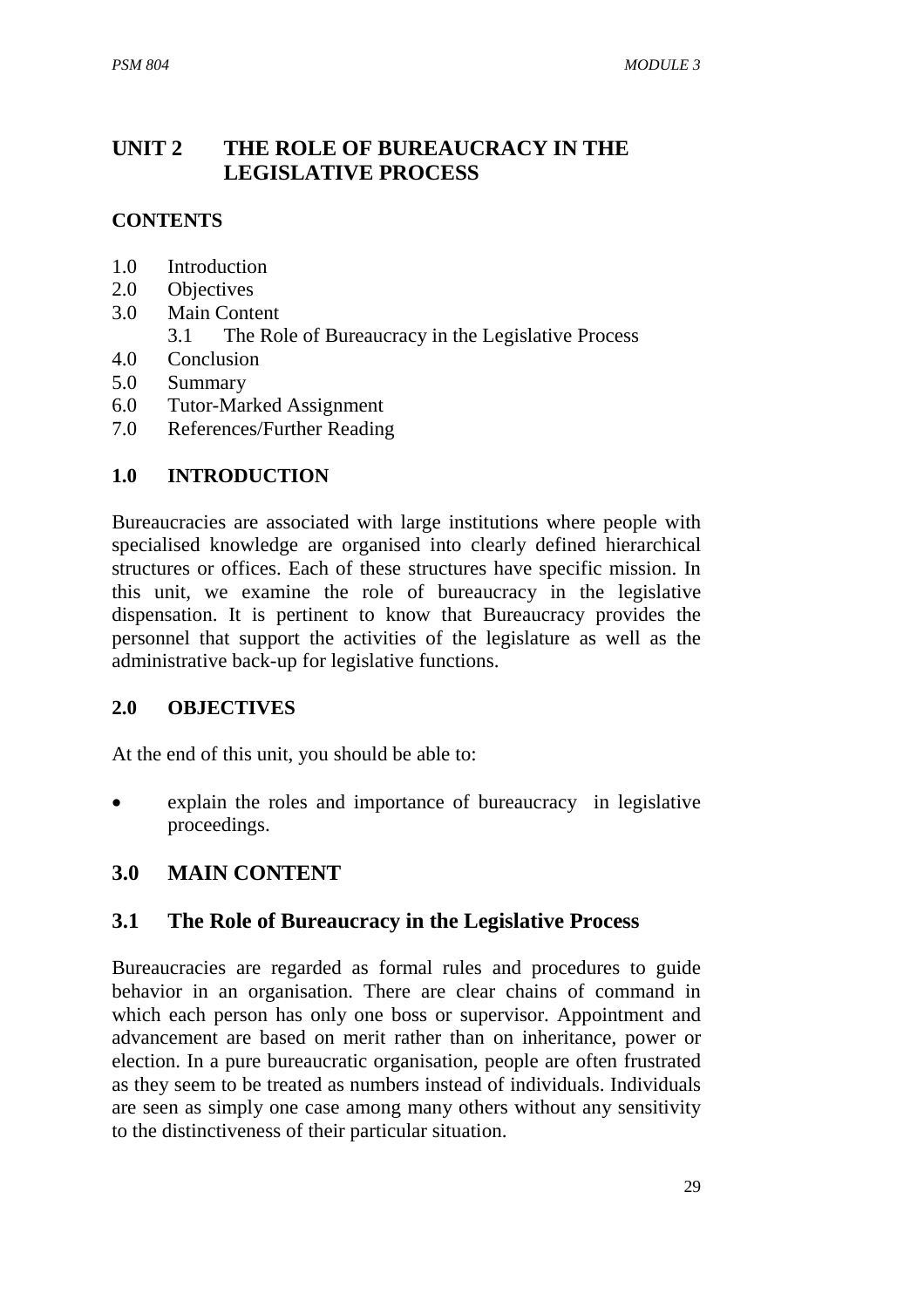Bureaucratic treatment is based on general rules and policies, rather than on who we are as individuals or on circumstances of individuals. Treating everyone the same is in the public interest and it ensures that treatment of people is not discriminatory or abusive. An organisation where things do not work normally or where there are bottlenecks in getting things done unless one has the 'right connections' should not be attributed to the officials being "bureaucratic" but that the officials are not being "bureaucratic" enough. The modern state cannot exist without cannot exist without large bureaucratic agencies to implement its programmes.

Modern democratic governments are, necessarily, bureaucratic entities and the success of modern government can also be considered as the success of government bureaucracies as well. If government is successful or good, then such can be attributed to a good bureaucracy which is the machinery that makes the government successful. Without bureaucracy, modern democratic government could not, possibly, fulfill all the crucial roles it plays in the society such as economic, social, health, security, justice, education, environmental etc. Above all, bureaucracy provides personnel support to the legislature. It also gives administrative back-up for legislature to function effectively. After all, it is the bureaucratic class that sees to the implementation of government policies.

## **4.0 CONCLUSION**

Bureaucracy is an important political safeguard of the modern democratic state. A good bureaucracy breeds good government and vice versa. Credit for good government should be given to the agencies that make government programmes and policies work. Without bureaucracy, modern democratic governments could not possibly fulfill all the crucial roles it plays in society.

## **5.0 SUMMARY**

In this unit, we discussed the bureaucracy and its roles in the modern legislative government. We examined the truth about bureaucracy and realised that government or any meaningful organisation needs bureaucracy for things to work. An unsuccessful organisation cannot be attributed to too much bureaucracy, but rather to lack of it.

## **6.0 TUTOR-MARKED ASSIGNMENT**

Where things go terribly wrong in bureaucracies, it is often because they are not acting bureaucratically enough. Discuss.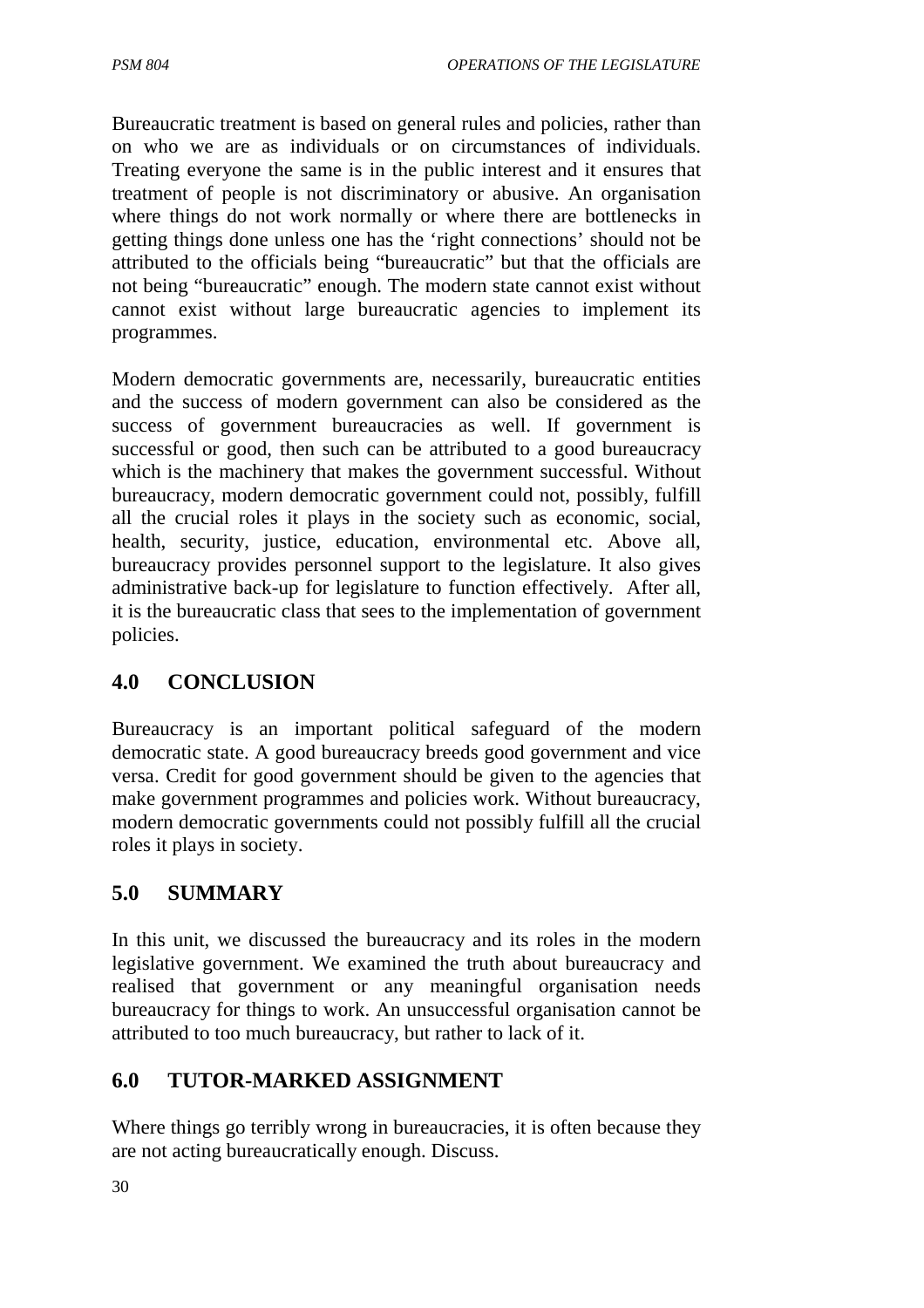# **7.0 REFERENCES/FURTHER READING**

- Anderson, J.A. (1975). *Public Policy Making*. London: Thomas Nelson and Sons Limited.
- Dye,T. (1997). *Understanding Public Policy*. New Jersey: Prentice Hall.
- Easton, D. (1997). *A Systems Analysis of Political Life*. New York: John Wiley and Sons.
- Maduabum, C.P. (2006). *Reforming Government Bureaucracies in Nigeria: The Journey So Far*. Lagos: ASCON Printing Press.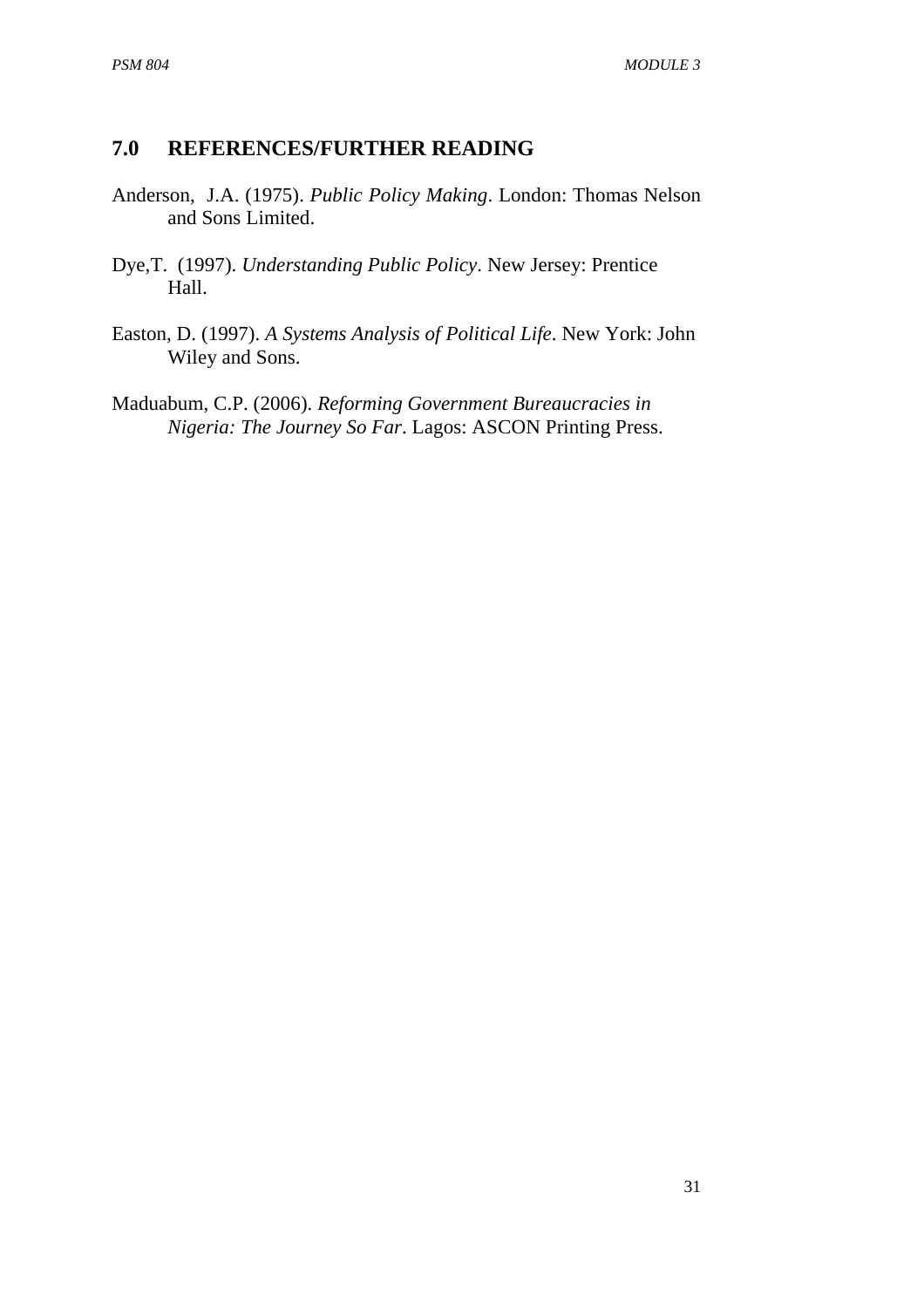# **UNIT 3 LEGISLATIVE SIDE IN APPROPRIATION BILLS**

#### **CONTENTS**

- 1.0 Introduction
- 2.0 Objectives
- 3.0 Main Content
	- 3.1 Legislative Side In Appropriation Bills
	- 3.2 Presentation of Estimates to the Legislature
	- 3.3 Approval of Money by the Legislature
	- 3.4 Passing Appropriation Bill
- 4.0 Conclusion
- 5.0 Summary
- 6.0 Tutor-Marked Assignment
- 7.0 References/Further Reading

#### **1.0 INTRODUCTION**

In the last unit, you studied the role of bureaucracy in the legislative process. It was noted to you that bureaucracy is essential in organisations and that an organisation that does not function effectively is traceable to the absence of bureaucracy and not as a result of its presence. In this unit, you will study the legislative side in appropriating bills. British Broadcasting Corporation dictionary defines a bill as a formal statement of proposed new law that is discussed and voted on.

 According to Raskin (1978), as cited in Maduabum (2008:623), an appropriation bill is a financial proposal of estimates of revenue and expenditure of what government is doing as well as what they intend to do in future. Constitutionally, the "appropriation bill" is the basis of the executive's blue print or plans of running the government within the relevant fiscal year. Let us examine the appropriation bill process itself, from the presentation of estimates by the executive, through all the processes the bill will undergo to the final passage of the appropriation bill itself.

## **2.0 OBJECTIVES**

At the end of this unit, you should be able to:

- explain the legislative process for appropriation bills
- state the stages for passing of appropriation bills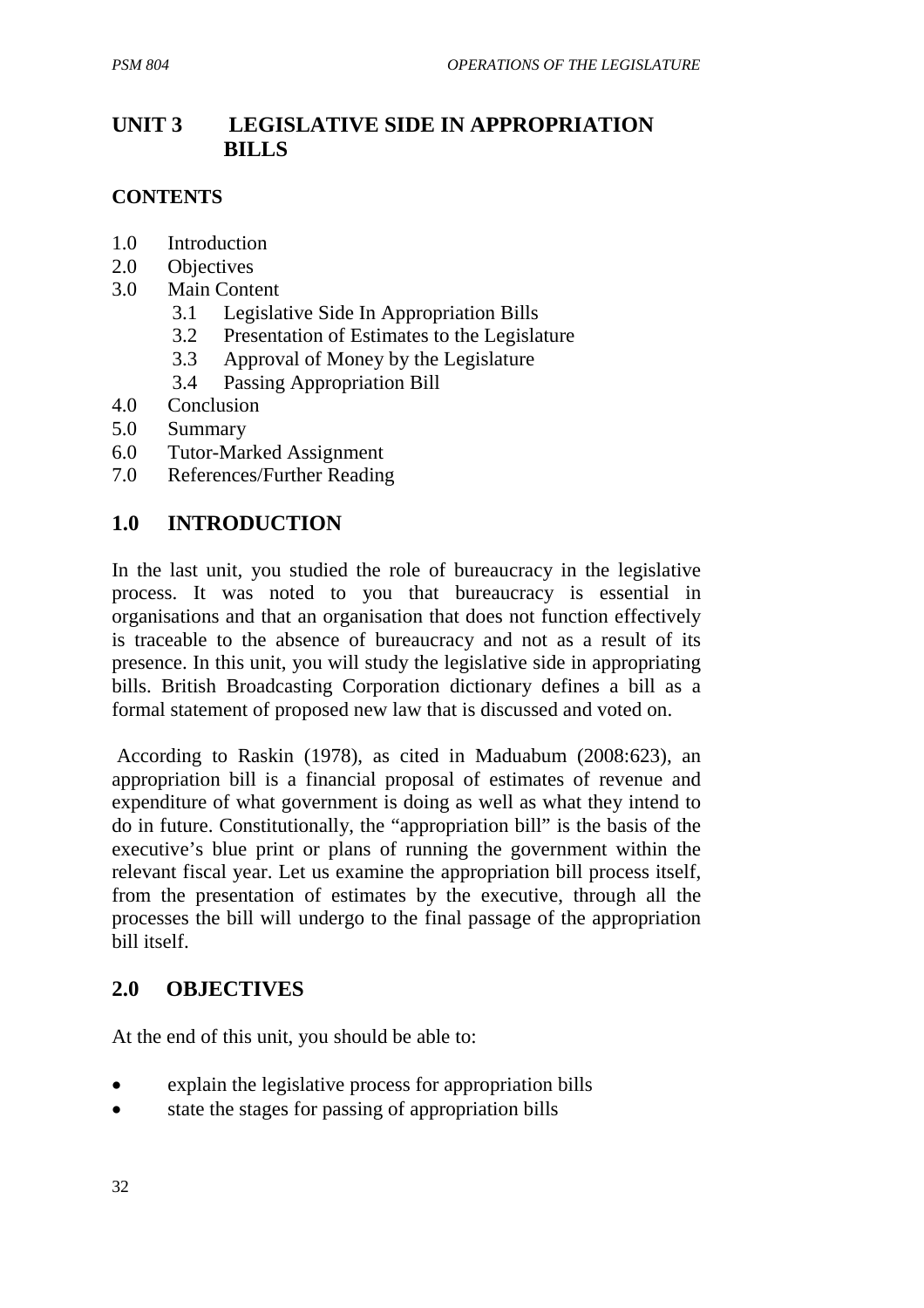#### **3.0 MAIN CONTENT**

# **3.1 Legislative Side in Appropriation Bills**

The 1999 Constitution of the Federal Republic of Nigeria mandates the president to prepare and submit- for each financial year, estimates of revenue and expenditure of the federation for the next year before the National Assembly in a form of a bill known as Appropriation Bill. There are two sides to this appropriation bill, the budgetary side which emanates from the executive and the legislative side.

## **3.1 Presentation of Estimates to the Legislature by the Executive**

The appropriation bill process starts from the executive who is vested with the power- according to Section 59, subsection 1-4 of the 1999 Constitution, to plan, formulate and transmit budgetary requests and information and present same to the National Assembly for the purpose of legislative deliberations. The same constitutional provision empowers the National Assembly to make laws relating to appropriation bill presented to it. Ippolito as cited in Maduabum (2008:624) explains that the bill will contain the following.

- a. An account on how fund has been spent in the past
- b. A plan of estimated receipts and outlays
- c. A discussion of importance and priorities that the President assigns to various programmes and government activities containing his recommendations on programmes, needs etc., and
- d. Requests to the National Assembly to provide authority through the legislation to spend public money.

The President, in compliance with the constitutional provision, presents the appropriation bill to a joint session of the Senate and the House of representatives. Thereafter the bill will pass through first reading (debate) in both houses of the National Assembly. In this case, legislators are given the chance to study the draft bill and consult their respective constituencies and supporters. After the first reading, observations are made and noted but there is no amendment at this stage. Thereafter, the house adjourns after the day's session and when they reconvene, the bill can only be allowed to go for the second reading through a motion to that effect.

The bill may go to third or more readings and debates before it enters into the committee stage. It is during the committee stage that the various issues raised on the bill are thoroughly examined and seriously debated. Here, members are given the opportunity to speak more than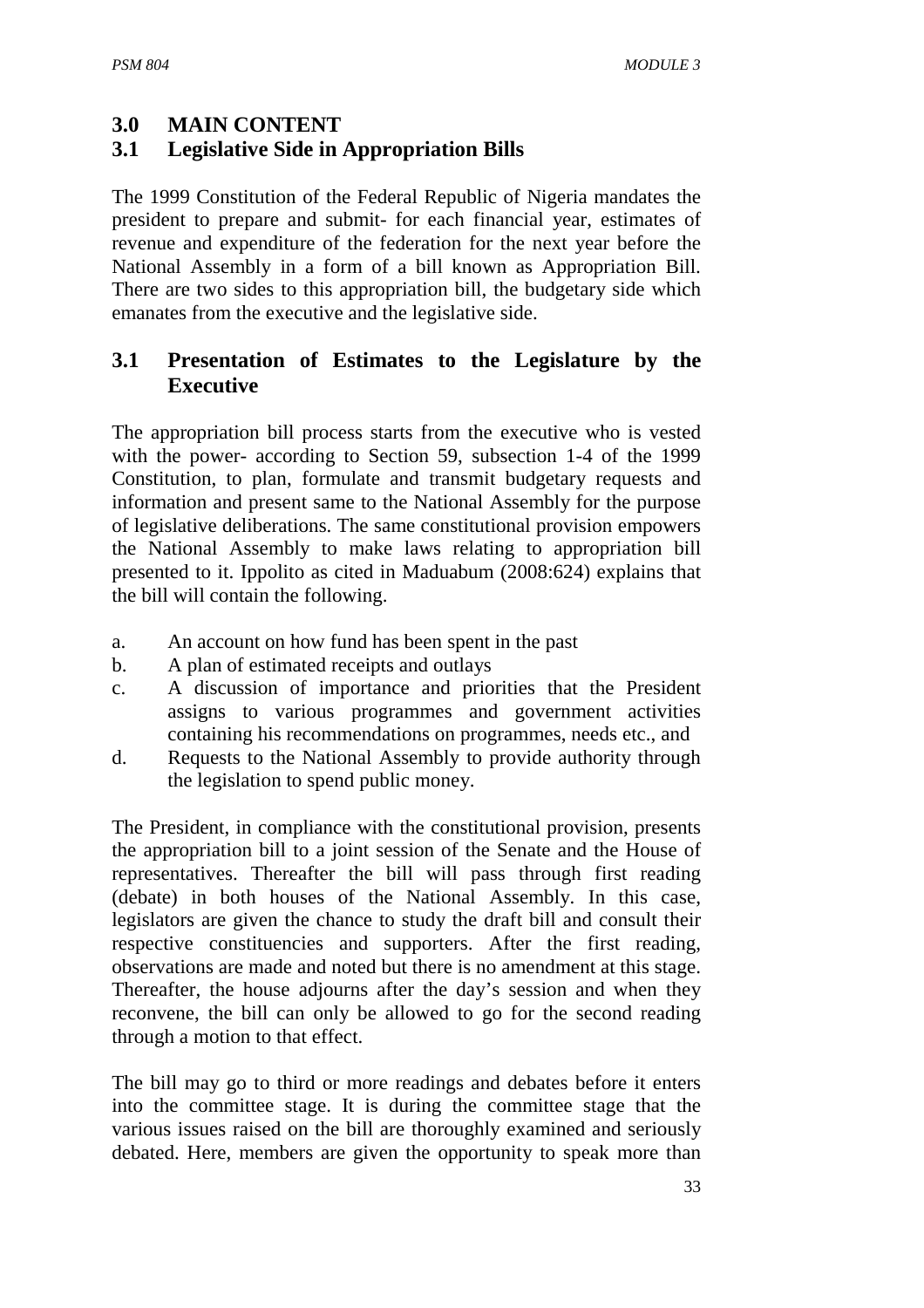once on an issue, unlike when the bill was at the teething stage on the floor of the house. Also, at this stage, heads of agencies and parastatals are invited to appear before it to defend their budgets. The Senate and House Committee are given deadlines within which to submit their reports to their separate houses (Maduabum: 2008).

After submitting these reports, the chairmen of appropriation committees present their reports along with the amendments to the various houses. The House is not mandated to accept these reports as they can, on the contrary, reject, amend or accept all or parts of the amendments. After all the amendments and corrections have been made, the corrected and amended bill is sent to the National Assembly for final reading and voting. It is pertinent that the appropriation bill be passes by both Houses of the National Assembly before it is sent to the President for his assent.

If there is a disagreement between the two houses, a joint committee comprising members of the two houses is set up for the purpose of reconciling their differences after which the bill is passed and subsequently sent to the president for his assent.

If in respect of any financial year it is found out that the amount appropriated by the appropriation act for any purpose is insufficient or a need has arisen for expenditure for a purpose for which no amount has been appropriated by the act, a supplementary estimate showing the sums required shall be laid before each house of the National Assembly as a supplementary appropriation bill.

# **3.3 Approval of Moneys by the Legislature**

No money can be withdrawn from the consolidated revenue fund of the Federation except to meet the expenditure that is charged upon the fund by the constitution or where the issues of those moneys has been authorised by an appropriation act or supplementary appropriation act. No moneys shall be withdrawn from any public funds unless such moneys has been authorised by an act of the National Assembly. Neither should any money be withdrawn from the consolidated revenue fund or any other public fund of the federation, except in the manner prescribed by the National Assembly.

## **3.4 Passing Appropriation Bill**

The Constitution of the Federal Republic of Nigeria states that appropriation bills shall be passed by each of the houses of the National Assembly before being forwarded to the President for assent. When the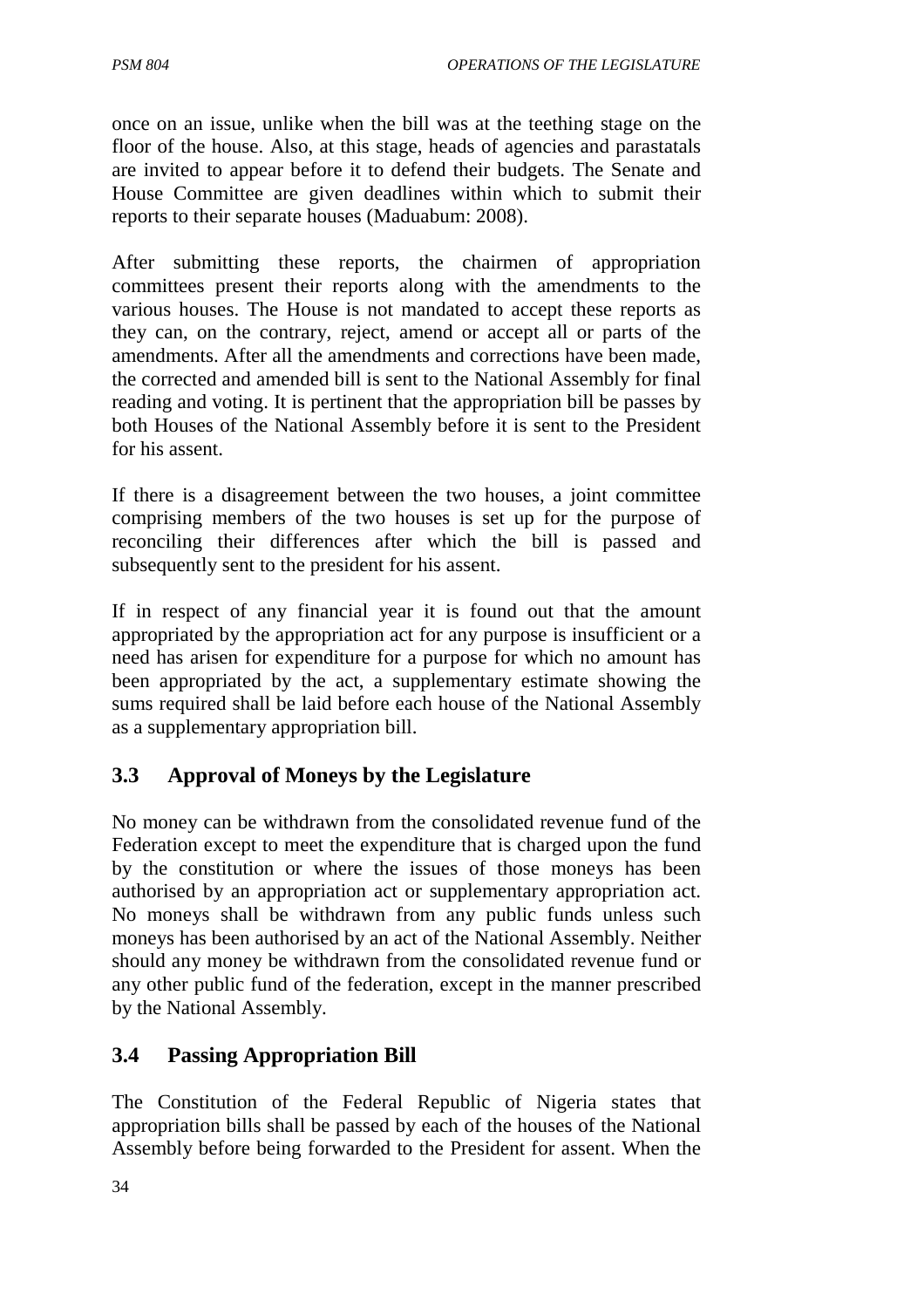bill gets to the president's desk, he shall, within 30 days, give or withhold his assent. If he raises an objection to any aspect of the bill, it will be sent back to the National Assembly for reconciliation. Then a joint meeting of both houses is summoned and after a careful deliberation of the president's objections or observations, the house may accept or reject the president's objections/observations by a two-third majority vote of members at such joint meetings.

Where the President withholds his assent (on a bill as finally amended by both houses) within 30 days of its second presentation, the bill shall become law and the assent of the President shall not be required any more.

# **4.0 CONCLUSION**

Appropriation bill accords the legislature formidable power to shape the outcome of public policies (Nwankwo: 79). Harris (1965:8) affirms this assertion; according to him, the power of the legislature over expenditure is probably the most important single control over the various (executive) departments. It is through this appropriation bill process that the legislature exercises its most effective oversight functions of departments, agencies and programmes of government. Also, through the appropriation bill process, the legislature uses the potential budget to effect those obligations of divided interests and channel them in the right direction in order to move the economy and the country in the desired direction.

## **5.0 SUMMARY**

In this unit, you learnt about the legislative side in appropriation bills. The power of the legislature to check the excesses of the executive was brought to the fore. You would have noticed that when the legislature uses its power in the appropriation bill process correctly, this will go a long way to move the economy and the country in the right direction.

#### **6.0 TUTOR-MARKED ASSIGNMENT**

- i. List and explain the legislative process in appropriation bill.
- ii. Express your views about the legislative process in Nigeria.

## **7.0 REFERENCES/FURTHER READING**

Federal Republic of Nigeria (1999). *The Constitution of the Federal Republic of Nigeria*. Abuja: Government Printing Press.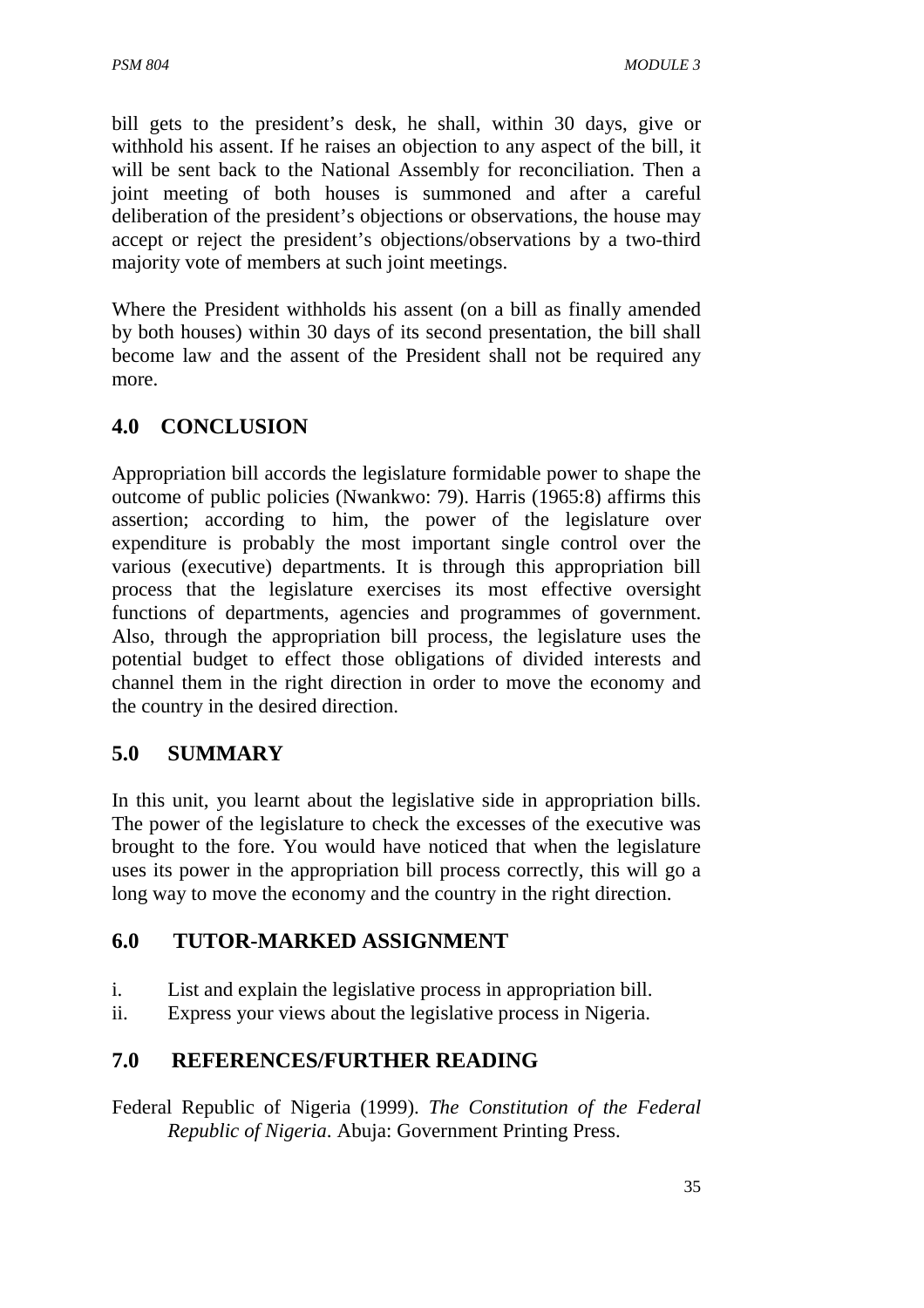- Harris, C.S. (1965). "Perceptual Adaptation to Inverted, Reversed and Displaced Vision". *Psychological Review, 72.*
- Ippolito, D.S. (1978). *The Budget and National Politics*. San Fransisco: W.H. Freeman and Company.
- Maduabum, C.P. (2008). *The Mechanics of Public Administration in Nigeria*. Lagos: Concept Publications Limited.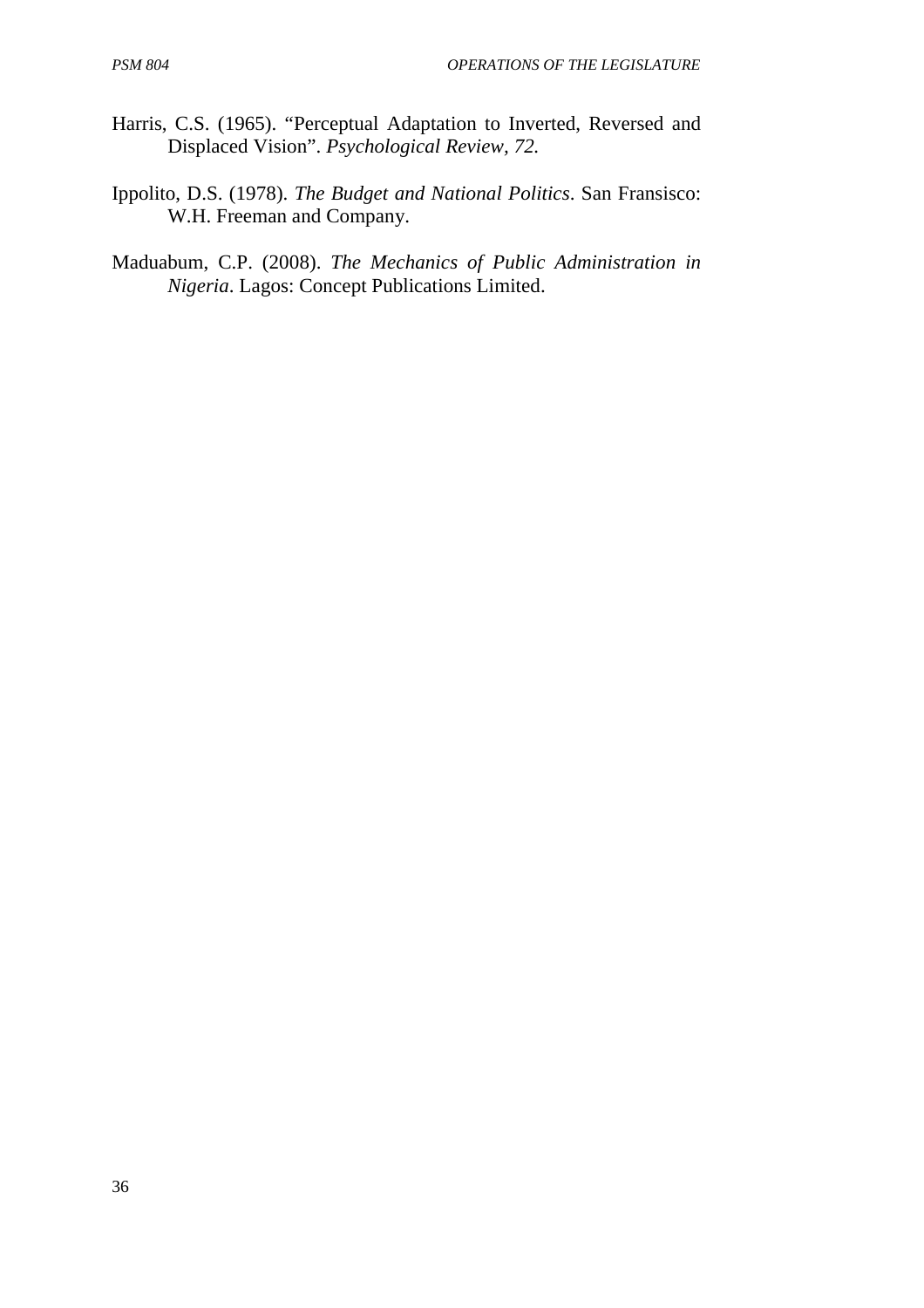# **MODULE 4**

| Unit 1 | The Constitutional Provisions of the Legislature |
|--------|--------------------------------------------------|
| Unit 2 | The Legislature as Representative of The People  |

- Unit 3 The Committee System in The Legislature
- 
- Unit 4 The Legislature in Nigeria

#### **UNIT 1 THE CONSTITUTIONAL PROVISIONS OF THE LEGISLATURE**

#### **CONTENTS**

- 1.0 Introduction
- 2.0 Objectives
- 3.0 Main Content
	- 3.1 The Constitutional Provisions of the Legislature
- 4.0 Conclusion
- 5.0 Summary
- 6.0 Tutor-Marked Assignment
- 7.0 References/Further Reading

## **1.0 INTRODUCTION**

A constitution is a formal document having the force of law by which a society organises itself, defines and limits its powers as well as prescribes the relations of its various organs within itself and with the citizen (Maduabum, 2008:199). The 1999 constitution provides the legislative powers of the legislature and the exercise of this legislative power gives them the mandate to thwart the excesses of the executive as well as those of others that are involved in the affairs of the government.

There is also another important function which the legislature performs which is seen as an essential element that is sufficiently employed by the constitution. This is called an oversight or surveillance function of the legislature. This means the exercise of constitutional powers by the legislature to check or control the exercise of executive powers of the other arms of government or to make the executive accountable and responsible to the electorate through their representatives in the legislature. It also promotes rational and efficiency in the formulation and administration of public policy reaps party advantage and advances the cause of individual legislators, interest groups and other stakeholders in the polity.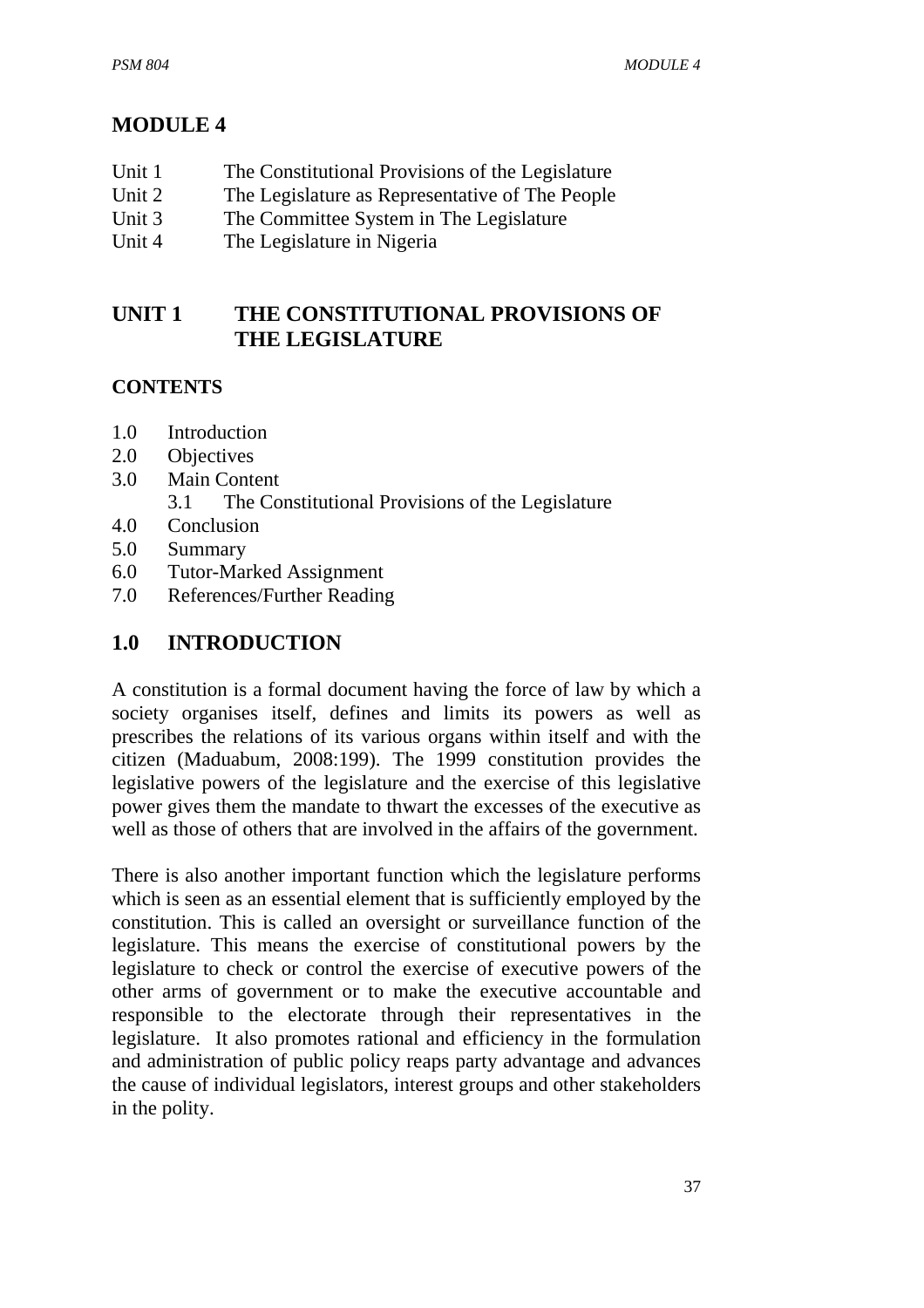## **2.0 OBJECTIVE**

At the end of this unit, you should be able to:

discuss the constitutional provisions of the legislature, as well as the oversight or surveillance functions it performs.

#### **3.0 MAIN CONTENT**

#### **3.1 The Constitutional Provision of the Legislature**

Constitution, according to many authors, is generally perceived as the composition and powers of organs of the state that regulates the relations of the various state organs to one another and to the private citizens. Bamgboye (2003) sees it as the entirety of the government of a country; the collection of rules and regulations which establish and regulate the affairs of the country. According to Black's Law Dictionary as quoted in Maduabum (2008), constitution is defined thus:

"Constitution is the organic and fundamental law of a nation, which may be written or unwritten, establishing the character and conception of its government, laying the basic principles to which its internal life is to be conformed, organising the government and regulating, and limiting the functions of the different departments and prescribing the extent and manner of the exercise of powers. It is a charter of government deriving its whole authority from the governed…. agreed upon by the people of the nation as an absolute rule of action and decision for all departments and officers of government in respect of all the points covered by it … and in opposition to which any act or ordinance of any such department or officer is null and void."

From the above definition, we can deduce that the constitution lays down the basic principles of government, prescribes the functions and powers of government, regulates the exercise of these powers and above all derives sits authority from the people. The current 1999 constitution is the constitution that guides and regulates the affairs of the Nigerian state. Chapter five of the 1999 constitution deals with the legislature which is the sovereign organ of the state power vested with the power of law-making (see Sect. 47-129).

This constitution stipulates that there should be a National Assembly for the Federation which shall consist of the House of Senate and House of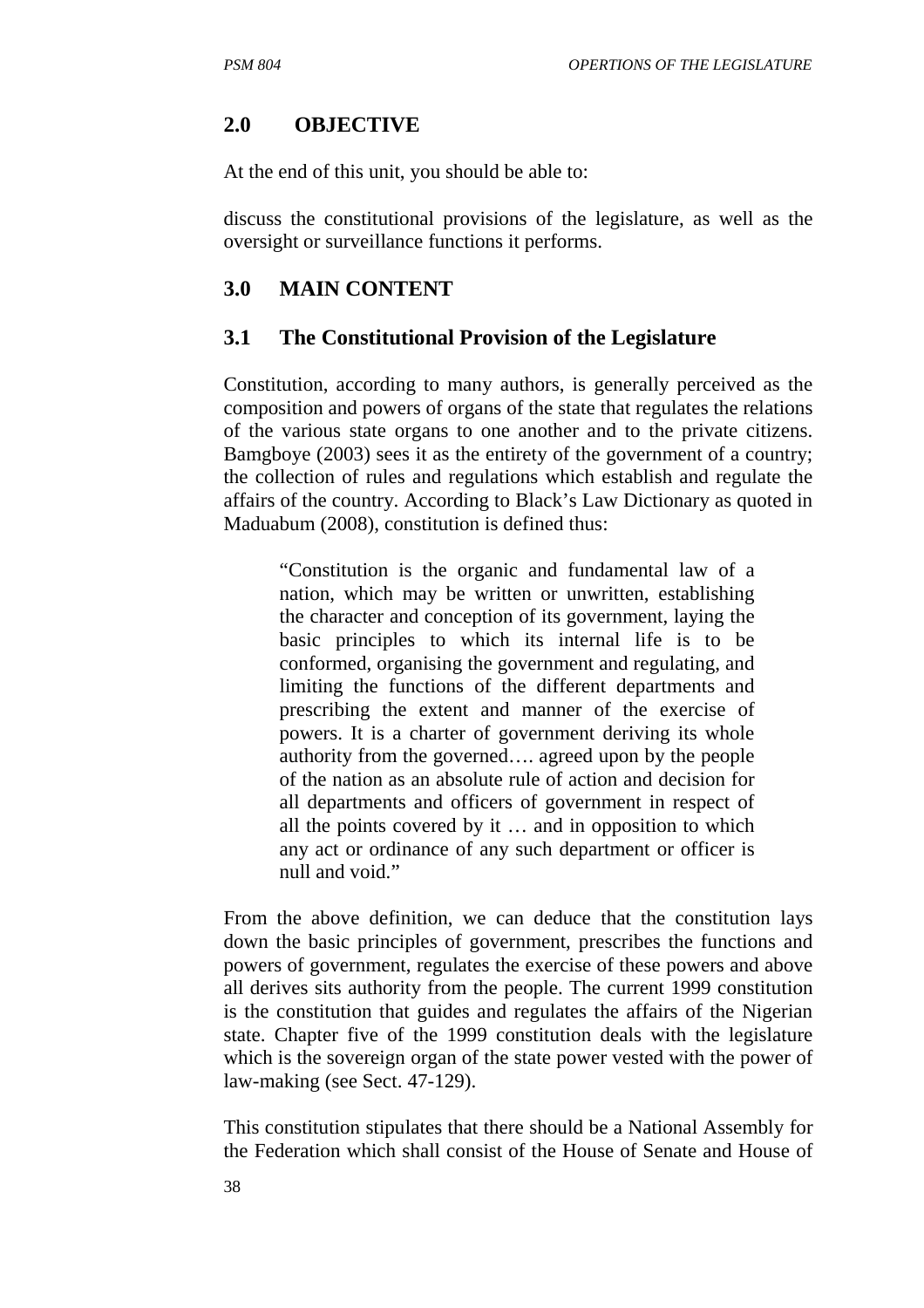Representatives. The Senate will comprise three senators from each state and one from the federal capital territory, Abuja. The House of Representatives will comprise three hundred and sixty members representing various constituencies. There is also the President and deputy President for the Senate, while the House of Representatives will have Speaker and Deputy Speaker respectively. These shall be elected from among the members of both houses.

The Constitution provides for the following functions and powers for the legislature.

Law making- this is the most essential function of the legislature in many countries, Nigeria inclusive. We have earlier discussed this legislative function.

Judicial function- they perform judicial function sometimes. They have the power to remove an official from office. They have exercised this constitutional right and impeached some state government executives. Appointment of public officer- they play leading roles in the appointment of public officers such as ambassadors, ministers, Attorney of the Federation.

Watchdog of the Executive- they act as checks and balances on the executive arm of the government. Sections 80 and 81 of the 1999 Constitution of the Federal Republic of Nigeria stipulate that it is the National Assembly that gives authorisation to the President and executives for all expenditures from the consolidated revenue fund. The legislature must consider the executive's budget and the appropriation bill passed before any money can be withdrawn from the constitutionally established funds and accounts to run the affairs of the government. The cabinet also gives periodic account of its activities to the legislature.

Financial power- They give approval to the financial proposal or budget sent to it by the executive. This gives the knowledge of the revenue accruable to the government as well as what aspect of this revenue is spent on the citizenry and what is spent on the developmental projects for the country.

Constitutional amendment- they are empowered by the constitution to amend the constitution of the country or initiate the amendment of the national constitution.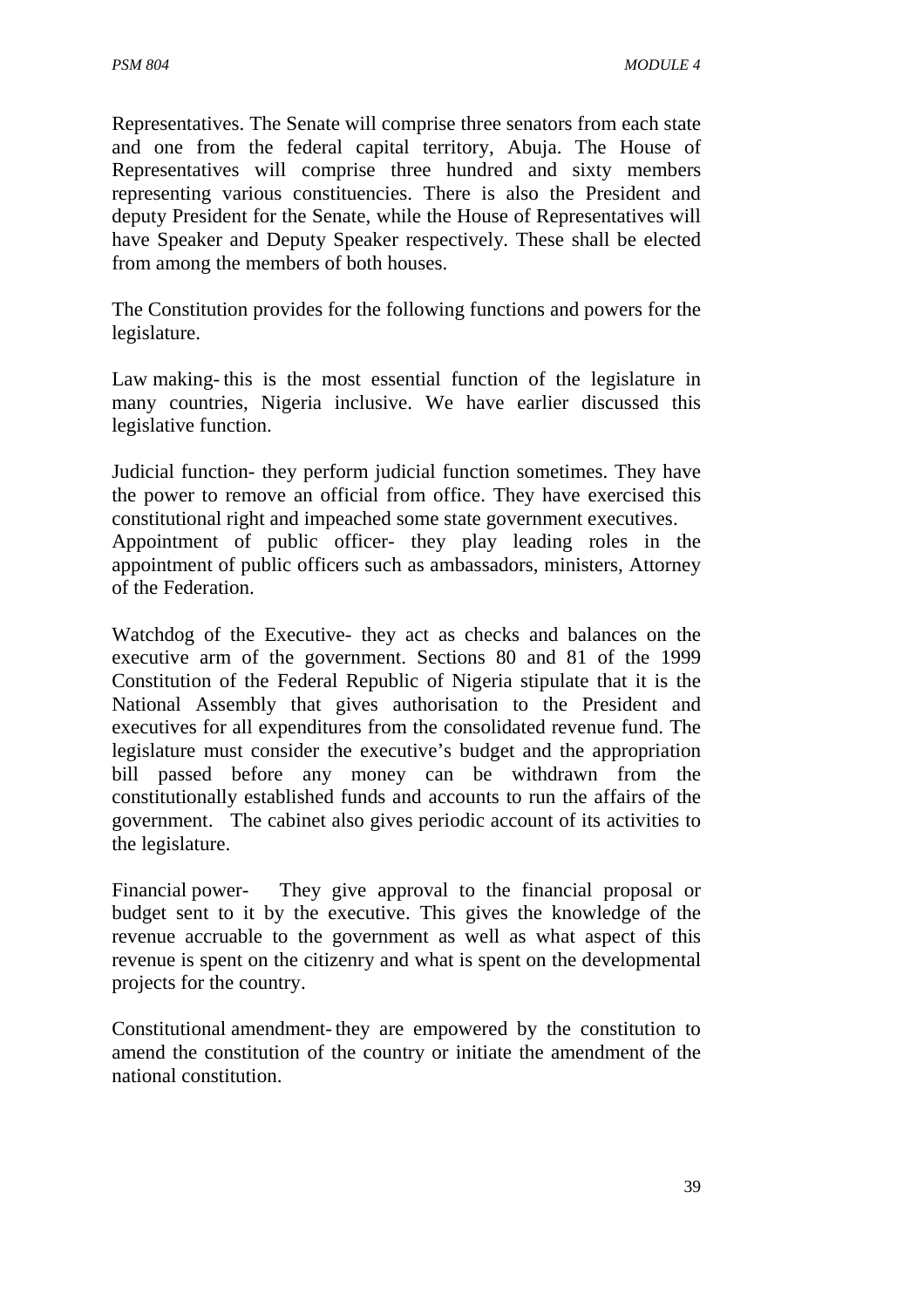# **4.0 CONCLUSION**

The legislature presents the symbol of representative democracy and ideally should function in a manner that will sustain enduring constitutional democracy, rule of law, accountability and good governance. The constitutional provision of the legislature demonstrates that the legislature's constituents representative nature makes them responsible to the people as they possess the sovereign will of the people. They also act as a veritable check and control on the executive excesses or misrule. In the discharge of their legislative duties, they also define the scope and limits of the exercise of executive powers thereby giving effect to the constitution.

## **5.0 SUMMARY**

In this unit, you learnt about the constitutional provision of the legislature. The unit considered the vested power of the legislature in applying checks and balances in the course of performing constitutional duties. The Nigerian legislature appears inefficient in the exercise of checks and balances - in that, in most cases, the executive arm always have its way.

## **6.0 TUTOR-MARKED ASSIGNMENT**

Discuss, in detail, the checks and balances of the legislature towards the executive arm of the government.

## **7.0 REFERENCES/FURTHER READING**

- Bamgboye, J.A. (2002). *Fundamentals of Nigerian Politics*. Ejigbo: Ijede Commercial Enterprises.
- Maduabum, C.P. (2008). *Mechanics of Public Administration in Nigeria*.

Lagos: Concept Publishers Limited.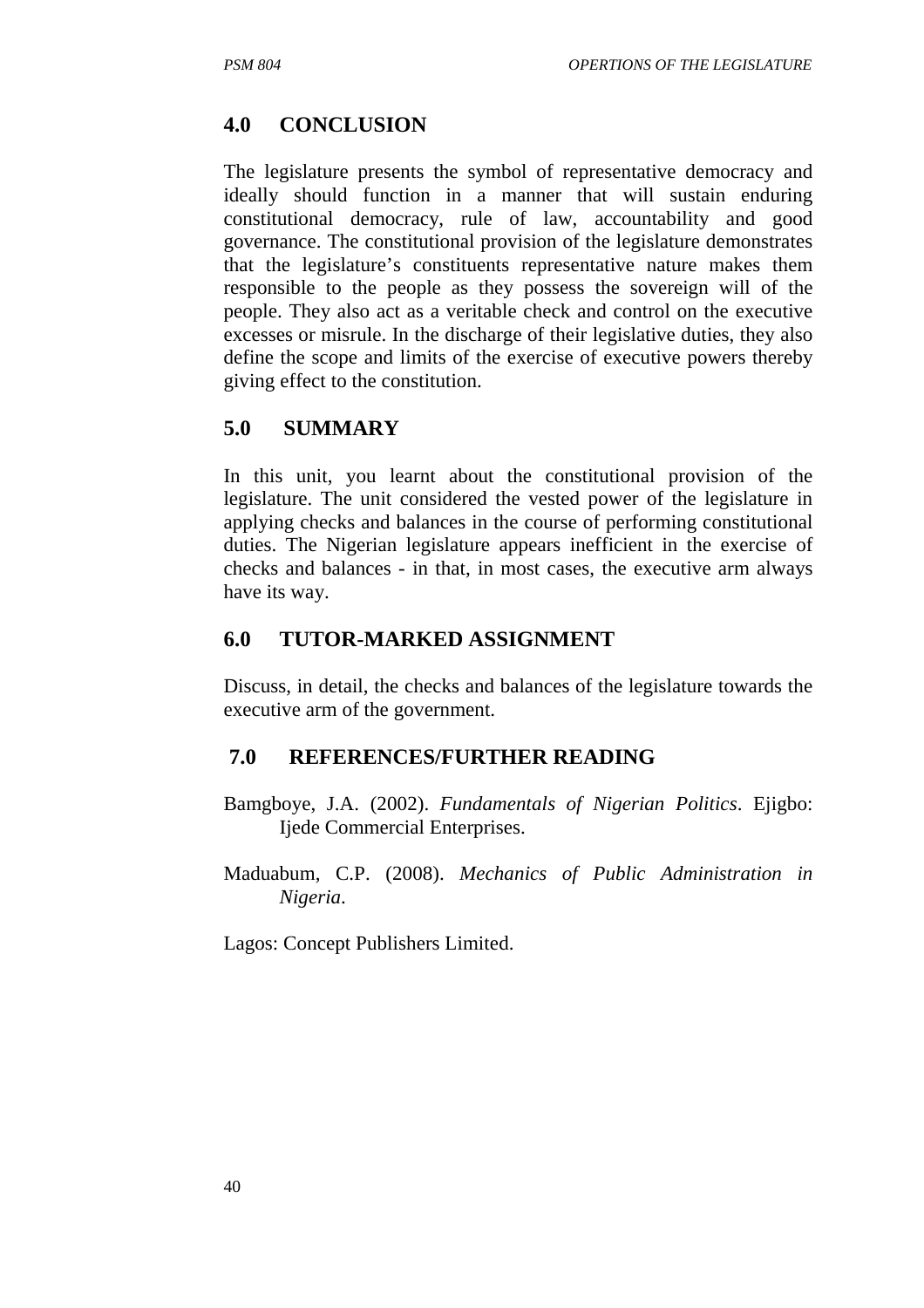# **UNIT 2 THE LEGISLATURE AS REPRESENTATIVE OF THE PEOPLE**

#### **CONTENTS**

- 1.0 Introduction
- 2.0 Objectives
- 3.0 Main Content
	- 3.1 The Legislature as Representative of the People
- 4.0 Conclusion
- 5.0 Summary
- 6.0 Tutor-Marked Assignment
- 7.0 References/Further Reading

# **1.0 INTRODUCTION**

As discussed in the last unit, the constitutional and primary function of the legislature is to make laws for peace, order, accountability and good governance of the federation or any part thereof. In this unit, we will see the legislature in its true nature as the elected representatives of the people representing different constituencies.

# **2.0 OBJECTIVE**

At the end of this unit, you should be able to:

• describe the roles of the legislatures as the representative of the people.

# **3.0 MAIN CONTENT**

## **3.1 The Legislature as Representative of the People**

The legislature has the responsibility to constantly feel the pulse of the people, identify their problems, challenges and desires. They present the peoples' challenges as legislative proposals and create opportunities for their discussion through motions, resolutions and enactment of relevant laws to address these challenges.

It is the responsibility of the legislature to balance and harmonise the vast number and variety of demands of their constituencies. They also pursue the common good of the people by putting in place procedures and practices to harmonise the legitimate aspirations of every individual, group and interest in the country. Let us examine hereunder how the legislature performs their various functions.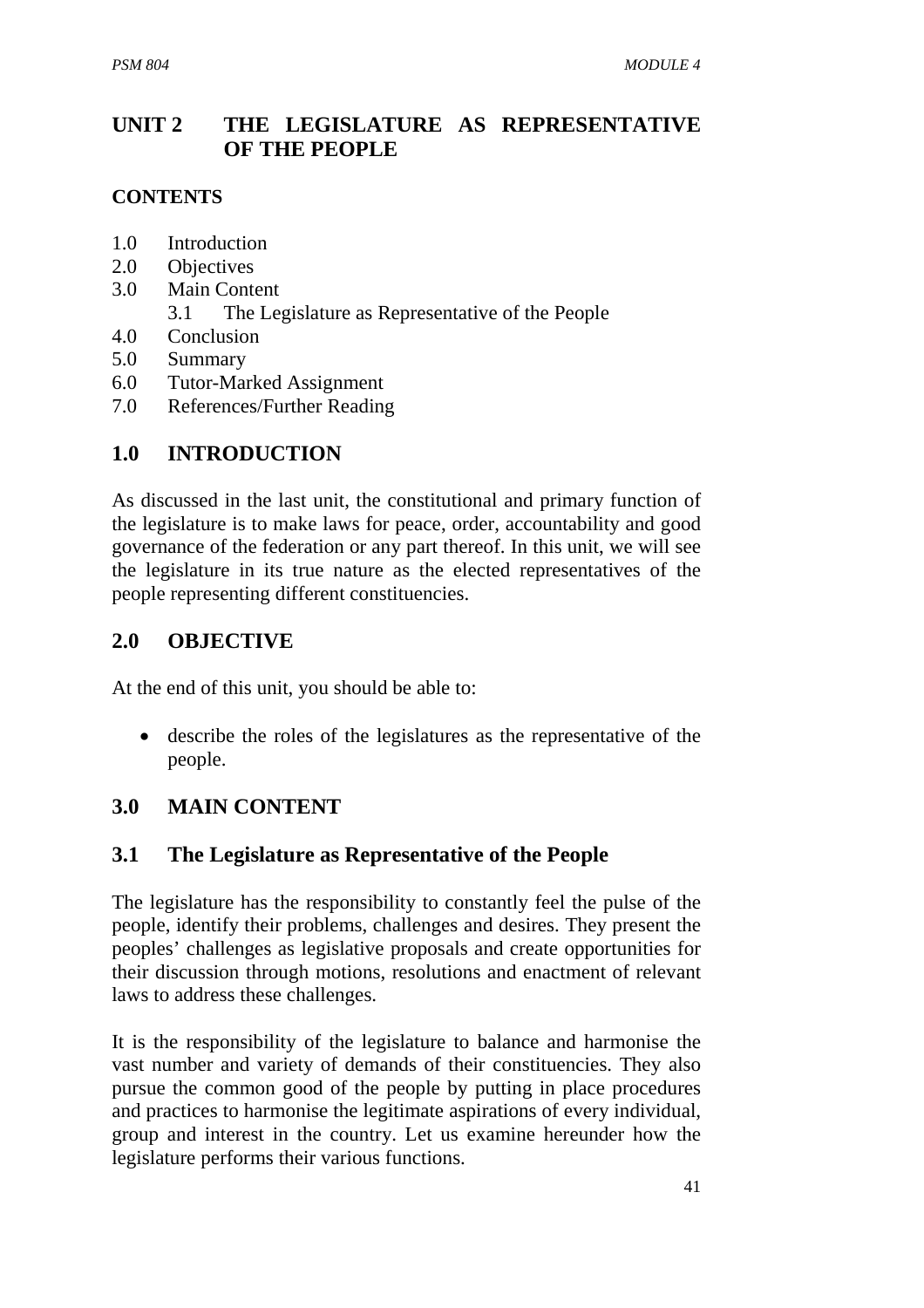#### Legislative functions

As discussed earlier, Section 4 of the Nigerian constitution states that the major function of the legislature is to make laws for the peace, order and good governance of the federation or any part thereof. After following their procedural, in-depth debate and discussions, they pass bills into law. It is this laws that are called "acts". Representative functions

When we critically examine the functions performed by the three arms of government, we notice that the legislature stands out as the nucleus or cord that binds the entire governmental system. Maduabum, (2008) describes it as a binding force and the pivot around which the system of governance revolves. As the elected representative of the people, they know the peoples' worries, yearnings, and problems.

Having knowledge of peoples' problems enables them to address these problems through debates, motions, resolutions and thereafter enact requisite laws. They project the common welfare of the people. It is the legislature that shapes democracy. They give meaning to democracy; and indeed, there cannot be democracy without the legislature. They bear the burden of furthering the cause of the government and ensure that they maintain their sovereignty and unity. They carry out these functions in a manner that is open, transparent, just, civilised and people friendly.

#### Oversight functions

The legislature acts as a 'watch-dog' or a check and balance over the executive and judicial arms of government. They constantly evaluate, review, monitor, supervise, query and, where necessary, censor the activities of the executive. In carrying out their duties, they are careful not to meddle with the affairs or functions of the executive. They ensure that the constitution and the enacted laws are applied judiciously in the execution of government business. They make sure that the states' resources or funds are utilised as judiciously as possible. The above constitutes the oversight function of the legislature, as far as representing the people is concerned.

#### **4.0 CONCLUSION**

The legislature is true representation and representative of the people. Its actions are people-oriented as the members are the elected representatives of the people. They constantly feel the pulse of the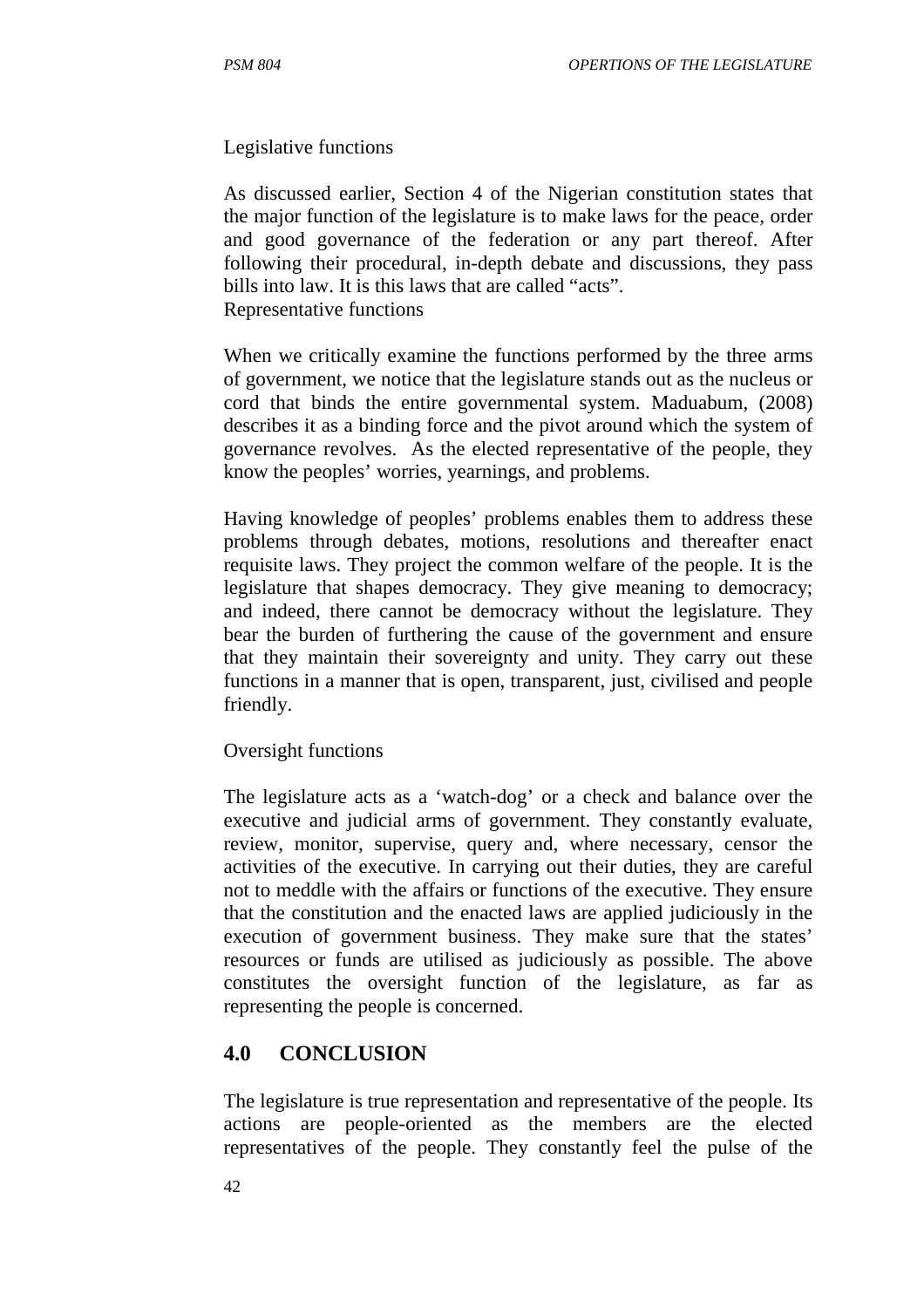people, identify their problems and give effect to these problems through debates, motions, resolutions and enactment of requisite laws all for the common good of the people.

## **5.0 SUMMARY**

In this unit, you learnt about the part played by the legislature as the true representatives of the people. The unit considered its legislative functions, representative functions and oversight functions.

In the next unit, you are going to study the committee system in the legislature. You will gain a lot of insight into the affairs of the legislature if you read this committee system very well.

## **6.0 TUTOR-MARKED ASSIGNMENT**

The legislature is often called the 'watch-dog' of the government. In your own words, discuss the various reasons why the legislature should be addressed thus.

## **7.0 REFERENCES/FURTHER READING**

- Adamolekun, L. (1988). *Politics and Administration in Nigeria*. Ikeja: Perfect Printers Limited
- Federal Republic of Nigeria (1999). *Constitution of the Federal Republic of Nigeria*. Abuja: Government Press.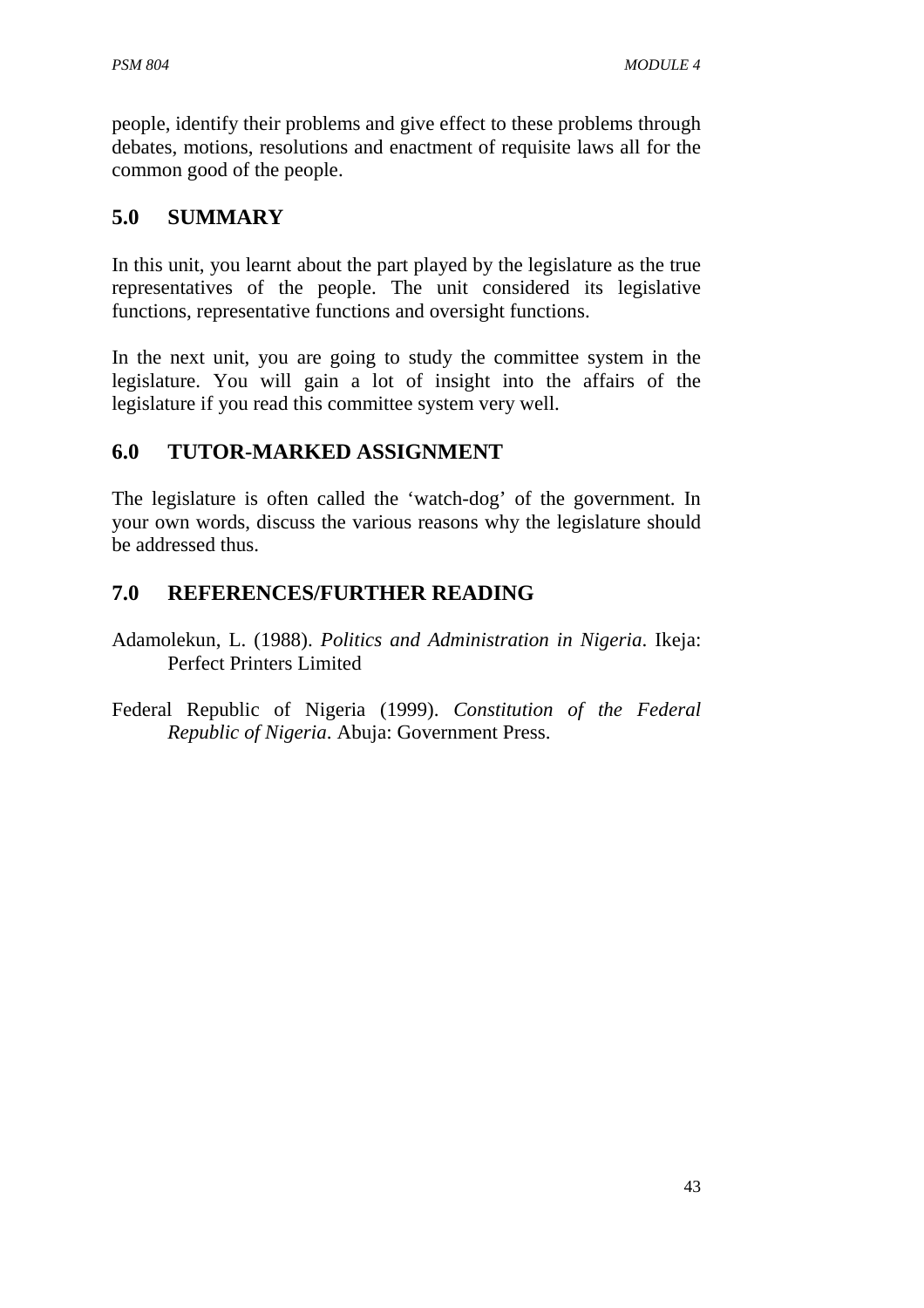# **UNIT 3 COMMITTEE SYSTEM IN THE LEGISLATURE**

#### **CONTENTS**

- 1.0 Introduction
- 2.0 Objectives
- 3.0 Main Content
	- 3.1 Structure of Committees
	- 3.2 Membership of the Committees
	- 3.3 Functions of the Committees
	- 3.4 Operations of the Committee
- 4.0 Conclusion
- 5.0 Summary
- 6.0 Tutor-Marked Assignment
- 7.0 References/Further Reading

#### **1.0 INTRODUCTION**

In the last unit, you studied the legislature as the people's representatives. In this unit, you will be exposed to the committee system of the legislature; but before we do this we need to understand who the committees are and what they do. Committees in the legislature are delegates of the houses of parliament- i.e., the legislative council and legislative assembly. It is a vital tool which the parliament uses to legislate, gather information, carry out investigations, review administration and expenditure, monitor and review legislation. Members of the committees carry out responsibilities which are equal to the service in the house; but more importantly, they can perform functions which a house may not be well endowed to perform.

In the committee stage, members are given the opportunity to speak more than once on an issue unlike when it is at the preliminary stage of the deliberation on the floor of the house. Also it is at the committee stage that heads of agencies are invited to appear before the committee to defend their budgets. The house committees are given deadlines within which to submit their reports to separate houses.

#### **2.0 OBJECTIVES**

At the end of this unit, you should be able to:

- state the reasons for the appointment of committees in the parliament.
- discuss the structures and functions of the committees.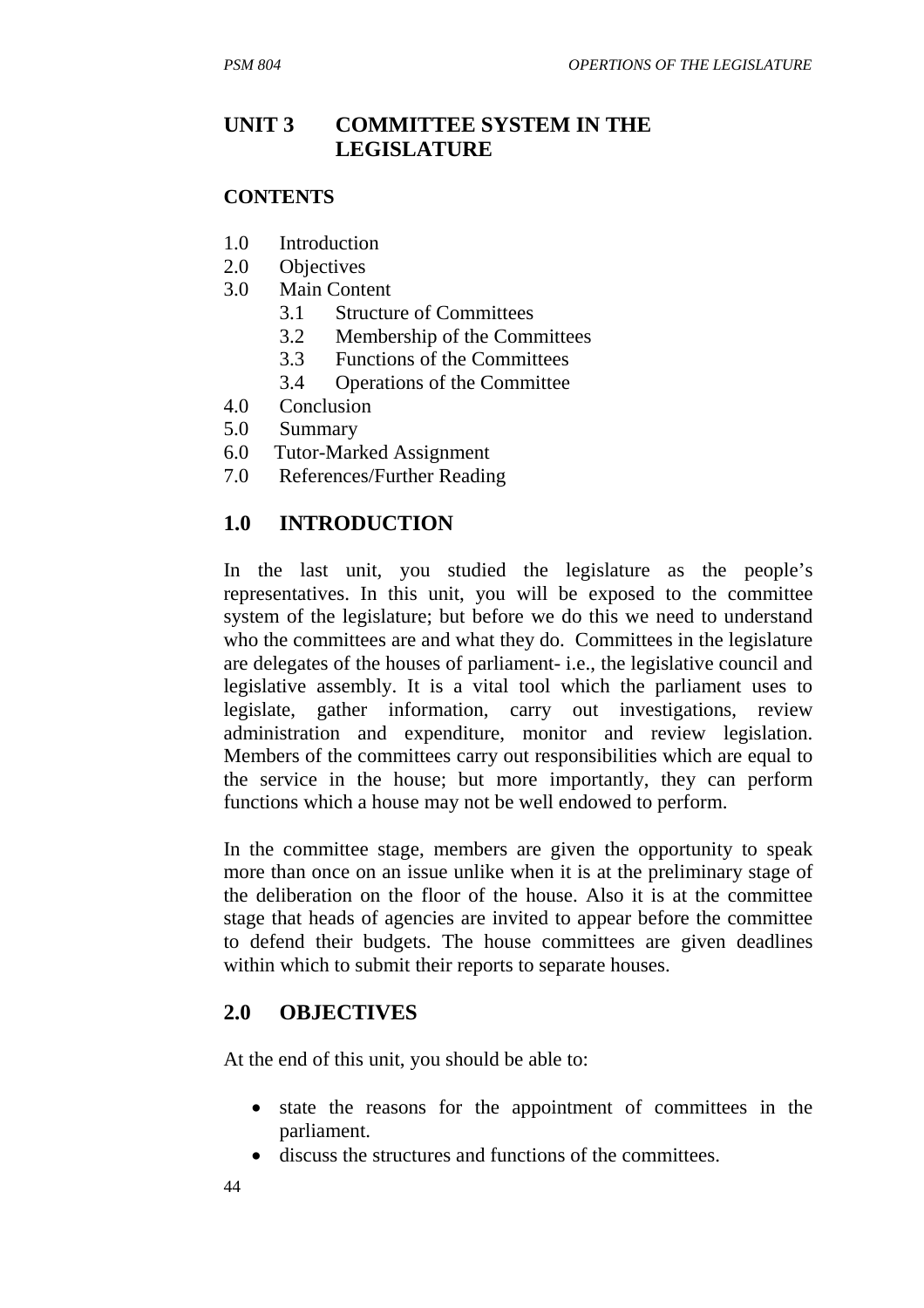# **3.0 MAIN CONTENT**

#### **3.1 Structure of Committees**

There are no standardised structures for the committees- as different countries have different structures for their committees. In other words, each country's parliament has different types of committees that are appropriate to the functions they are appointed to perform. They may consist of a specialised quasi-judicial body with only a few members; but where there are issues of national interest, the committee may involve the whole house. The U.S. senate has 16 standing committees, while the House of Representatives has 19 committees with subcommittees to consider narrower topics. The western Australian parliament has three major types of committees as listed below.

Committees of inquiry- this is appointed to inquire into subject of business before the relevant house or matters of public policy or government.

Domestic committees-this committee is established to consider the internal parliamentary administration of the house.

Committees of the whole house- this is the house, but in a less formal way. The 'Chairman of Committees' presides over this committee and conducts its affairs, but this is done with more flexible rules of procedure.

## **3.2 Membership of the Committees**

In America, the Congress divides its workload among a number of specialised committees and subcommittees that are aided by professional staffs. They conduct most of their work through two major types of committees:

- the *standing committees* this is usually permanent and takes responsibility for a particular subject area. They have power only to authorise government action and cannot commit funding to implement the policy. They supervise government agencies that fall under their area of specialisation.
- the *select* or *special* committees- this Committee write bills on a particular topic, conduct investigations, authorise and oversee the nation's intelligence-gathering operations, including the Central Intelligence Agency (CIA) and the National Security Agency.

The Senate also creates ad-hoc committees which is temporary and single-issue committees—to consider proposals. The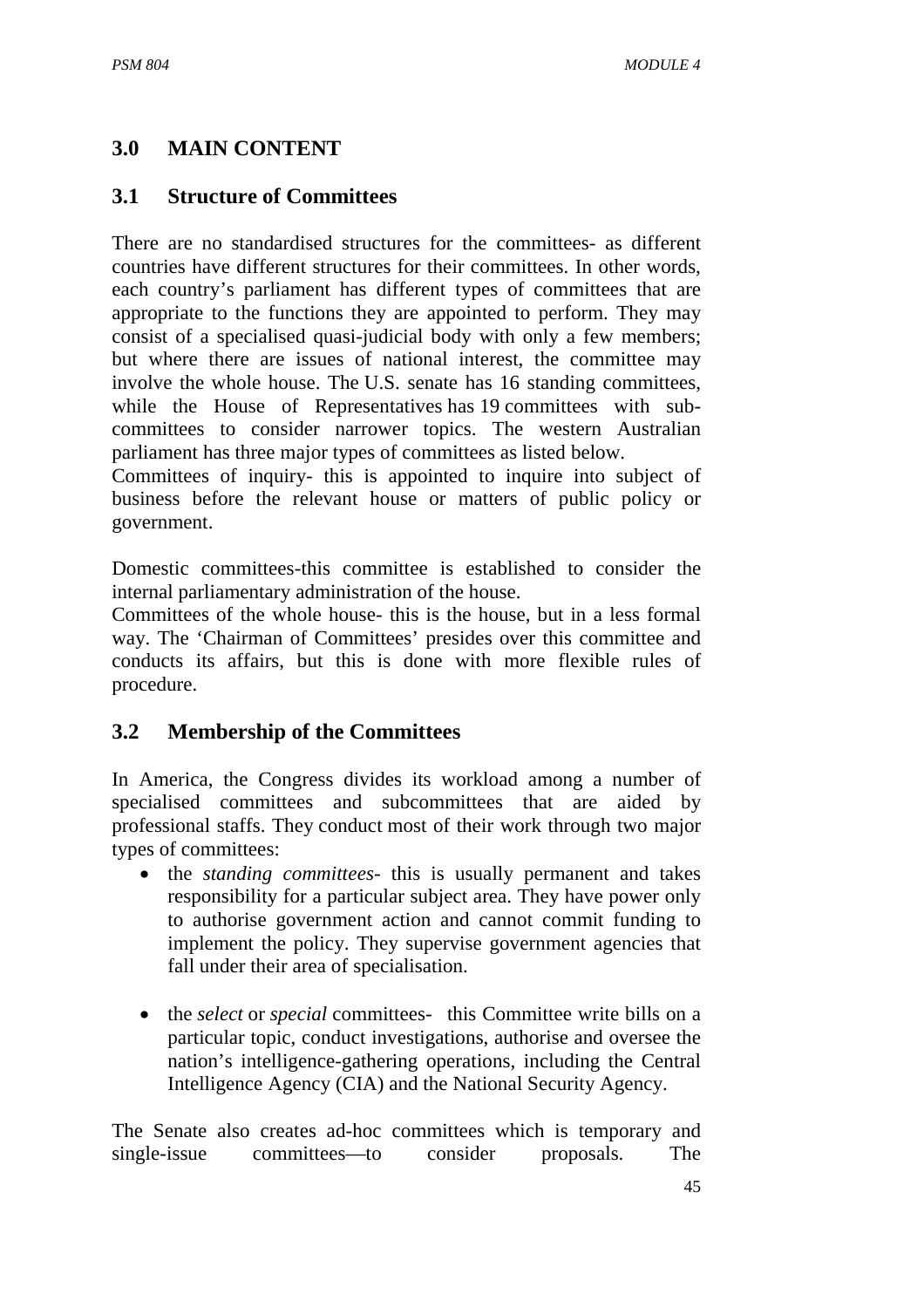American Senate's growing workload prompted the chamber to replace the system of ad hoc committees with 12 standing legislative committees in 1816. On the average, the members of the American House of Representative work on two committees and three subcommittees. The majority party dictates how many majority and minority members sit on each committee. Political parties decide which committees their representatives will sit on.

Party committees plan party policy and recommend members for committee assignments. The Senate also creates joint committees in cooperation with the house which usually have equal number of members from the House and the Senate. Joint committees can conduct hearings but cannot consider legislation. They also establish select or investigative committees to conduct inquiries into specific scandals or problems. Select committees usually have temporary authority, and most of them lack the power to formally consider legislation.

## **3.3 Functions of Committees**

There are numerous reasons for the appointment of Committees. Committees can handle issues in detail than the whole house. Party politics are brought to the barest minimal in a Committee than in the House. Committee is more competent to hand a complex matter and also assist parliamentary debate by clarifying issues and establishing common ground among members of different parties. Legislative committees oversee the executive agencies related to their area of specialisation.

Committees are more practicable than a house as they can perform functions which a house may not be well placed to perform. They carry out investigations, travel far and wide for inquires, seek expert advice etc. Committee provides different sectors of the community the opportunity to participate in law making and policy review. Before most laws can be carried out, they must receive an appropriation of funding, processed and brought to the floor by the House and Senate appropriations committees during congress' annual budget process.

The amount of money in the budget depends on the level of taxes and other revenues brought in by law, processed by the Senate Finance Committee and the Ways and Means Committee of the House. After a bill is introduced, the presiding officer—the Speaker of the House or the *President pro tem* of the Senate—refers it to a specialised committee to review the measure.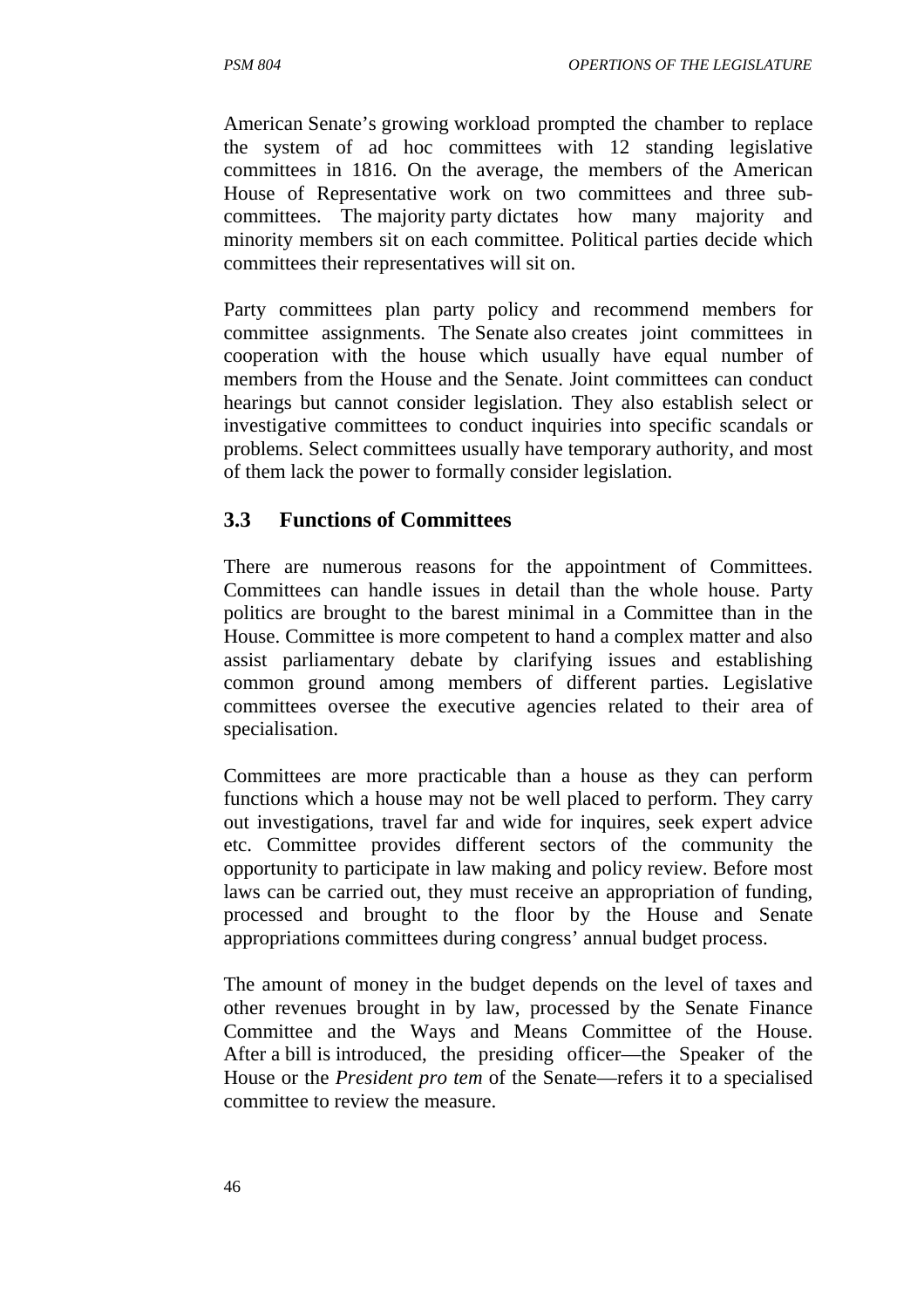## **3.3 Operations of Committees**

Much of a committee's work is handled by a sizable number of professional staff assistants and experts in technical areas, such as military weapons, farming, and international finance. They guide lawmakers—especially those who are new or inexperienced—through the web of issues handled by the committee. Most committees conduct much of their business through sub-committees, in which the subject matter of the committee is further broken down. Complex bills receive attention from several committees and subcommittees. A farm trade bill, for example, might be considered by the agriculture, commerce, and small business committees of the house.

Committee also reviews bills. This may involve hearings, staff research, revision, amendments, and then a final recommendation to approve or reject the measure. Hearings sometimes highlight support for a measure, but they can also point out flaws and spark conflicts within congress and the country at large. Hearings usually affect the committee's main decision, whether to report (recommend) the bill to the full chamber or to reject it entirely.

## **4.0 CONCLUSION**

Based on the various issues discussed under this unit the following conclusions can be drawn.

There is no mandatory structure for the formation of committees, as this depends on the country and the situation before its parliament. Hence, parliaments have developed different types of committees that are appropriate to the functions they are appointed to perform.

Committees are more practicable forum than a house as they can perform functions which a house may not be well endowed to perform. The establishment of joint committee in a bicameral parliamentary system brings both houses of parliament together and strengthens debate on a bill before passage.

## **6.0 SUMMARY**

This unit reflects on the committee system in the legislature. It has been noted to you that the committee system is very necessary in the house of parliament as it facilitates division of labour in the house of parliament. It has also been observed, from their numerous functions, that they carry out a great deal of detailed work for each of the chambers. Committees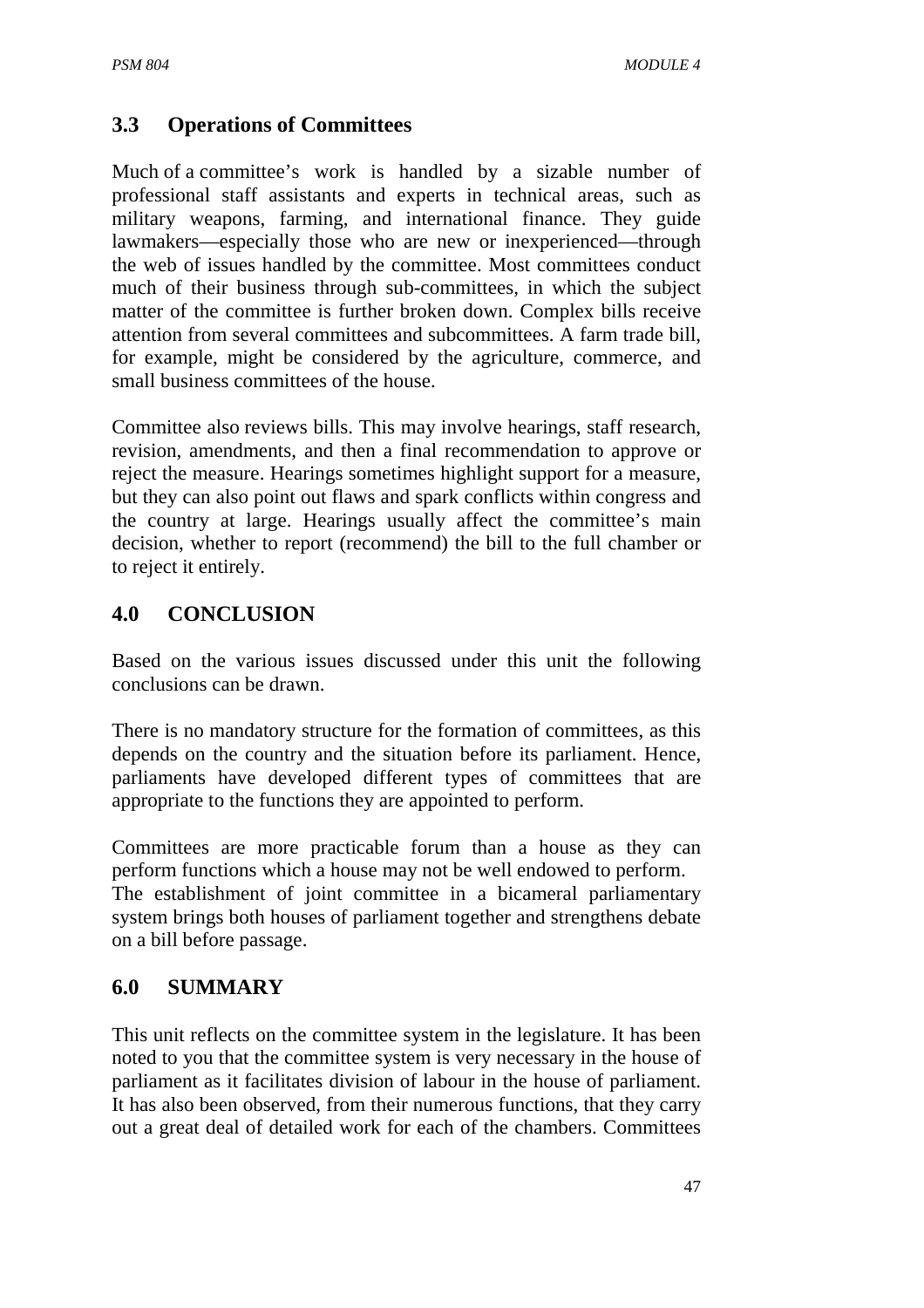are one of the tools to assist the house of parliament in their legislative functions.

#### **6.0 TUTOR-MARKED ASSIGNMENT**

Give reasons why committee system in the legislature should not be abolished.

#### **7.0 REFERENCES/FURTHER READING**

- Bamgboye, J.A. (2002). *Fundamentals of Nigerian Politics*. Ejigbo: Ijede Commercial Enterprises.
- Beard, C. A. (1949). *American Government and Politics.* (10th Ed.) New York: Macmillan Co.
- Burnham, J. (2003). *Congress and the American Tradition.* New Brunswick, NJ: Transaction Publishers.
- Congressional Quarterly Inc. (1971). *Guide to the Congress of the United States.* Washington, DC: Congressional Quarterly Service.
- Federal Republic of Nigeria (1999). *Constitution of the Federal Republic of Nigeria*. Abuja: Government Press.
- Green, M. (1979). *Who Runs Congress?* (3rd Ed.). New York: The Viking Press.
- Janda, Kenneth, Jeffrey, M., Berry, & Jerry, G. (1997). *The Challenge of Democracy.* (5th Ed.). Boston: Houghton Mifflin Company.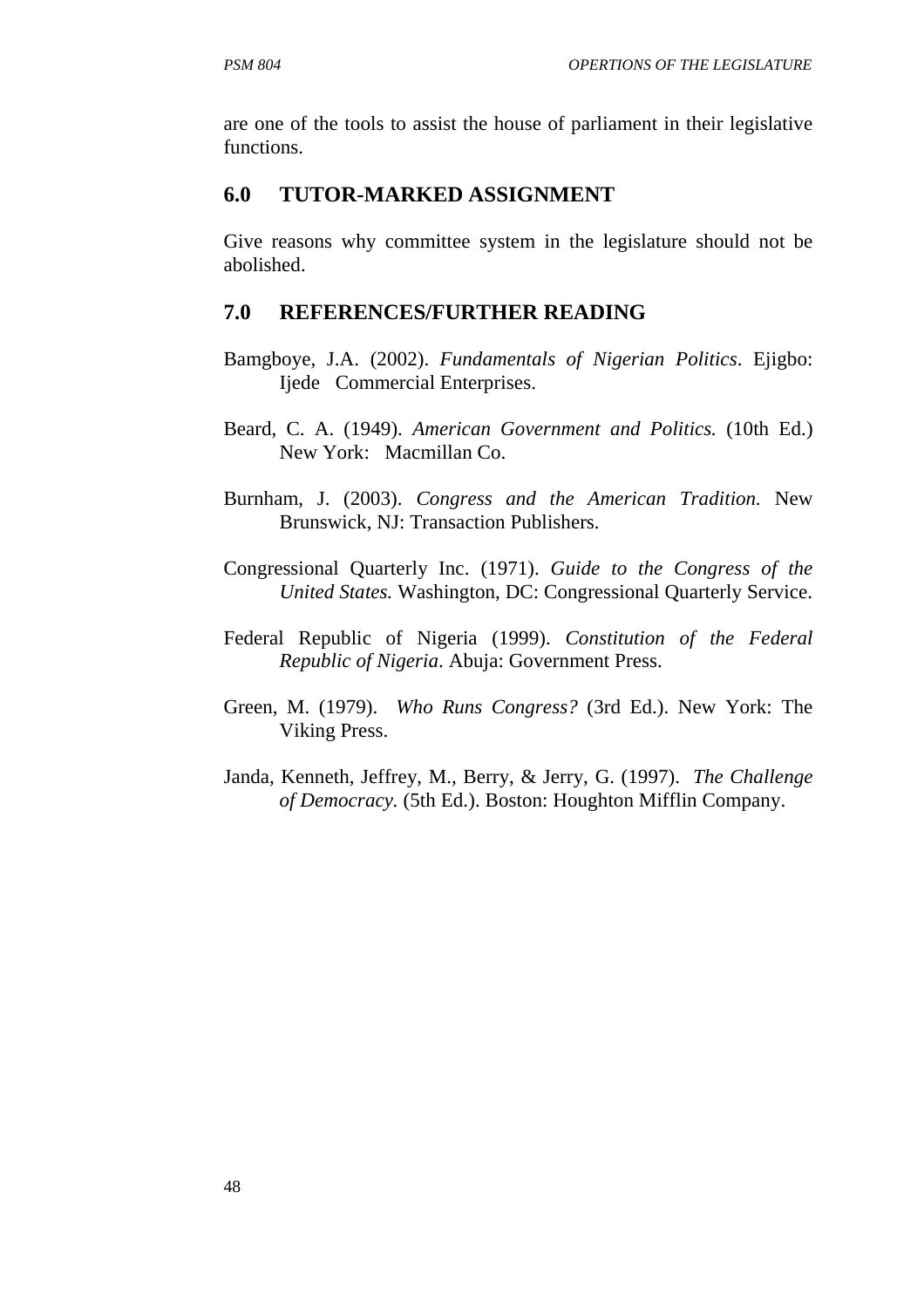# **UNIT 4 THE LEGISLATURE IN NIGERIA**

#### **CONTENTS**

- 1.0 Introduction
- 2.0 Objectives
- 3.0 Main Content
	- 3.1 The Legislature in Nigeria
	- 3.2 Features of the Nigerian Legislature
	- 3.3 The Constitutional Provision of the Legislature
	- 3.4 Powers and Functions of the Legislature
- 4.0 Conclusion
- 5.0 Summary
- 6.0 Tutor-Marked Assignment
- 7.0 References/Further Reading

# **1.0 INTRODUCTION**

This unit gives you an insight into the legislature in Nigeria. It comprises features of Nigerian legislature, compositions of the national/state legislature, their constitutional empowerment and the functions they performs. This unit will acquaint you with the happenings in the National Assembly as well as the State Assembly.

## **2.0 OBJECTIVES**

At the end of this unit, you should be able to:

- describe the legislature as it is practiced in Nigeria
- state the powers and functions of the legislature and many more.

## **3.0 MAIN CONTENT**

## **3.1 The Legislature in Nigeria**

The legislature is the highest law making organ of any democratic government. The Nigerian constitution accords the national assembly with the status of law-making. The National Assembly is for the federation and is made up of two chambers- the upper house known as the Senate and the lower house which is known as the House of Representatives. This is also known as bicameral legislature.

The Senate has the Senate President as its leader, who is assisted by the Deputy Senate President- both of whom should be elected from among members. It is made up of three members, from each state of the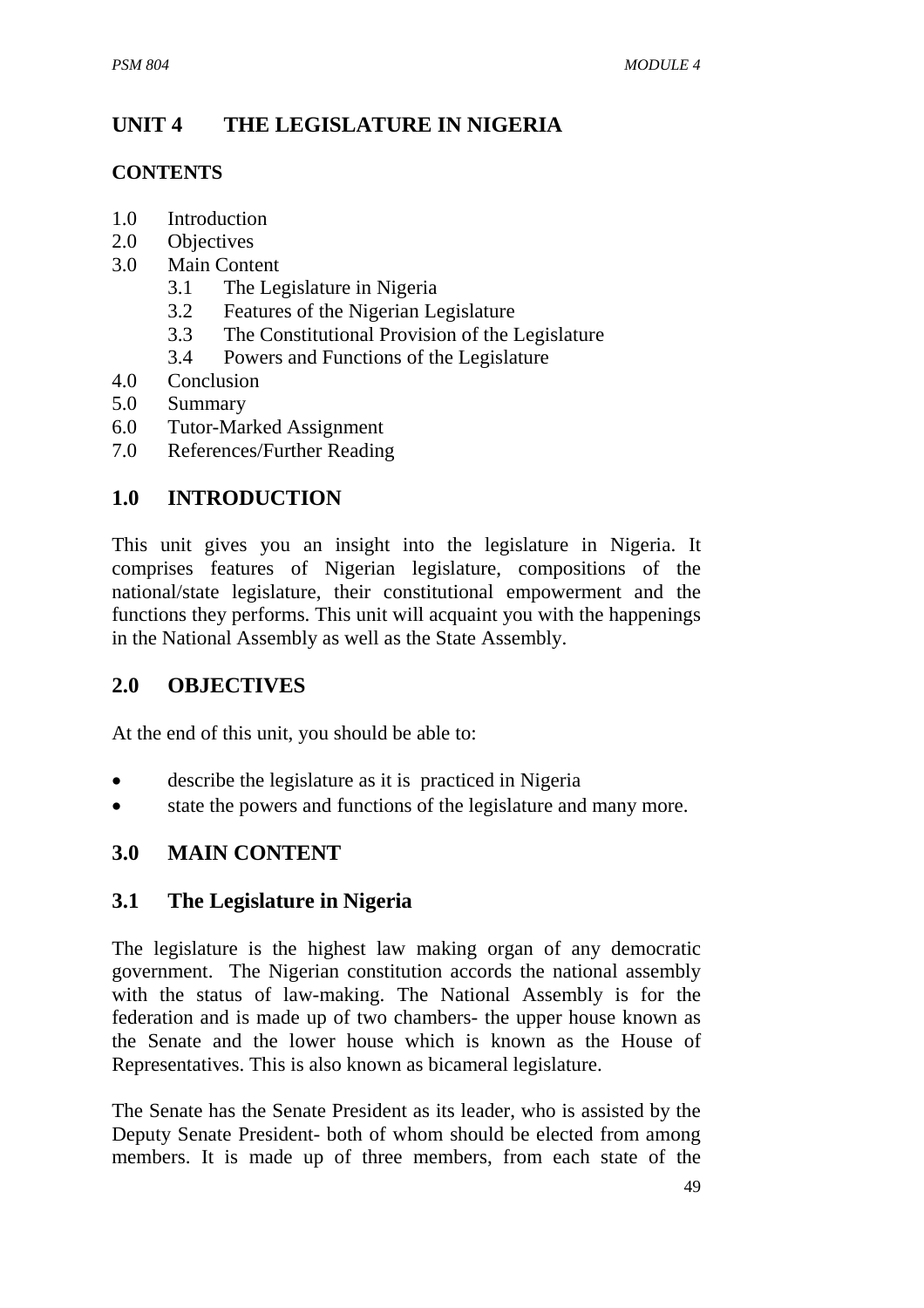federation and one member from the federal capital territory bringing the total number of its members to 109. The house of representative is presided over by the Speaker of the house and is assisted by the Deputy Speaker. It shall comprise 360 members representing various constituencies in Nigeria. There shall be a clerk to the National Assembly.

The main function of the National Assembly is enactment of laws for the country. They can, by two-third majority vote, pass a bill which the President fails to assent into law. The Budget proposal by the executive arm of government has to be passed by the two chambers before they are implemented by the executive. All discrepancies in a bill are rectified by joint session of the two houses before its passage into law.

All appointments made by the President will get the consent of the legislature for it to be binding.

The legislature can summon any minister for questioning and can investigate any aspect of the country's administration; in this way, they serve as a check on the executive. In the event of any crisis in any part of the country, a state of emergency can only be declared by the President only when it has been approved by the National Assembly. The legislature functions within a larger political system and is linked with other institutions in various ways. In effect, its decisions often reflect such inter-relationships.

## **3.2 Features of the Nigerian Legislature**

As mentioned earlier, a legislature is instrumental in the establishment and maintenance of the legal order; it makes and legitimises policies, and it is vibrant and ever ready to meet the needs of the society as they occur. It plays strategic and leadership role in the polity. The legislature is responsible for making laws for the good governance of the federation. Each of the houses of the assembly is made up of several specialised committees whose work is on vital aspects of national life. The constitution, states that all members of the assembly are required to sit for a minimum of 181 days in a year.

The National Assembly exercises their power to make laws through the bills passed by both the Senate and the House of Representatives and which must receive the President's assent. Any of the houses can originate a bill but a bill so originated cannot become law, until it has been passed by both houses and receive the President's assent. The constitution of the federation stipulates that when a bill is presented to the president for assent, he shall, within 30 days signify that he assents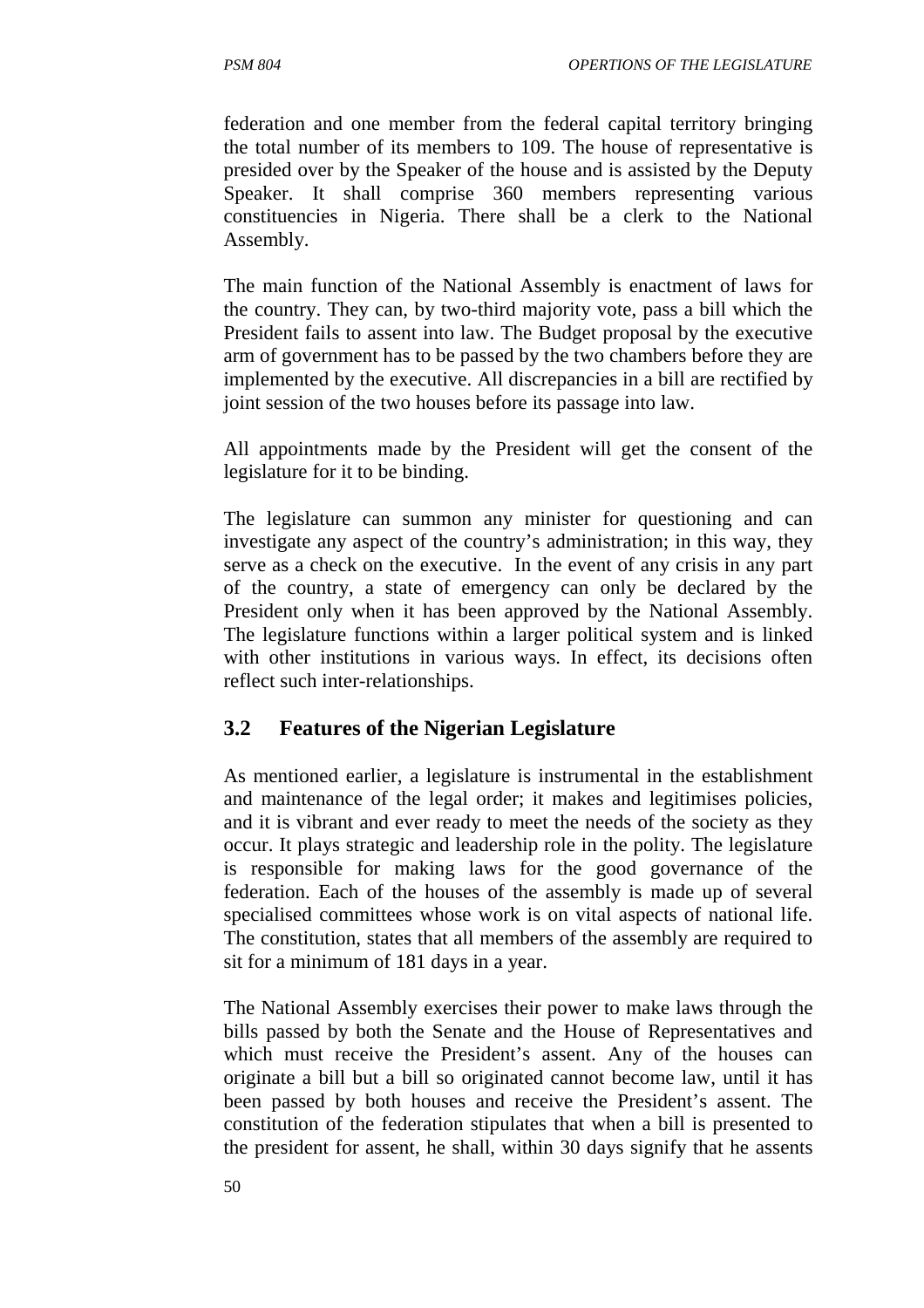or withholds assent. In the event that the president withholds his assent, such a bill can be passed into law by two-thirds majority in each house, and it automatically becomes a law, and requires no further presidential assent.

## **3.3 The Constitutional Provisions of the Legislature**

The 1999 Constitution of the Federal Republic of Nigeria is the organic law of the country. It is supreme and all other laws of the land must conform to its statutes. Its supremacy over others presupposes that its provisions are binding on all authorities and persons throughout the federation. The constitution states that the legislative powers of the Federal Republic of Nigeria shall be vested in the National Assembly of the federation. The National Assembly consists of a Senate and a House of Representatives and shall have power to make laws for the peace, order and good governance of the federation or any part thereof. The matters which the National Assembly shall legislate on are contained in the exclusive legislative list; and the constitution provides for 68 of such items. Some of these are accounts of the federation, immigrations, military, defense, arms and explosives, railways, pensions, copyrights etc.

The constitution also provides that the legislative powers of a state of the federation shall be vested in the House of Assembly of that State. Just like in the case of the National Assembly, the State House of Assembly is vested with the power to make laws for the peace, order and good governance of the state or any part thereof, and in accordance with any matter provided for in the constitution. The laws made by the State House of Assembly must be in consistent with the laws made by the National Assembly for it to be a valid law. In the situation where this is not so, the laws made by the National Assembly will supersedes that of the state. In other words, the laws made by the National Assembly will prevail while that made by the State Assembly becomes a nullity.

Under the constitution, the National Assembly and the State House of Assembly are both empowered to have enormous control over public funds under their respective domains. They can both establish Consolidated Revenue Funds. Withdrawal of money from this fund is subject to the constitutional provision thereof. The constitution provides for the cases where money can be advanced from this fund but when this happens, such advance must be replenished by the supplementary appropriation bill to replace the amount thus advanced. The constitution creates the position of Auditor-General; his/her appointment is done by the president or the governor on the recommendation of the Civil Service Commission, subject to the confirmation of the National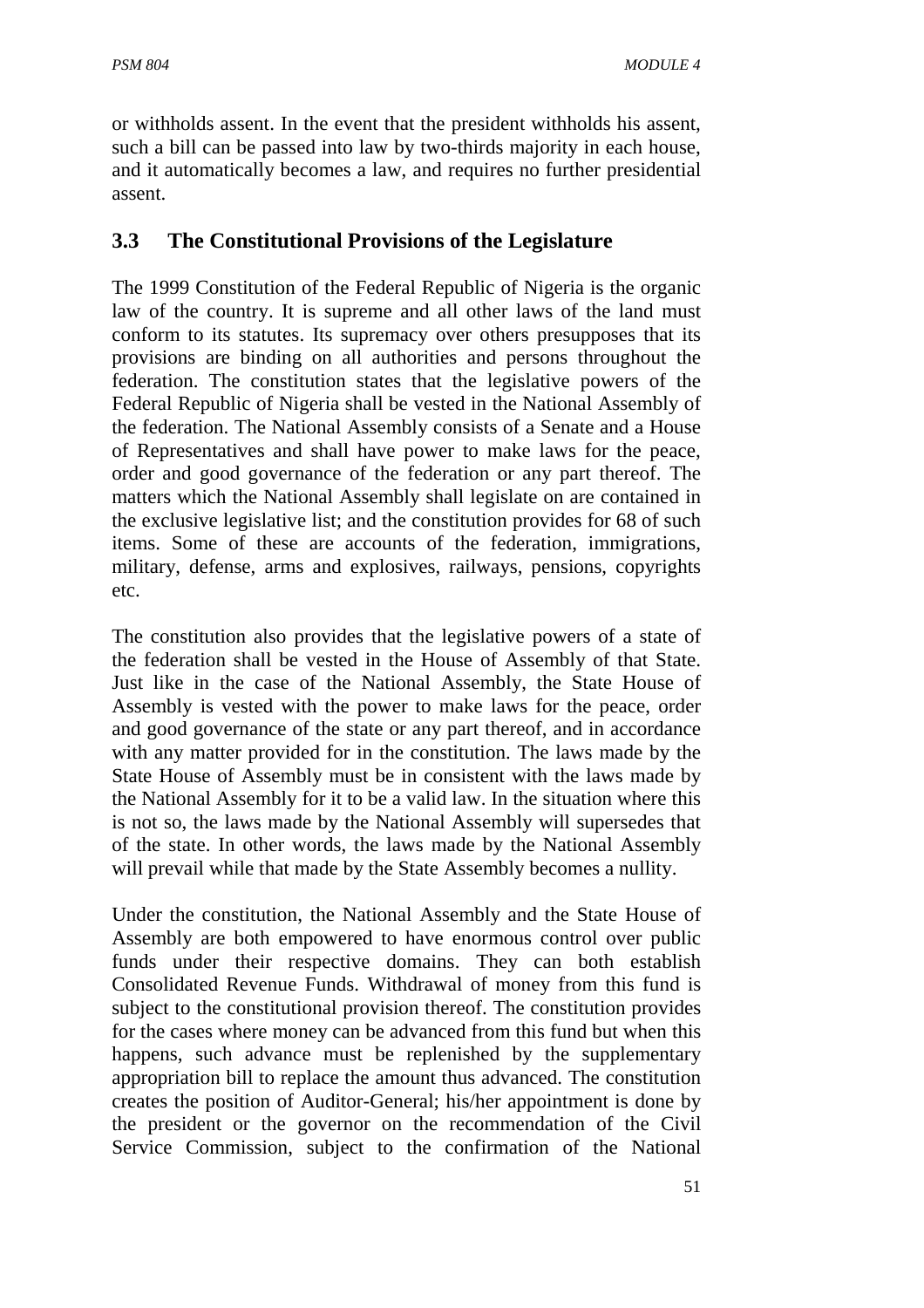Assembly- as the case may be. It should be noted that he is independent of either of the two Houses and he can only be relieved of his duty by the legislative arm of the government; and this too must follow due process as stated in the constitution. He is constitutionally empowered to audit any aspect of government business or agencies or government officials and to submit such reports to the legislature.

# **3.4 Powers and Functions of the Legislature**

The Nigerian legislature is constitutional and empowered to carry out the following functions.

It is responsible for making laws that govern the Federal Republic of Nigeria.

Exercise power and control over the budget and other public funds Has oversight functions and power to conduct investigation on issues and activities of the other arms of the government.

- Controls appropriations
- Approves treaties and federal appointments
- Can override executive vetoes of legislation with a two-thirds vote in each chamber.
- Can impeach and remove the president
- Can deny confirmation to executive appointees or to treaties with foreign governments.
- Possesses oversight powers
- Senate approves appointments of judges
- Possesses power to impeach and remove judges
- Controls appropriations to federal courts

# **4.0 CONCLUSION**

This unit, which is the last for this course examined the legislature in Nigeria. We discussed its features as well as the constitutional provisions for them both at the national and the state levels. We also enumerated their powers and functions.

## **5.0 SUMMARY**

52 We have come to the conclusion of the course with this unit. From the knowledge you acquired in the entire units, you will notice that the course dealt specifically with the operations of the legislature. You will have observed too that the legislature in Nigeria is similar to the legislature in the United State of America. You might also have noticed